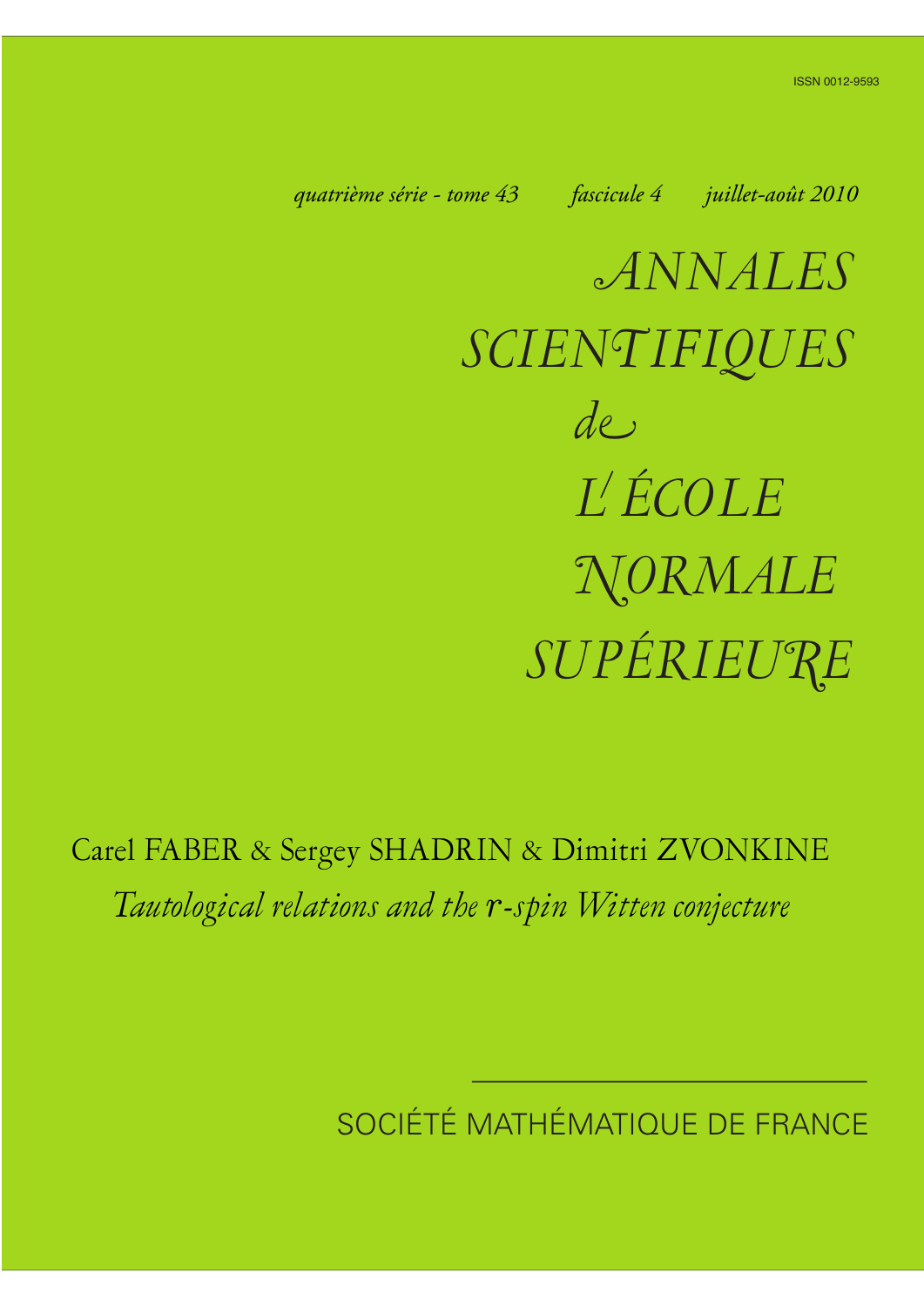# TAUTOLOGICAL RELATIONS AND THE r-SPIN WITTEN CONJECTURE

# BY CAREL FABER, SERGEY SHADRIN AND DIMITRI ZVONKINE

ABSTRACT. – In  $[11]$ , A. Givental introduced a group action on the space of Gromov–Witten potentials and proved its transitivity on the semi-simple potentials. In [24, 25], Y.-P. Lee showed, modulo certain results announced by C. Teleman, that this action respects the tautological relations in the cohomology ring of the moduli space  $\overline{\mathcal{M}}_{g,n}$  of stable pointed curves.

Here we give a simpler proof of this result. In particular, it implies that in any semi-simple Gromov– Witten theory where arbitrary correlators can be expressed in genus 0 correlators using only tautological relations, the geometric Gromov–Witten potential coincides with the potential constructed via Givental's group action.

As the most important application we show th[at o](#page-37-0)ur results suffice to deduce the statement of a 1991 Witten conjecture relating the  $r$ -KdV hierarchy to the intersection theory on the space of  $r$ -spin structures on stable cur[ves.](#page-37-1) We use the fact that Givental's construction is, in this case, compatible with Witten's conjecture, as Givental himself showed in [10].

RÉSUMÉ. – Dans [11], A. Givental a introduit une action de groupe sur l'espace des potentiels de Gromov–Witten et a prouvé sa transitivité sur les potentiels semi-simples. Dans [24, 25], Y.-P. Lee a montré, modulo certains résultats annoncés par C. Teleman, que cette action préserve les relations tautologiques dans l'anneau de cohomologie de l'espace des modules  $\overline{\mathcal{M}}_{g,n}$  des courbes stables épointées.

Ici nous donnons une démonstration plus simple de ce résultat. Il en découle, entre autres, que si dans une théorie de Gromov–Witten semi-simple on peut exprimer n'importe quel corrélateur en fonction des corrélateurs de genre 0 en utilisant uniquement des relations tautologiques, alors le potentiel de Gromov–Witten géométrique coïncide avec le potentiel construit via l'action du groupe de Givental.

Ces résultats suffisent pour dé[mo](#page-37-0)ntrer une conjecture de Witten de 1991 qui relie la hiérarchie r-KdV à la théorie de l'intersection sur l'espace des structures r-spin sur les courbes stables. Nous utilisons pour cela la compatibilité entre la construction de Givental dans ce cas et la conjecture de Witten, compatibilité établie dans [10] par Givental lui-même.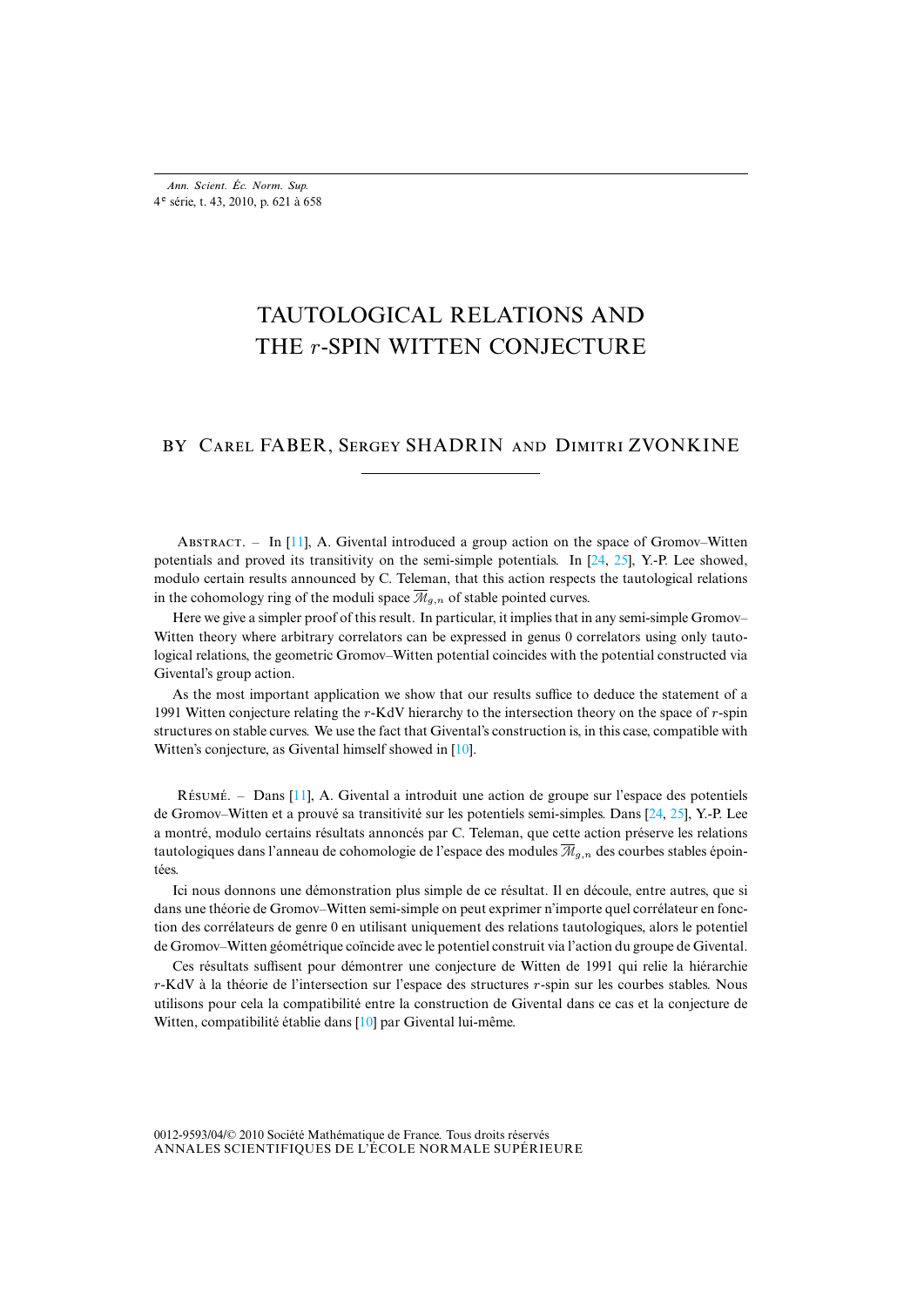### **1. Introduction**

In Sections 1.1 to 1.4 we [give](#page-12-0) some background information on moduli spaces and tautological relations; the Gromov–Witten potentials, Frobenius manifolds and semi-simplicity; r-spin structures and Witten's conjecture; Givental's group action and Y.-P. Lee's universal relations. Finally, in Section 1.5 we formulate our ma[in r](#page-37-2)esults.

#### **1.1. Moduli spaces and tautological relations**

More information on this subject can be found in [13].

1.1.1*. Moduli spaces.* – For  $g, n \in \mathbb{N}, 2 - 2g - n < 0$ , let  $\mathcal{M}_{g,n}$  be the moduli space of smooth genus g curves with n distinct marked and numbered points. Let  $\overline{\mathcal{M}}_{q,n}$  be its Deligne-Mumford compactification or, in other words, the moduli space of stable genus g curves with n marked and numbered points.

1.1.2*. The*  $\psi$ - and  $\kappa$ -classes. – There are n naturally defined line bundles  $\mathcal{L}_1, \ldots, \mathcal{L}_n$  over  $\overline{\mathcal{M}}_{q,n}$ . The fiber of  $\mathcal{L}_i$  over a point  $t \in \overline{\mathcal{M}}_{q,n}$  is the *cotangent line* to the *i*-th marked point on the corresponding stable curve  $C_t$ .

DEFINITION 1.1. – The  $\psi$ -classes  $\psi_1,\ldots,\psi_n \in H^2(\overline{\mathcal{M}}_{g,n},\mathbb{Q})$  are the first Chern classes  $\psi_i = c_1(\mathcal{L}_i)$  of the line bundles  $\mathcal{L}_i$ .

Let  $\pi : \overline{\mathcal{M}}_{g,n+m} \to \overline{\mathcal{M}}_{g,n}$  be the forgetful map; more precisely,  $\pi$  forgets the marked points from  $n+1$  to  $n+m$  and stabilizes the curve by contracting the genus 0 irreducible components with less than three nodes and marked points.

DEFINITION 1.2. – Let  $k_1, \ldots, k_m$  be positive integers,  $K = \sum k_i$ . The κ*-class*  $\kappa_{k_1,\dots,k_m} \in H^{2K}(\overline{\mathcal{M}}_{q,n},\mathbb{Q})$  is defined by

$$
\kappa_{k_1,\ldots,k_m} = \pi_*(\psi_{n+1}^{k_1+1}\ldots\psi_{n+m}^{k_m+1}).
$$

1.1.3*. The dual graphs*. – Consider a stable curve C of genus g with n marked points. The topological type of  $C$  can be described by a graph  $G$  obtained by replacing every irreducible component of the curve by a vertex and every node of the curve by an edge. Every marked point is replaced by a *tail* (an edge that does not lead to any vertex) retaining the same number as the marked point. Each vertex v is labeled by an integer  $q_v$ : the geometric genus of the corresponding component of C. The  $g_v$ 's and the first Betti number of G add up to g.

To a vertex v of G we assign its *valency*  $n_v$ : the number of half-edges and tails adjacent to it. The stability of the curve C is equivalent to the *stability condition* on the graph:  $2 - 2g_v - n_v < 0$  for every vertex v.

In order to avoid problems with automorphisms, we will label all the half-edges of G. To G we assign the space

$$
\overline{\mathcal{M}}_G=\prod_v\overline{\mathcal{M}}_{g_v,n_v},
$$

where the product goes over the set of vertices of G. The space  $\overline{\mathcal{M}}_G$  comes with a natural map  $p : \overline{M}_G \to \overline{M}_{q,n}$  whose image is the closure of the set of stable curves homeomorphic to C (relative to the marked points). Note that  $p_*[\overline{\mathcal{M}}_G] = |\text{Aut}(G)| \cdot [p(\overline{\mathcal{M}}_G)].$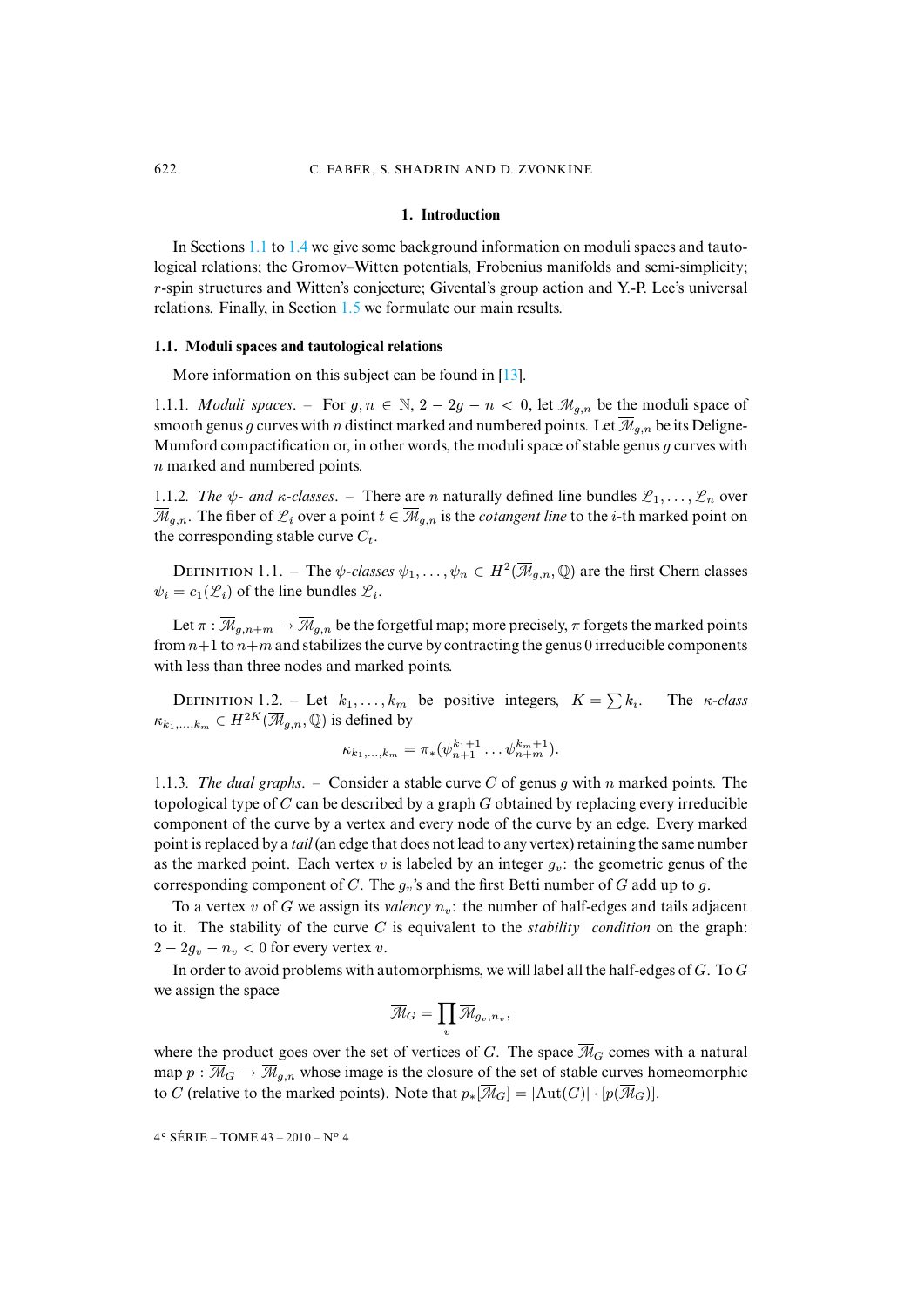<span id="page-3-0"></span>We can define a cohomology class on  $\overline{\mathcal{M}}_G$  (and hence on  $\overline{\mathcal{M}}_{g,n}$  by taking the push-forward of this class under p) by assigning a class  $\kappa_{k_1,...,k_m}$  to each vertex of G and a power  $\psi^d$  of the  $\psi$ -class to each half-edge and each tail of G. The class on  $\overline{\mathcal{M}}_{q,n}$  does not depend on the labeling of the half-edges of G.

D 1.3. – A *stable dual graph* or just a *dual graph* is a graph G with labeled half-edges and numbered tails, satisfying the stability condition, with a set  $\{k_1, \ldots, k_m\}$ of positive integers assigned to each vertex  $v$  and a nonnegative integer  $d$  assigned to each half-edge and each tail. The corresponding cohomology class in  $H^*(\overline{\mathcal{M}}_{g,n},\mathbb{Q})$  is called the *tautological class* assigned to G and denoted by [G]. The *genus* of a dual graph is the genus of the corresponding stable curves, its *degree* is the algebraic degree of the corresponding cohomology class, and its *dimension* is dim  $\overline{\mathcal{M}}_{g,n}$  – degree = 3g – 3 + n – degree.

In the pictures the sets  $\{k_1, \ldots, k_m\}$  and the integers d will be represented by  $\kappa_{k_1,\ldots,k_m}$  and  $\psi^d$  respectively, to recall their meanings. The empty sets (corresponding to the cohomology class equal to 1) and the int[eger](#page-3-0)s  $d = 0$  will be omitted.

1.1.4. Tautological and Gorenstein relations.  $-$  Let  $G_{q,n}$  be the space of formal rational linear combinations of stable dual graphs of genus q with n tails. Then, extending by linearity the map  $G \mapsto [G]$  of Definition 1.3, we obtain a map

$$
\varphi: G_{g,n} \to H^*(\overline{\mathcal{M}}_{g,n}, \mathbb{Q})
$$

$$
L \mapsto [L].
$$

DEFINITION 1.4. – The image of  $\varphi$  is called the *tautological ring* of  $\overline{\mathcal{M}}_{q,n}$ . A linear combination of stable dual graphs is called a *tautological relation* if it is in the kernel of  $\varphi$ .

<span id="page-3-1"></span>REMARK 1.5. – The tautological ring can also be viewed as a subring of the rational Chow ring. In this paper we *only* consider the tautological ring as a subring of the cohomology ring. The terms *tautological relation* and *Gorenstein conjecture* (see below) are used correspondingly.

EXAMPLE 1.6. – The following linear combination of dual graphs in  $G_{1,1}$  is a tautological relation:



REMARK  $1.7.$  – The tautological ring is indeed a ring. Given two linear combinations  $L_1$  and  $L_2$  of dual graphs, the class  $[L_1] \cup [L_2]$  can be algorithmically expressed as  $[L]$  for some linear combination L of dual gra[phs.](#page-37-3)

REMARK 1.8. – Although for large g and n the di[mens](#page-37-4)ion of the tautological ring is much smaller than that of the total cohomology ring of  $\overline{\mathcal{M}}_{g,n}$ , it is quite har[d t](#page-36-0)o construct a nontautological cohomology class (see [12]).

R 1.9. – The so-called *Gorenstein conjecture* ([14], Question 5.5, [6], Section 5.1) states that the Poincaré duality is a perfect pairing on the tautological ring.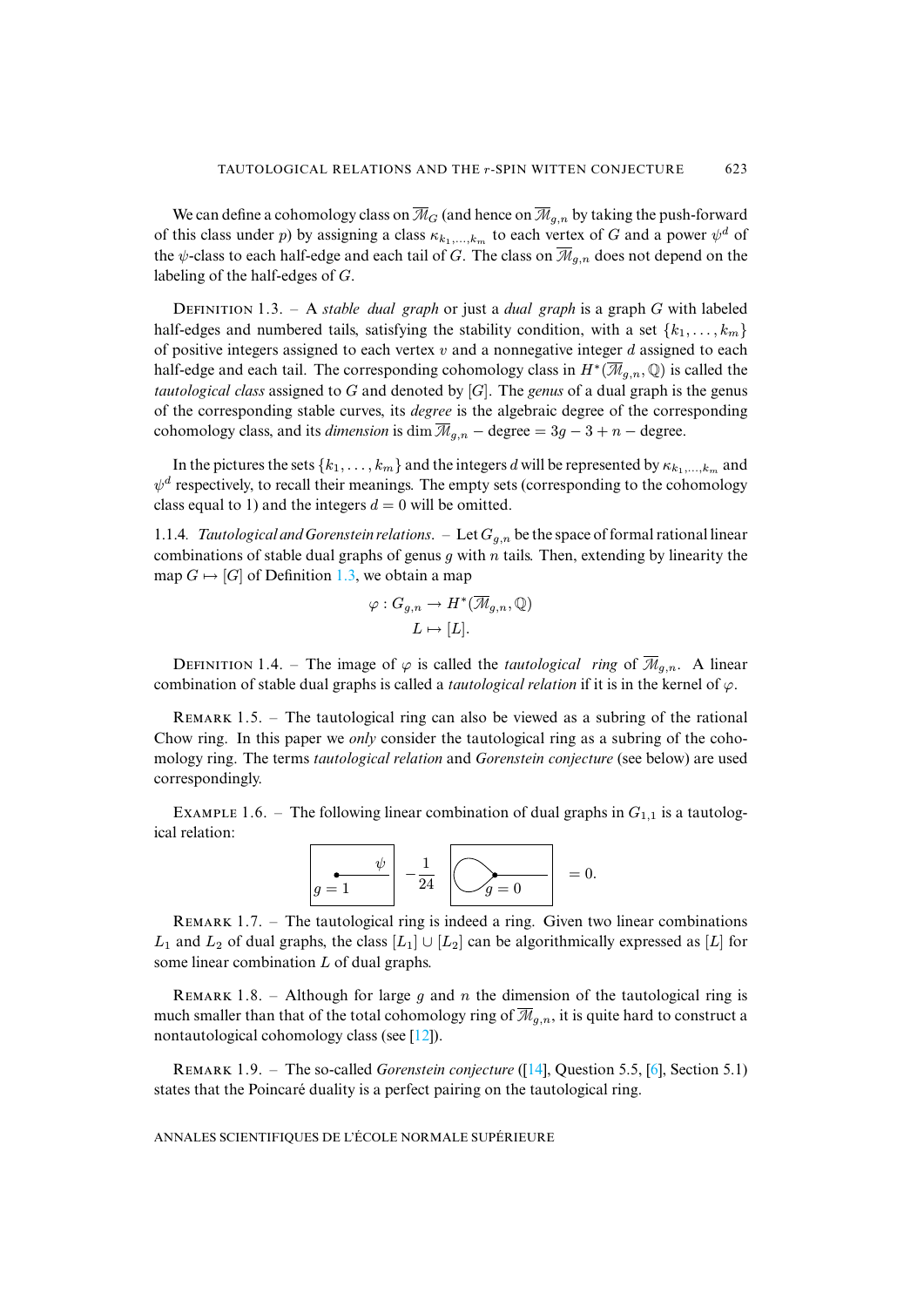DEFINITION 1.10. – A linear combination  $L \in G_{q,n}$  of dual graphs is called a *Gorenstein relation* if the intersection of the class [L] with all tautological classes of complementary dimension vanishes.

Thus a tautological relation is always a Gorenstein relation, while the converse is equivalent to the Gorenstein conjecture. Note also that it is possible to check by an algorithm whether *L* is a Gorenstein relation or not, while (because the Gorenstein conjecture is open) no such algorithm is known for tautological relations.

#### **1.2. Gromov–Witten potentials and semi-simplicity**

1.2.1*. The Gromov Witten potential of a point*. –

D 1.11. – The *genus* g *Gromov Witten descendant potential of a point* is the formal power series

$$
F_g^{\rm pt}(t_0,t_1,\dots)=\sum_{n\geq 0}\sum_{d_1,\dots,d_n}\langle \tau_{d_1}\dots\tau_{d_n}\rangle_g\,\frac{t_{d_1}\dots t_{d_n}}{n!},
$$

where

$$
\langle \tau_{d_1} \dots \tau_{d_n} \rangle_g = \int\limits_{\overline{\mathcal{M}}_{g,n}} \psi_1^{d_1} \dots \psi_n^{d_n}.
$$

This bracket vanishes unless dim  $\overline{M}_{g,n} = 3g - 3 + n = \sum d_i$ . The *total Gromov–Witten descendant potential of a point* is  $F<sup>pt</sup> = \sum F_g<sup>pt</sup> \hbar<sup>g-1</sup>$  and its exponential  $Z<sup>pt</sup> = \exp F<sup>pt</sup>$  is called the *Gromov-Witten partition function* of a point.

<span id="page-4-0"></span>The partition function  $Z^{pt}$  lies in the space  $\mathbb{Q}[[\hbar^{\pm 1}, t_0, t_1, \dots]]$ . The stability condition implies that for every monomial M of  $Z^{\text{pt}}$  we have  $2 \deg_{\hbar} M + \deg_t M > 0$ .

[1.2](#page-37-5).2*. [An](#page-36-1) axiomatization of genus* 0 *Gromov Witten potentials*. – A formal genus 0 Gromov–Witten potential is defined to model certain properties of  $F_0^{\text{pt}}$  and those of genus 0 Gromov–Witten potentials of more general target Kähler manifolds  $X$  (see, for instance, [11], [9] or [8]). We restrict our considerations to the even part of the cohomology of X. In our description we explain in brackets the geometric aspects that motivate the axiomatic definitions.

Let V be a complex vector space [the space  $H^{\text{even}}(X,\mathbb{C})$ ] in which we choose for convenience a basis A. The space V is endowed with a distinguished element 1 [the cohomology class 1], which, unless otherwise stated, is chosen to be the first vector of the basis. The space V is also endowed with a nondegenerate symmetric bilinear form  $\eta$  [the Poincaré pairing]. The coefficients of  $\eta$  in the basis will be denoted by  $\eta_{\mu\nu}$  and the coefficients of the inverse matrix by  $\eta^{\mu\nu}$ . Given a triple  $(V, 1, \eta)$  we can define a genus 0 Gromov-Witten potential.

Let M be a neighborhood of the origin in V. Let  $F_0$  be a power series in variables  $t_d^{\mu}$ ,  $d = 1, 2, 3, \ldots, \mu \in A$ , whose coefficients are analytic functions on M in variables  $t_0^{\mu}$ . The coefficients of  $F_0$  are denoted by

µ<sup>1</sup>

$$
F_0 = \sum_{n \geq 0} \sum_{\substack{d_1, \ldots, d_n \geq 0 \\ \mu_1, \ldots, \mu_n \in A}} \langle \tau_{d_1, \mu_1} \ldots \tau_{d_n, \mu_n} \rangle \, \frac{t_{d_1}^{\mu_1} \ldots t_{d_n}^{\mu_n}}{n!}.
$$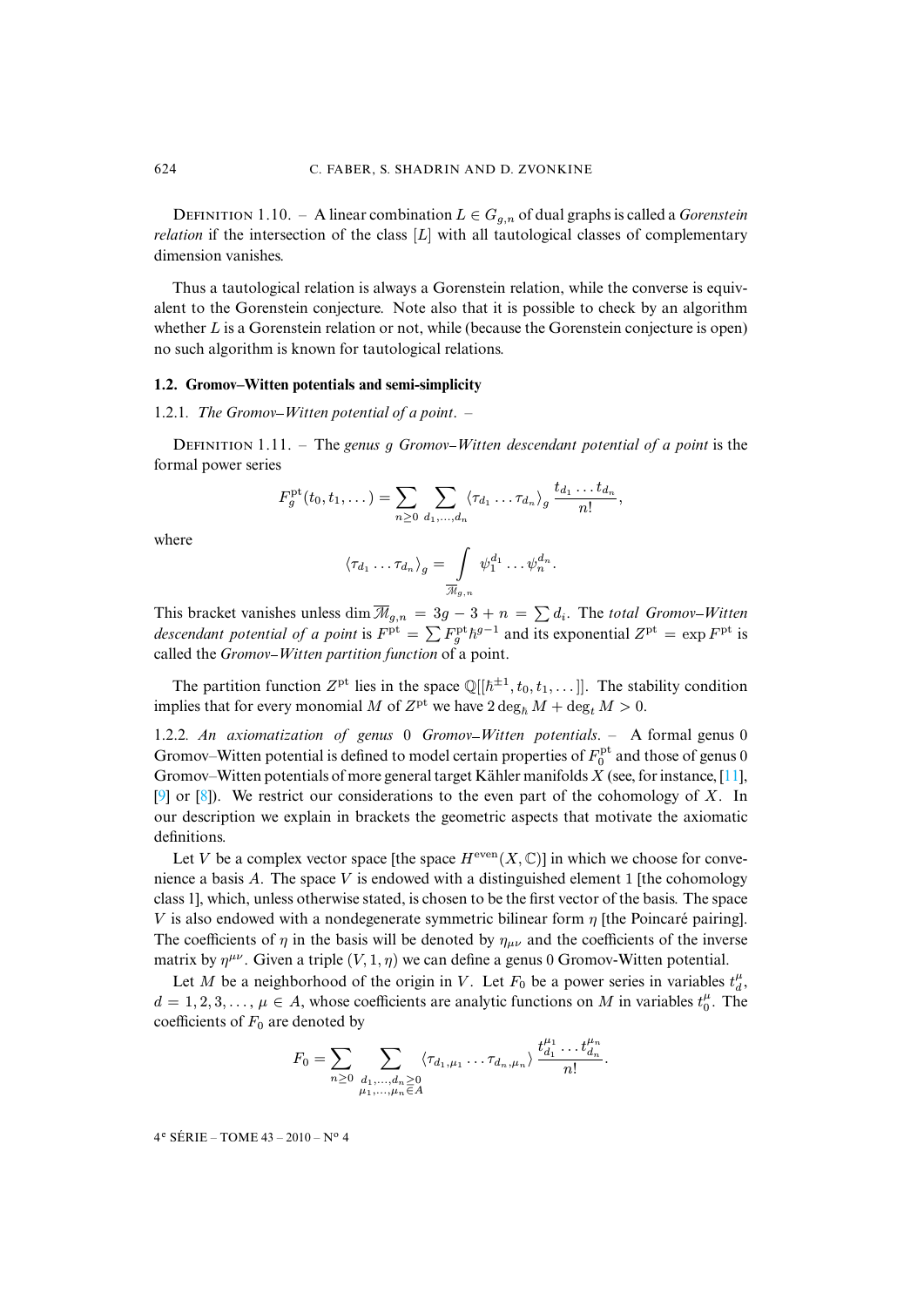DEFINITION 1.12. – A power series  $F_0$  in the variables  $t_d^{\mu}$  is called a *formal genus* 0 *Gromov–Witten potential* if it satisfies the string equation:

$$
\frac{\partial F_0}{\partial t_0^1} = \frac{1}{2} \sum_{\mu,\nu \in A} \eta_{\mu,\nu} t_0^{\mu} t_0^{\nu} + \sum_{\substack{d \geq 1 \\ \mu \in A}} t_{d+1}^{\mu} \frac{\partial F_0}{\partial t_d^{\mu}},
$$

the dilaton equation:

$$
\frac{\partial F_0}{\partial t_1^1} = \sum_{\substack{d \ge 1 \\ \mu \in A}} t_d^{\mu} \frac{\partial F_0}{\partial t_d^{\mu}} - 2F_0,
$$

and the topological recursion relation:

$$
\forall a, b, c \in \mathbb{N}, \mu, \nu, \rho \in A, \qquad \frac{\partial^3 F_0}{\partial t_{a+1}^{\mu} \partial t_b^{\nu} \partial t_c^{\rho}} = \sum_{\lambda, \sigma \in A} \frac{\partial^2 F_0}{\partial t_a^{\mu} \partial t_0^{\lambda}} \eta^{\lambda, \sigma} \frac{\partial^3 F_0}{\partial t_0^{\sigma} \partial t_b^{\nu} \partial t_c^{\rho}}.
$$

The open set M is called a *Frobenius manifold*<sup>(1)</sup>.

REMARK 1.13. – The reason for requiring  $F_0$  to be analytic in the variables  $t_0^{\mu}$  will become clear when we define semi-simple Gromov–Witten potentials.

REMARK 1.14. – If X is a Kähler manifold and  $E \text{ }\subset H_2(X,\mathbb{Z})$  is its semi-group of effective 2-cycles, one usually considers Gromov–Witten potentials with coefficients not in C, but in the *Novikov ring* of power series of the form

$$
\sum_{D \in E} c_D Q^D, \qquad c_D \in \mathbb{C}.
$$

We will mostly work with Gromov–Witten potentials over  $\mathbb C$ , since we do not need Novikov rings for our m[ain](#page-37-6) application, namely the Witten conjecture. However, we indicate in remarks the modifications that must be made when working over a Novikov ring. A detailed introduction to formal Gromov–Witten potentials, including a discussion of Novikov rings, can be found in [27].

EXAMPLE 1.15. – Let V be a 1-dimensional vector space with coordinate  $t_0$  endowed with the quadratic form  $\eta = (dt_0)^2$  and a unit element  $1 = \frac{1}{\alpha} \frac{\partial}{\partial t_0}$ . Then the genus 0 part of the rescaled Gromov–Witten potential of the point

(1) 
$$
F^{\mathrm{pt},\alpha} = \sum \hbar^{g-1} \alpha^{\sum d_i + 2g-2} \langle \tau_{d_1} \dots \tau_{d_n} \rangle \frac{t_{d_1} \dots t_{d_n}}{n!}
$$

is a formal Gromov–Witten genus 0 potential for this space V .

<span id="page-5-1"></span>Let V be a k-dimensional vector space with coordinates  $t_0^1, \ldots, t_0^k$ , endowed with the quadratic form  $\eta = \sum (dt_0^{\mu})^2$  and a unit element  $1 = \sum_{\mu=1}^{k} \frac{1}{\alpha_{\mu}} \frac{\partial}{\partial t_0^{\mu}}$ . The genus 0 part of the sum

<span id="page-5-0"></span>(2) 
$$
F^{\alpha_1,\dots,\alpha_k} = \sum_{\mu=1}^k F^{\text{pt},\alpha_\mu}(t_d^\mu)
$$

is a formal Gromov–Witten genus  $0$  potential for this space  $V$ .

 $<sup>(1)</sup>$  Sometimes the definition of a Frobenius manifold also includes an Euler field and  $F_0$  is required to satisfy certain</sup> homogeneity conditions with respect to this field. In other sources Frobenius manifolds with an Euler field are called *conformal*.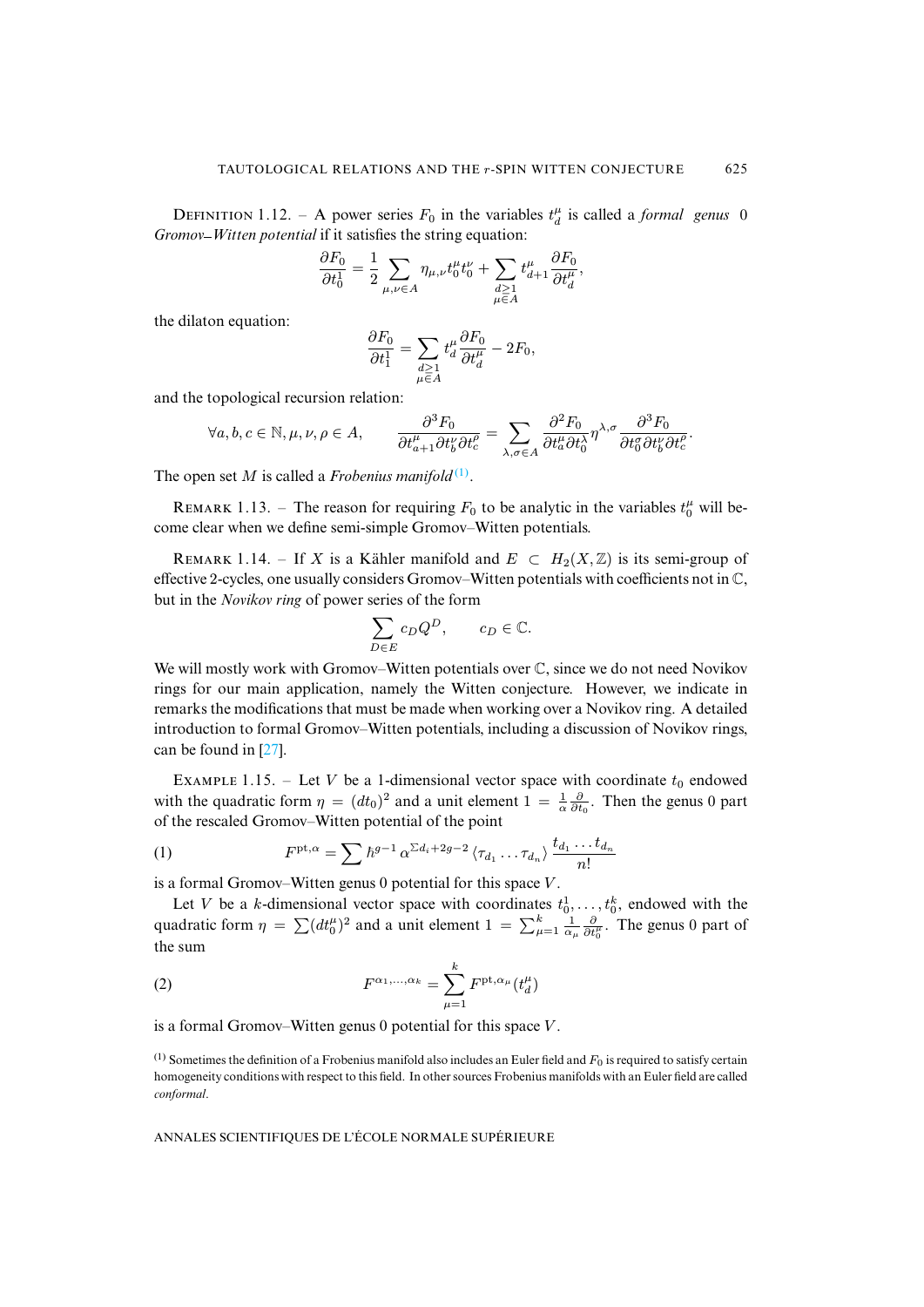In terminology coming from physics, the Taylor coefficients  $\langle \tau_{d_1,\mu_1} \dots \tau_{d_n,\mu_n} \rangle_g$  of Gromov–Witten potentials are called *correlators*, while the elements of the basis A are called *primary fields*.

#### 1.2.3*. Semi-simplicity*

DEFINITION 1.16. – A *Frobenius algebra* is a commutative associative algebra V endowed with a nondegenerate bilinear form  $($ ,  $)$  satisfying  $(ab, c) = (a, bc)$ . It is *semi-simple* if V is a direct sum of one-dimensional algebras.

The idempotents  $v_1, \ldots, v_k$  of a semi-simple Frobenius algebra are automatically pairwise orthogonal with respect to the bilinear form (,). Their square lengths  $\alpha_{\mu} = (v_{\mu}, v_{\mu})$  are invariants of a semi-simple Frobenius algebra.

Given a formal genus 0 Gromov–Witten potential  $F_0(t_d^{\mu})$ , let  $f_0(t_0^{\mu})$  be the series obtained from  $F_0$  by setting  $t_d^{\mu} = 0$  for  $d \ge 1$ . On every tangent space to the Frobenius manifold M, one defines an algebra via the structural constants

$$
C^{\mu_3}_{\mu_1,\mu_2}(t_0^{\mu}) = \sum_{\nu} \frac{\partial^3 f_0}{\partial t_0^{\mu_1} \partial t_0^{\mu_2} \partial t_0^{\nu}} \eta^{\nu,\mu_3}
$$

depending on  $t_0^{\mu} \in M$ . Together with the bilinear form  $\eta$ , one gets the structure of a Frobenius algebra in every tangent space to M.

<span id="page-6-0"></span>DEFINITION 1.17. – A genus 0 Gromov-Witten potential  $F_0$  is called *semi-simple* if the above Frobenius algebra structure is semi-simple for generic  $t_0^{\mu} \in M$ . The *rank* of  $F_0$  is the dimension of  $V$ .

REMARK 1.18. – A genus 0 Gromov–Witten potential defined over a Novikov ring R is called semi-simple if the algebra structure at a generic point is semi-simple over the *algebraic closure of the field of fractions* of R.

EXAMPLE 1.19. – Let F be the Gromov–Witten potential of  $\mathbb{CP}^1$ . Set  $x = t_0^1$ ,  $y = t_0^{\omega}$ , where  $1 \in H^0(\mathbb{C}P^1)$  and  $\omega \in H^2(\mathbb{C}P^1)$  form the natural basis of  $H^*(\mathbb{C}P^1)$ . Then

$$
f_0(x, y) = \frac{x^2y}{2} + Qe^y.
$$

The Frobenius algebras are semi-simple at all points in the neighborhood of the origin, the (non-normalized) idempotents at the origin being

$$
\frac{\partial}{\partial x} \pm Q^{-1/2} \frac{\partial}{\partial y}.
$$

Let F be the Gromov–Witten potential of  $\mathbb{C}P^2$ . Set  $x = t_0^1$ ,  $y = t_0^{\omega}$ ,  $z = t_0^{\omega^2}$ , where  $1 \in H^0(\mathbb{C}P^1)$ ,  $\omega \in H^2(\mathbb{C}P^1)$ ,  $\omega^2 \in H^4(\mathbb{C}P^2)$  form the natural basis of  $H^*(\mathbb{C}P^2)$ . Then

$$
f_0(x, y, z) = \frac{x^2 z}{2} + \frac{xy^2}{2} + \sum_{d \ge 1} Q^d N_d \frac{z^{3d-1}}{(3d-1)!} e^{dy},
$$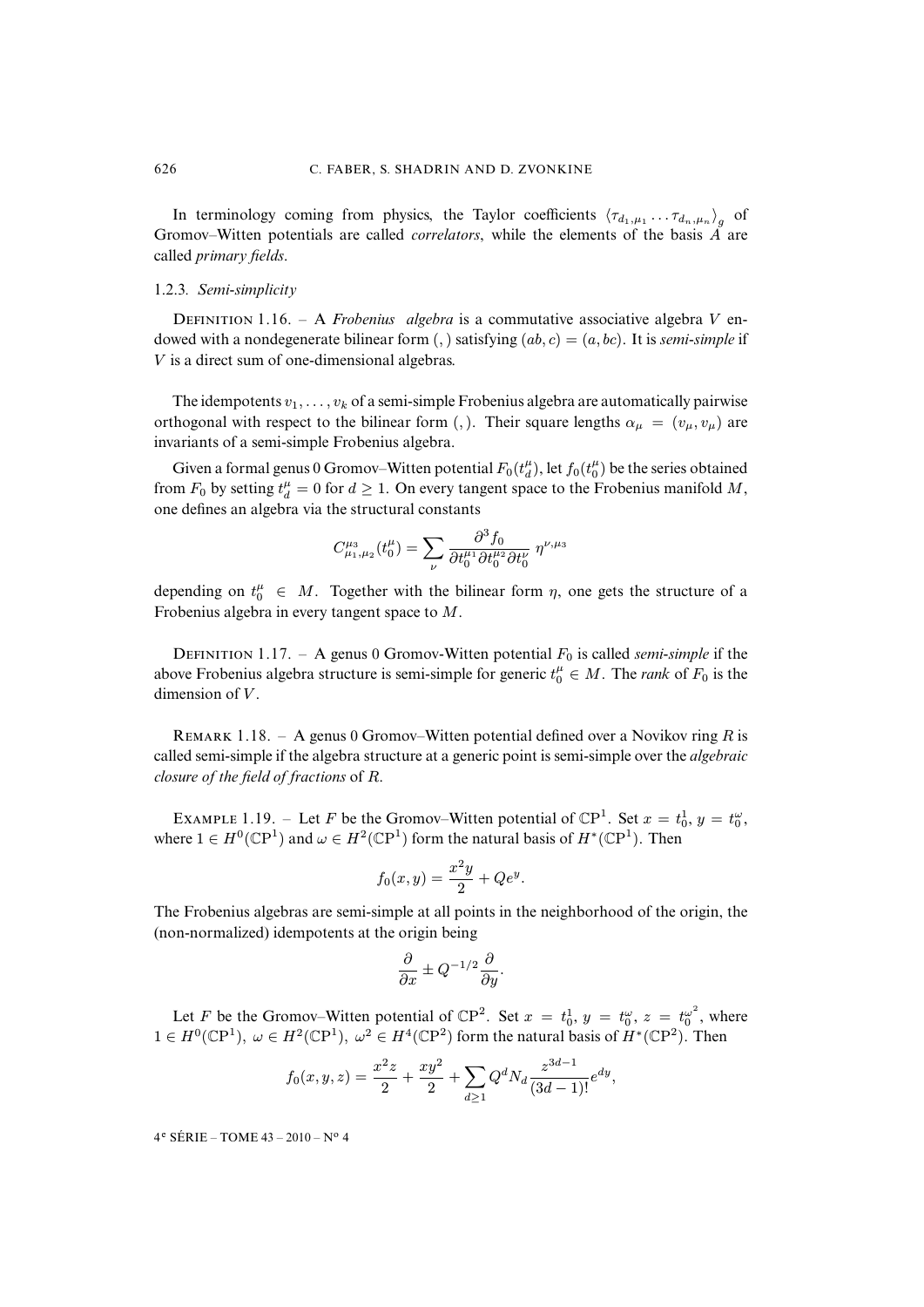where  $N_d$  is the number of rational degree d curves through  $3d - 1$  generic points on  $\mathbb{C}P^2$ . The Frobenius algebras are semi-simple at all points in the neighborhood of the origin, the (non-normalized) idempotents at the origin being

$$
\frac{\partial}{\partial x} + Q^{-1/3} \frac{\partial}{\partial y} + Q^{-2/3} \frac{\partial}{\partial z}
$$

with th[ree po](#page-8-0)ssible choices of the cubic root of Q.

Let  $F$  be the simultaneous solution of the string equation and of the 3-KdV hierarchy. This is the Gromov–Witten potential that appears in Witten's conjecture for  $r = 3$ , see Section 1.3.3. Set  $x = t_0^0, y = t_0^1$ . Then

$$
f_0(x,y) = \frac{x^2y}{2} + \frac{y^4}{72}.
$$

The Frobenius algebras are semi-simple outside the discriminant  $\{y = 0\}$ , the (nonnormalized) idempotents being

$$
\frac{\partial}{\partial x} \pm \sqrt{\frac{3}{y}} \frac{\partial}{\partial y}.
$$

#### **1.3. Witten's** r**-spin conjecture**

1.3.1*. The space of* r*-spin structures*. –

DEFINITION 1.20. – An r-spin structure on a smooth curve C with  $n \geq 1$  marked points  $x_1, \ldots, x_n$  is a line bundle  $\mathcal T$  together with an identification

$$
\mathcal{T}^{\otimes r} \simeq K(-\sum a_i x_i),
$$

where K is the cotangent line bundle and the integers  $a_i \in \{0, \ldots, r-1\}$  are chosen in such a way that  $2g - 2 - \sum a_i$  is divisible by r.

Two r-spin structures  $(C_1, \mathcal{T}_1)$  and  $(C_2, \mathcal{T}_2)$  are isomorphic if there exists an isomorphism between  $C_1$  and  $C_2$  that identifies the marked points and lifts to an isomorphism of line bundles  $\mathcal{T}_1$  and  $\mathcal{T}_2$  commuting with the identification of their r-th [p](#page-36-2)[ow](#page-36-3)[ers](#page-37-7) with  $K(-\sum a_i x_i).$ 

<span id="page-7-0"></span>The m[odu](#page-38-0)li space of r-spin structures on smooth curves up to isomorphisms has a natural compactification  $\overline{\mathcal{M}}_{g;a_1,...,a_n}^{1/r}$  with a for[get](#page-36-4)ful map  $p : \overline{\mathcal{M}}_{g;a_1,...,a_n}^{1/r} \to \overline{\mathcal{M}}_{g,n}$  (see [1, 4, 16]).

1.3.2*. Witten's class.* – Using the line bundle  $\mathcal T$  and the forgetful map p, Polishchuk and Vaintrob [31] constructed a cohomology class  $c_W(a_1, \ldots, a_n)$  of pure dimension on  $\overline{\mathcal{M}}_{g,n}$ , now called *Witten's class* (later Chiodo [3] proposed a simpler construction).

*Assuming* that  $H^0(C, \mathcal{T}) = 0$  for every stable curve C, we find that  $V = H^1(C, \mathcal{T})$  is a vector bundle over  $\overline{\mathcal{M}}_{g;a}^{1/r}$  $g_{g;a_1,...,a_n}^{(1)}$ . Then Witten's class is defined by

$$
c_W(a_1,\ldots,a_n)=\frac{1}{r^g}p_*(c_{\text{top}}(V^\vee)).
$$

In other words: take the dual vector bundle of  $V$ , take its Eu[ler \(](#page-38-1)or top Chern) class, take its pushforward to  $\overline{\mathcal{M}}_{g,n},$  and divide by  $r^g.$  In the general case, when  $H^0(C,\mathcal{I})$  does not vanish identically, Witten's class has a much more intricate definition that we do not recall here.

Witten's class satisfies the following properties, proved in [30]:

1. If  $a_i = r - 1$  for some i, then  $c_W(a_1, \ldots, a_n) = 0$ .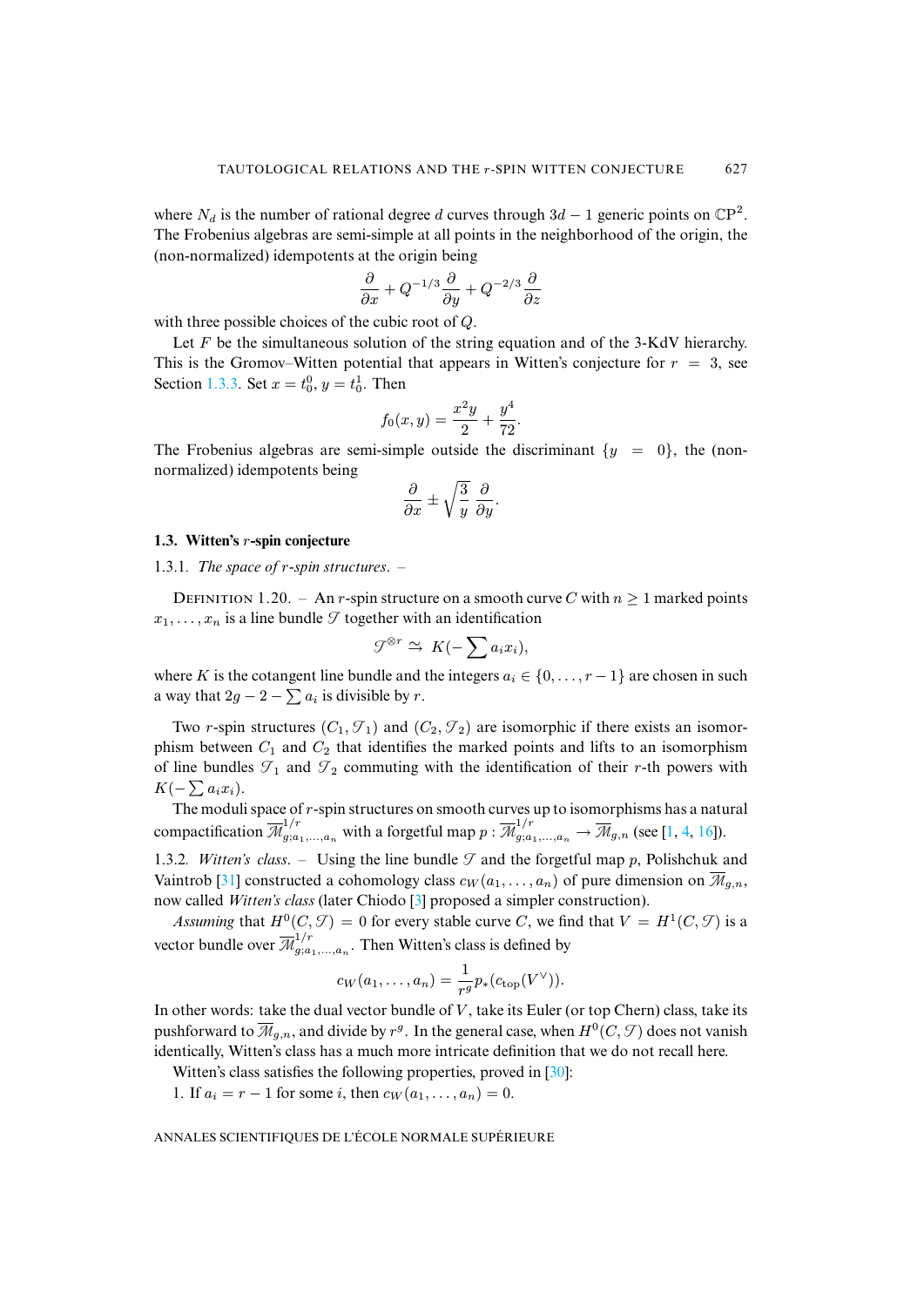2. Let  $p : \overline{\mathcal{M}}_{q,n+1} \to \overline{\mathcal{M}}_{q,n}$  be the forgetful map. Then

$$
p^*(c_W(a_1,\ldots,a_n)) = c_W(a_1,\ldots,a_n,0).
$$

3. Let  $r : \overline{\mathcal{M}}_{g-1,n+2} \to \overline{\mathcal{M}}_{g,n}$  and  $q : \overline{\mathcal{M}}_{g_1,n_1+1} \times \overline{\mathcal{M}}_{g_2,n_2+1} \to \overline{\mathcal{M}}_{g,n}$  be the gluing mappings to the boundary components of  $\overline{\mathcal{M}}_{g,n}$ . In the second case we assume, for simplicity, that the  $n_1$  marked points on the component of genus  $g_1$  have numbers  $1, \ldots, n_1$ , while the  $n_2$  marked points on the component of genus  $g_2$  have numbers  $n_1 + 1, \ldots, n$ . Then we have

$$
q^*(c_W(a_1,\ldots,a_n))=\sum_{a'+a''=r-2}c_W(a_1,\ldots,a_{n_1},a')\times c_W(a'',a_{n_1+1},\ldots,a_n),
$$

(where at most one term of the sum is actually nonzero, because of the condition  $2g_1 - 2 - \sum_{i=1}^{n_1} a_i - a' \equiv 2g_2 - 2 - \sum_{i=n_1+1}^{n} a_i - a'' \equiv 0 \mod r$ , and

$$
r^*(c_W(a_1,\ldots,a_n))=\sum_{a'+a''=r-2}c_W(a_1,\ldots,a_n,a',a'').
$$

<span id="page-8-0"></span>REMARK 1.21. – These properties actually say that  $c_W$  satisfies the axioms of a *cohomological field theory* [22] with an  $(r - 1)$ -dimensional space of primary fields.

1.3.3*. The* r*-spin Gromov Witten potential*. – The generating series studied in Witten's conjecture is

$$
F^{[r]} = \sum_{\substack{g \geq 0 \\ n \geq 1}} \hbar^{g-1} \sum_{\substack{d_1, \dots, d_n \\ a_1, \dots, a_n \ \overline{\mathcal{M}}_{g,n}}} \int c_W(a_1, \dots, a_n) \, \psi_1^{d_1} \dots \psi_n^{d_n} \cdot \frac{t_{d_1}^{a_1} \dots t_{d_n}^{a_n}}{n!}.
$$

Motivated by the properties of Witten's class, we introduce the basis  $A = \{0, \ldots, r - 2\}$ with 0 its distinguished element, the vector space  $V$  spanned by  $A$ , and the quadratic form  $\eta^{ab} = \delta^{a+b,r-2}.$ 

(There is an unfortunate clash of notation with the Givental theory, where the distinguished primary field is usually denoted by 1, a convention that we follow in our paper except in the appli[cat](#page-37-8)ions to Witten's conjecture.)

THEOREM (see  $[19]$ ). – *The genus* 0 *part of*  $F^{[r]}$  *is a formal genus* 0 *Gromov-Witten potential. Moreover, it is sem[i-sim](#page-38-2)ple.*

WITTEN'S CONJECTURE  $(35)$ . – *It states that the se[r](#page-37-12)ies*  $F<sup>[r]</sup>$  *[is](#page-36-5) [a s](#page-36-4)[ol](#page-36-3)[utio](#page-37-9)[n o](#page-37-10)[f the](#page-37-11) r-[KdV](#page-38-3) (or* r*-th higher Gelfand-Dikii) hierarchy.*

Useful references on Witten's r-spin conjecture also include  $[1, 2, 3, 4, 17, 18, 20, 21, 33]$ .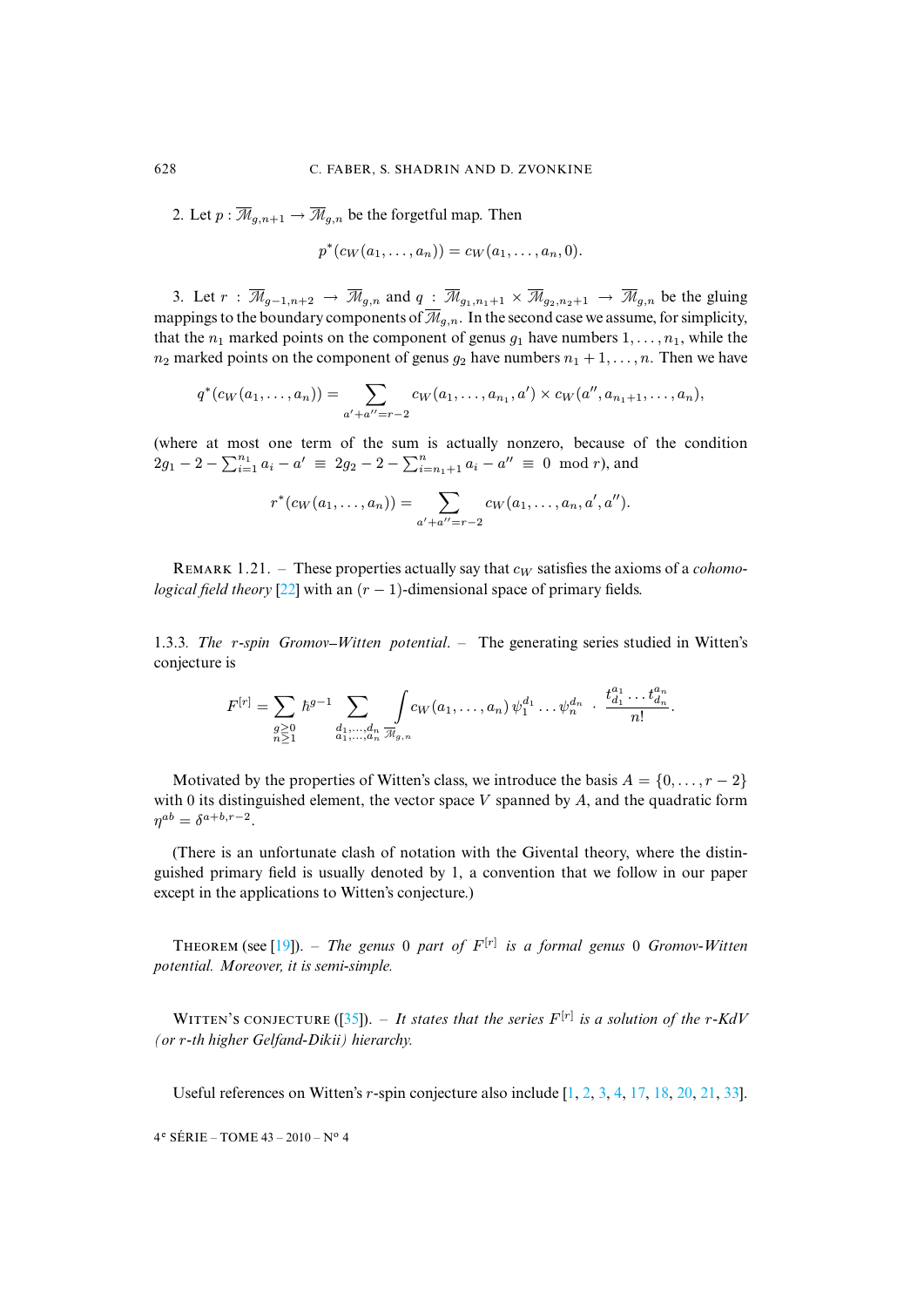# <span id="page-9-0"></span>**1.4. Givental's group action**

1.4.1*. The operators*. – As before, let V be a vector space with a nondegenerate quadratic form  $\eta$ , a distinguished element 1 and a basis A.

Let  $r(z) = \sum_{l \ge 1} r_l z^l$  and  $s(z^{-1}) = \sum_{l \ge 1} s_l z^{-l}$  be power series in z and  $z^{-1}$  respectively, whose coefficients  $r_l$  and  $s_l$  are endomorphisms of V. We require the endomorphisms  $r_l$  and  $s_l$  to be self-adjoint for l odd and skew-self-adjoint for l even with respect to  $\eta$ .

The matrices of  $s_l$  and  $r_l$  in the basis A will be denoted by  $(s_l)_{\mu}^{\nu}$  and  $(r_l)_{\mu}^{\nu}$ . We will also need the matrices

$$
(s_l)_{\mu\nu} = \sum_{\rho} \eta_{\mu\rho}(s_l)_{\nu}^{\rho}, \qquad (s_l)^{\mu\nu} = \sum_{\rho} \eta^{\mu\rho}(s_l)_{\rho}^{\nu},
$$

$$
(r_l)_{\mu\nu} = \sum_{\rho} \eta_{\mu\rho}(r_l)_{\nu}^{\rho}, \qquad (r_l)^{\mu\nu} = \sum_{\rho} \eta^{\mu\rho}(r_l)_{\rho}^{\nu}.
$$

The matrices  $(s_l)_{\mu\nu}$ ,  $(r_l)_{\mu\nu}$ ,  $(s_l)^{\mu\nu}$ , and  $(r_l)^{\mu\nu}$  are symmetric for odd l and skew-symmetric for even l.

DEFINITION 1.22. – The *quantizations*  $\hat{r}$  and  $\hat{s}$  of r and s are the differential operators

.

$$
\begin{split}\n\widehat{r} &= -\sum_{l \geq 1} (r_l)_1^{\mu} \frac{\partial}{\partial t_{l+1}^{\mu}} + \sum_{d \geq 0, l \geq 1} (r_l)_\nu^{\mu} t_d^{\nu} \frac{\partial}{\partial t_{d+l}^{\mu}} + \frac{\hbar}{2} \sum_{d_1, d_2 \geq 0} (-1)^{d_1+1} (r_{d_1+d_2+1})^{\mu_1 \mu_2} \frac{\partial^2}{\partial t_{d_1}^{\mu_1} \partial t_{d_2}^{\mu_2}} \\
\widehat{s} &= -\sum_{\mu} (s_1)_1^{\mu} \frac{\partial}{\partial t_0^{\mu}} + \frac{1}{\hbar} \sum_{d, \mu} (s_{d+2})_{1, \mu} t_d^{\mu} - \frac{1}{2\hbar} (s_3)_{1, 1} \\
&+ \sum_{d, l} (s_l)_\nu^{\mu} t_{d+l}^{\nu} \frac{\partial}{\partial t_d^{\mu}} + \frac{1}{2\hbar} \sum_{d_1, d_2} (-1)^{d_1} (s_{d_1+d_2+1})_{\mu_1, \mu_2} t_{d_1}^{\mu_1} t_{d_2}^{\mu_2}.\n\end{split}
$$

In our paper these complicated operators appear out of the blue. We refer to Givental's work [9], for a strikingly concise way to obtain them from a formalism of quantization of quadratic Hamiltonians.

In addition to these operators, to any  $\Psi \in GL(V)$  we assign the differential operator

$$
\widehat{\Psi} = \sum_{d,\mu,\nu} \Psi^{\mu}_{\nu} t^{\nu}_{d} \frac{\partial}{\partial t^{\mu}_{d}}.
$$

This operator simply performs the linear change of variables given by  $\Psi$  in every group of variables  $t_d^1, \ldots, t_d^k$ .

1.4.2*.* Genus expansion of semi-s[im](#page-5-1)ple potentials.  $-$  Let  $F_0$  be a semi-simple formal genus 0 Gromov-Witten potential and M the corresponding Frobenius manifold.

Assume that th[e sc](#page-37-1)alar squares o[f t](#page-37-5)he idempotents of the Frobenius algebra at some point of M equal  $\alpha_1, \ldots, \alpha_k$ . Let  $Z^{\alpha_1, \ldots, \alpha_k} = \exp(F^{\alpha_1, \ldots, \alpha_k})$ , see Equation (2).

THEOREM (see [11] Def. 6.8 and [9] Thm 1 and corollary). – *There exist power series*  $r(z)$ and  $s(z^{-1})$  and an endomorphism  $\Psi$  of  $V$  such that  $F_0$  is the genus 0 part of

$$
\ln\bigl(e^{-\widehat{s}}\,\widehat{\Psi}\,e^{\widehat{r}}\,Z^{\alpha_1,\ldots,\alpha_k}\bigr).
$$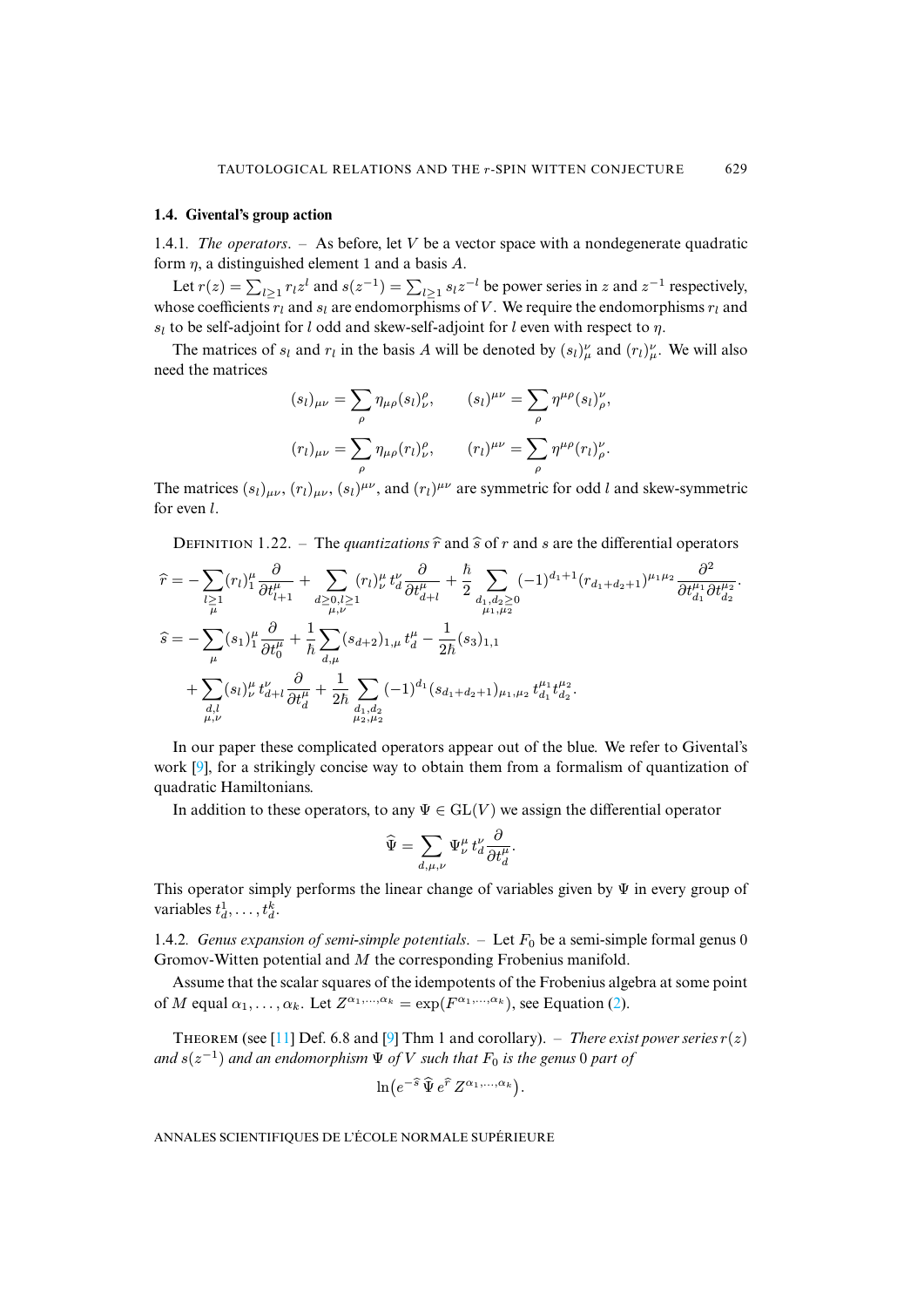In other words, every semi-simple formal genus 0 potential can be obtained from the "standard" potential  $F^{\alpha_1,...,\alpha_k}$  via the action of Givental's operators.

The notion of higher genus Gromov–Witten potentials is not axiomatized in full generality. However there is a way to define formal Gromov–Witten potentials whose genus 0 part is semi-simple using Givental's operators.

DEFINITION 1.23. – Let  $F_0$  be a semi-simple formal genus 0 potential. Choose r, s and  $\Psi$  as in the theorem above. Then

$$
F = \ln \left( e^{-\widehat{s}} \,\widehat{\Psi} \, e^{\widehat{r}} \, Z^{\alpha_1, \dots, \alpha_k} \right)
$$

is called a *formal Gromov–Witten potential* or a *genus expansion* of  $F_0$ .

REMARK 1.24. – Let  $\tilde{M}$  be the open subset of the Frobenius manifold M where the tangent Frobenius algebras are semi-simple. Let  $hol(t_0^{\mu})$  be the space of holomorphic functions in variables  $t_0^{\mu}$  defined on  $\check{M}$ . Then, as we explain in more detail in Section 4, a formal Gromov–Witten potential lies in the space  $\hbar^{-1}$ hol $(t_0^{\mu})\mathbb{C}[[\hbar, t_1^{\mu}, t_2^{\mu}, \dots]]$ . In particular, although  $F_0$  can, by definition, be decomposed into a power series in variables  $t_0^{\mu}, t_1^{\mu}, \ldots$  at the origin of  $V$ , this is not necessarily the case for its genus expansion.

REMARK 1.25. – The series s and the endomorphism  $\Psi$  in Givental's theorem are uniquely determined by  $F_0$ . On the other hand, the series r is not determined in a unique way; as a consequence, the genus expansion is not unique either. We are now going to introduce the homogeneity condition that lifts the ambiguity.

Let  $F = \sum \hbar^{g-1}F_g$  be the Gromov–Witten potential of a target Kähler manifold X. Choose a homogeneous basis A of  $H^{\text{even}}(X)$ . To each variable  $t_d^{\mu}$  we assign its *weight*  $w(t_d^{\mu}) = d + \deg(\mu) - 1$ , where  $\deg(\mu)$  is the algebraic degree of  $\mu \in A$ . Further, introduce a weight function on the Novikov ring:  $w(Q^D) = -\langle D, c_1(TX) \rangle$  for an effective divisor D. Finally, denote by  $\dim X$  the dimension of X.

The expected dimension of  $X_{g,n,D}$  is  $n + (1 - g)(\dim X - 3) + \langle D, c_1(TX) \rangle$ . Therefore the correlator  $\langle \tau_{d_1,\mu_1} \dots \tau_{d_n,\mu_n} \rangle_{g,D}$  vanishes unless

$$
\sum d_i + \sum \deg(\mu_i) = n + (1 - g)(\dim X - 3) + \langle D, c_1(TX) \rangle
$$
  

$$
\Leftrightarrow \sum w(t_{d_i}^{\mu_i}) + w(Q^D) = (1 - g)(\dim X - 3).
$$

<span id="page-10-0"></span>In other words,  $F_g$  is quasihomogeneous of total weight  $(1 - g)(\dim X - 3)$ .

This property is formalized in the following definition.

DEFINITION 1.26. – Introduce a weight map  $w : A \rightarrow \mathbb{Q}$  such that  $w(1) = -1$ , let  $w(t_d^{\mu}) = d + w(\mu)$ . When working over a Novikov ring, also introduce a weight valuation function on it. Let dim  $\in \mathbb{Q}$  be a constant.

A formal Gromov–Witten potential  $F = \sum \hbar^{g-1}F_g$  is called *homogeneous* with respect to w and dim if every  $F_g$  is quasihomogeneous of total weight  $(1 - g)(\dim - 3)$ .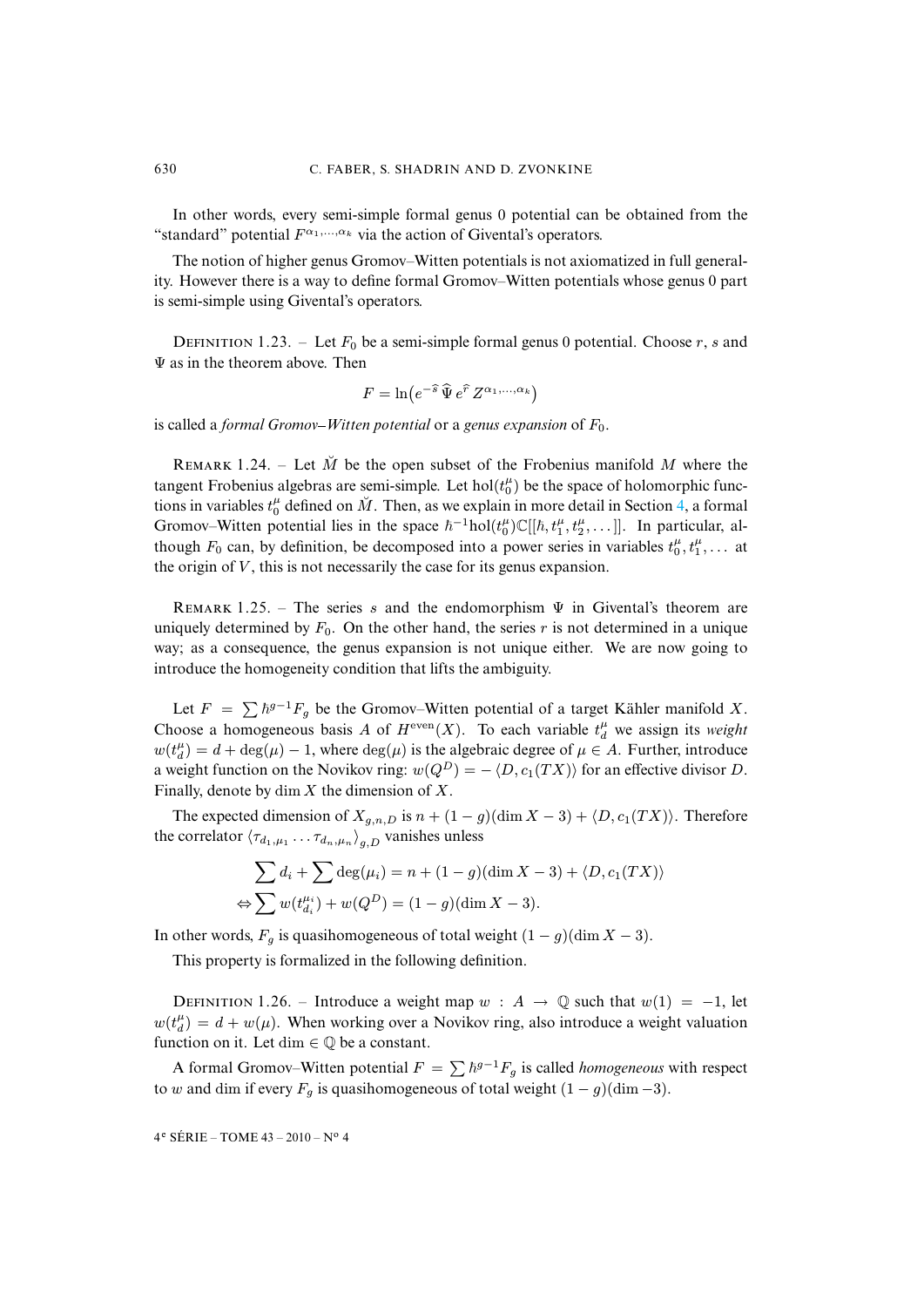REMARK  $1.27.$  – In the framework of Frobenius manifolds it is more natural not to attribute weights to the variables  $Q$ , since they are part of the ground ring. Instead, denote by  $c^{\mu}$  the coordinates of the class  $c_1(TX)$  in basis A. Of course,  $c^{\mu}$  can be different from 0 only if  $\mu$  is of degree 1, so that the weight of  $t_0^{\mu}$  equals 0. We then attribute a weight  $c^{\mu}$  to the *exponential*  $\exp(t_0^{\mu})$ . It follows from the divisor axiom that the Gromov-Witten potential is still homogeneous with respect to these new weights, but only up to terms corresponding to degree 0 maps.

T (Givental[\). –](#page-37-1) *A homogeneous formal genus* 0 *Gromov [Witt](#page-37-1)en potential has a uni[qu](#page-37-5)e homogeneous genus expansion.*

Proposition 6.7.c in [11] proves the unicity of the series  $r$ , while the fact that the series  $s$ is uniquely determined by  $F_0$  follows from the results of Section 5 in [11] (see also Thm. 2 in [9]).

Givental conjectured that if  $F_0$  is the geometric genus 0 potential of a target space X, then the total geometric Gromov–Witten potential of  $X$  coincides with the homogeneous genus expansion of its genus 0 part.

<span id="page-11-0"></span>1.4.3. Universal relations.  $-$  Let  $F = \sum \hbar^{g-1}F_g$  be the geometric Gromov–Witten potential of some target Kähler manifold X, A a basis of  $H^*(X)$  and  $\eta$  the Poincaré pairing. Let  $L \in G_{g,n}$  be a linear combination of dual graphs. Let  $X_{g,n+n',D} = \overline{\mathcal{M}}_{g,n+n'}(X,D)$ , where  $D \in E$  is an effective 2-cycle. Denote by  $[X_{g,n+n',D}]$  the virtual fundamental class, and let  $p: X_{g,n+n',D} \to \overline{\mathcal{M}}_{g,n}$  be the forgetful map.

PROPOSITION 1.28. - *The simultaneous vanishing of the integrals* 

$$
\sum_{D \in E} Q^D \int_{[X_{g,n+n'},D]} p^*([L]) \prod_{i=1}^{n+n'} \psi_i^{d_i} \text{ev}_i^*(\mu_i)
$$

for all  $n'$ , D and for all  $d_1, \ldots, d_{n+n'}$  and  $\mu_1, \ldots, \mu_{n+n'}$  is equivalent to a countable family of *part[ial diff](#page-14-0)erential equations with constant coefficients on*  $F_0, \ldots, F_q$ .

This proposition is not new. We recall the construction of the family of PDEs in Section 2.1.3, because we [will n](#page-11-0)eed the details of the construction.

DEFINITION 1.29. – We denote by  $PDE_L$  the family of parti[al di](#page-3-1)fferential equations arising in Proposition 1.28.

EXAMPLE 1.30. – If L is the tautological relation of Example 1.6, then PDE<sub>L</sub> is the following family of partial differential equations indexed by  $d \geq 0$  and  $\rho \in A$ :

$$
\frac{\partial F_1}{\partial t^\rho_{d+1}}-\sum_{\mu,\nu}\frac{\partial F_1}{\partial t^\mu_0}\eta^{\mu\nu}\frac{\partial^2 F_0}{\partial t^\nu_0 dt^\rho_d}-\frac{1}{24}\sum_{\mu,\nu}\frac{\partial^3 F_0}{\partial t^\mu_0\partial t^\nu_0 dt^\rho_d}\eta^{\mu\nu}=0.
$$

DEFINITION 1.31. – The linear combination  $L \in G_{g,n}$  of stable dual graphs is called a *universal relation* if all formal Gromov–Witten potentials (D[efin](#page-37-13)[itio](#page-37-14)n 1.23) satisfy the equations of the family  $PDE<sub>L</sub>$ .

The notion of a universal relation was introduced by Y.-P. Lee [24, 25].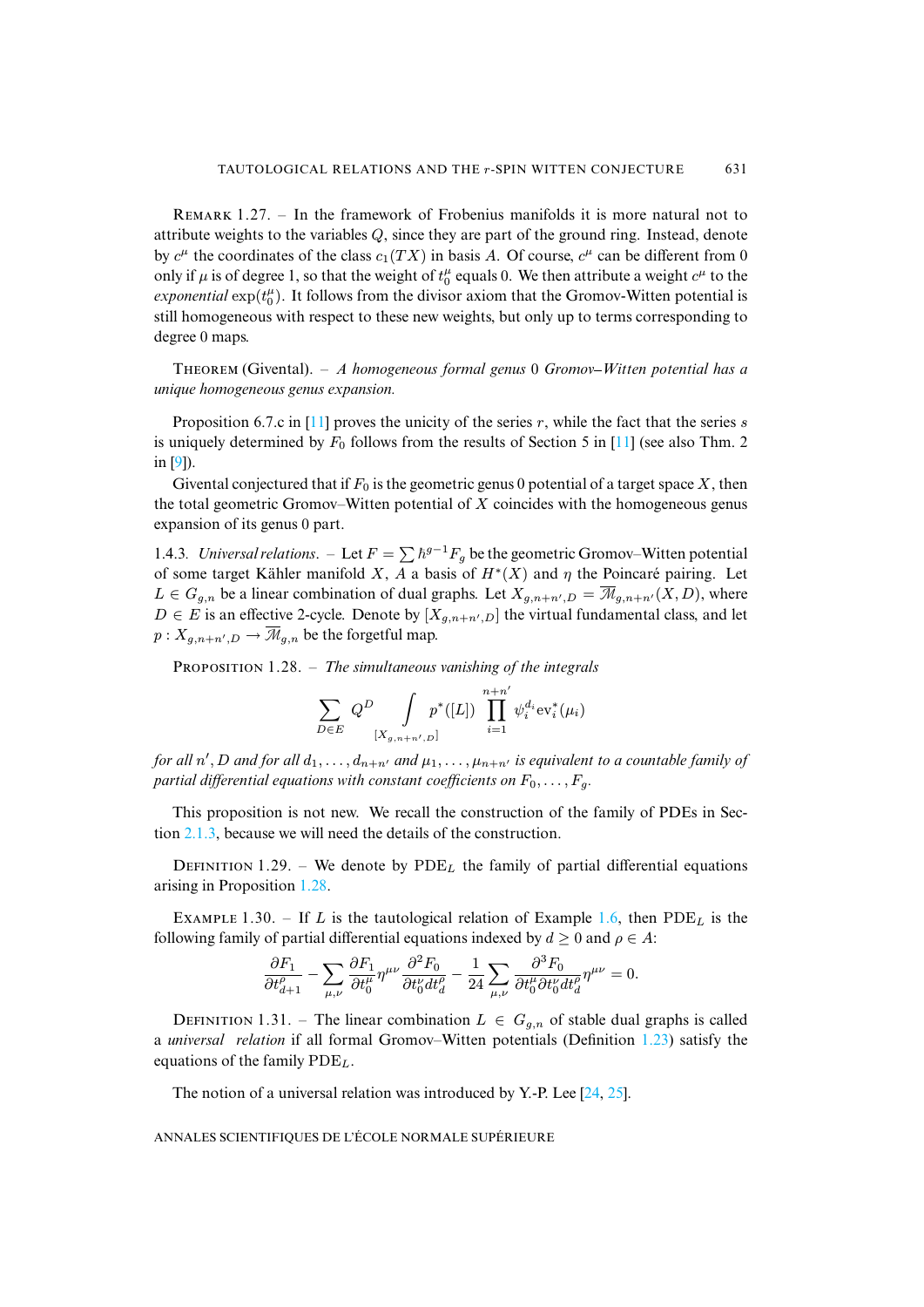# <span id="page-12-0"></span>**1.5. Main results**

1.5.1*. Tautological, Gorenstein, and universal relations*. – Recall that a linear combination  $L \in G_{q,n}$  of dual graphs is a *tautological relation* if  $[L] = 0$ , is a *Gorenstein relation* if the intersections of  $[L]$  with tautological classes of complementary dimension vanish, and is a *universal relation* if all formal Gromov–Witten potentials satisfy  $PDE_L$ .

<span id="page-12-2"></span>Denote by Taut, Gor, and Univ the sets of tautological, Gorenstein, and universal relations respectively.

THEOREM  $1. - \text{Gor } \text{\textbf{C}$  Univ.

The proof of this theorem relies on Y.-P. Lee's work  $[25]$ . In his attempts to describe the set Univ, Y.-P. Lee constructs an algorithm that determines a subspace of  $G_{d,n}$  and proves that this subspace is included in Univ. Here (Section 2.3) we give a geometric interpretation of this algorithm and show that the subspace it describes is actually nothing but Gor.

From the obvious inclusion Taut  $\subset$  Gor we deduce

COROLLARY 1.32. – Taut  $\subset$  Univ.

This corollary was also stated as a theorem by Y.-P. Lee, although his proof is quite complicated and involves a reference to C. Teleman's results.

Y.-P. Lee also formulated a conjecture that we can reformulate as

CONJECTURE 1.33. – Taut =  $Gor =$  Univ.

The inclusion Gor  $\subset$  Taut is equivalent to the Gorenstein conjecture. The difficulties in establishing the inclusion Univ  $\subset$  Gor are explained in Section 4.

1.5.2*. Genus expansion.* – Consider a power series  $F = \sum \hbar^{g-1}F_g \in \hbar^{-1}\mathbb{C}[[\hbar; t_d^{\mu}]],$  $F = \sum \hbar^{g-1}F_g \in \hbar^{-1}\mathbb{C}[[\hbar; t_d^{\mu}]],$  where  $F_0$  is a formal genus 0 Gromov–Witten potential. We introduce five properties of F.

- 1. *Homogeneity.* F is homogeneous in the sense of Definition 1.26.
- 2. *Geometricity.* F satisfies all equations  $PDE<sub>L</sub>$  for every tautological relation L.
- 3. *Semi-simplicity.*  $F_0$  is semi-simple.
- <span id="page-12-1"></span>4. *Reducibility to genus* 0*.* Every coefficient of F can be expressed in terms of coefficients of  $F_0$  using only properties 1 and 2.
- 5. *Analyticity*. The homogeneous genus expansion of  $F_0$  is regular at the origin.

THEOREM 2.  $-$  *A power series* F *satisfying conditions* (1-5) *coincides with the homogeneous genus expansion of*  $F_0$ *.* 

All geometric Gromov–Witten potentials of tar[get K](#page-8-0)ähler manifolds satisfy conditions 1 and 2. Conditions 3, 4, and 5, on the other hand, must be checked in every particular case.

As we show below, the series  $F^{[r]}$  from Section 1.3.3 satisfies all five conditions (without being the geometric potential of a target manifold).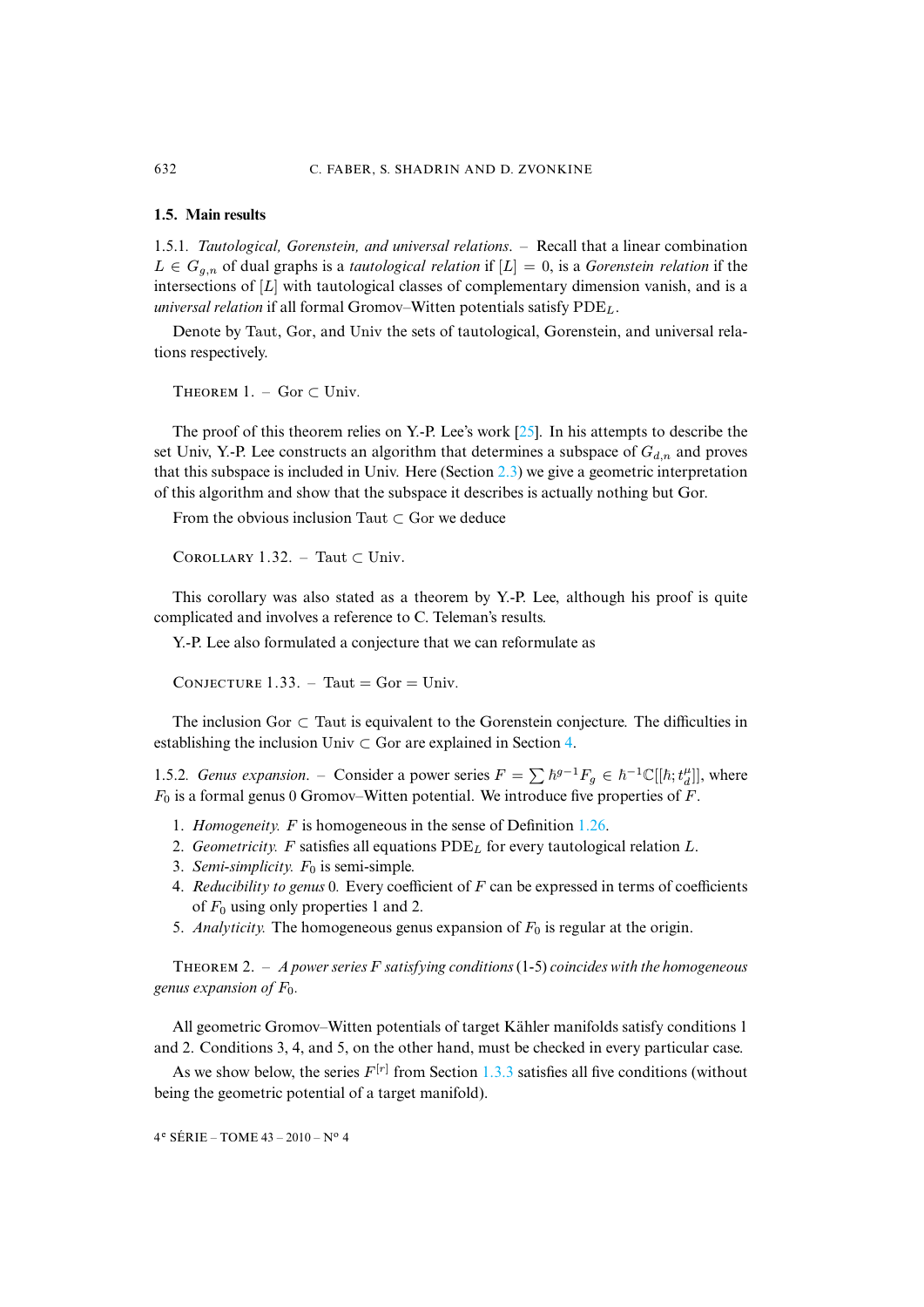# 1.5.3*. Witten's* r*-spin conjecture*

[T](#page-37-15)HEOREM 3. – *Witten's r-spin conjecture is true.* 

This theorem is the main app[lica](#page-38-2)tion of Theorem 2. Let us outline the plan of the proof. The ideas we use are close to those used by Y.-P. Lee to prove Witten's conjecture in low genus in [23, 26].

In his initial paper E. Witte[n \[3](#page-37-7)[5\] p](#page-37-8)[rove](#page-38-4)[d t](#page-38-1)[hat](#page-38-0) the conjecture was true in genus 0 provided the class  $c_W$  sa[tisfi](#page-37-1)ed certain postulated properties. The space of r-spin structures and the class  $c_W$  were later rigorously constructed and shown to possess the expected properties by a joint effort of several people [16, 19, 28, 30, 31].

A. Givental [11] studied the homogeneous genus expansion of  $F_0^{[r]}$  and showed that it was inde[ed](#page-12-1) a solution of the r-KdV hierarchy. Thus Witten's conjecture is reduced to the question: does  $F^{[r]}$  coincide with its homogeneous genus expansion?

This is what we prove in this paper by checking that  $F^{[r]}$  satisfies all the conditions of Theorem 2.

#### **2. Y.-P. Lee's algorithm and its geometrical interpretation**

# **2.1. Preliminaries**

2.1.1*. More on* κ*-classes*. – Recall that

$$
\kappa_{k_1,\dots,k_m} = \pi_*(\psi_{n+1}^{k_1+1}\dots\psi_{n+m}^{k_m+1}),
$$

where  $\pi : \overline{\mathcal{M}}_{q,n+m} \to \overline{\mathcal{M}}_{q,n}$  is the forgetful map.

This definition is compatible with the usual definition of  $\kappa$ -classes  $\kappa_k$  (for  $m = 1$ ). The classes  $\kappa_{k_1,...,k_m}$  and the monomials  $\kappa_{k_1} \dots \kappa_{k_m}$  form two bases of the same vector space and the matrix of basis change is triangular. Indeed, we have

$$
\kappa_{k_1,\dots,k_m} = \sum_{\sigma \in S_m} \prod_{c=\text{cycle of }\sigma} \kappa_{k(c)}, \quad \text{where} \quad k(c) = \sum_{i \in c} k_i.
$$

For instance,

$$
\kappa_{k_1,k_2} = \kappa_{k_1} \kappa_{k_2} + \kappa_{k_1+k_2},
$$

 $\kappa_{k_1,k_2,k_3} = \kappa_{k_1} \kappa_{k_2} \kappa_{k_3} + \kappa_{k_1+k_2} \kappa_{k_3} + \kappa_{k_1+k_3} \kappa_{k_2} + \kappa_{k_2+k_3} \kappa_{k_1} + 2\kappa_{k_1+k_2+k_3}.$ 

We prefer to work with the classes  $\kappa_{k_1,\dots,k_m}$  because they are easier to express in terms of Gromov–Witten correlators.

<span id="page-13-0"></span>Let  $p : \overline{\mathcal{M}}_{g,n+1} \to \overline{\mathcal{M}}_{g,n}$  be the forgetful map. Let  $r : \overline{\mathcal{M}}_{g-1,n+2} \to \overline{\mathcal{M}}_{g,n}$  and  $q : \overline{\mathcal{M}}_{q_1,n_1+1} \times \overline{\mathcal{M}}_{q_2,n_2+1} \rightarrow \overline{\mathcal{M}}_{q,n}$  be the usual "gluing" mappings to the boundary components of  $\overline{\mathcal{M}}_{q,n}$ .

LEMMA 2.1. - We have

$$
p^*(\kappa_{k_1,\dots,k_m}) = \kappa_{k_1,\dots,k_m} - \sum_{i=1}^m \psi_{n+1}^{k_i} \kappa_{k_1,\dots,\widehat{k_i},\dots,k_m},
$$

$$
q^*(\kappa_{k_1,\dots,k_m}) = \sum_{I\sqcup J=\{1,\dots,m\}} \kappa_{k_I} \times \kappa_{k_J},
$$

$$
r^*(\kappa_{k_1,\dots,k_m}) = \kappa_{k_1,\dots,k_m},
$$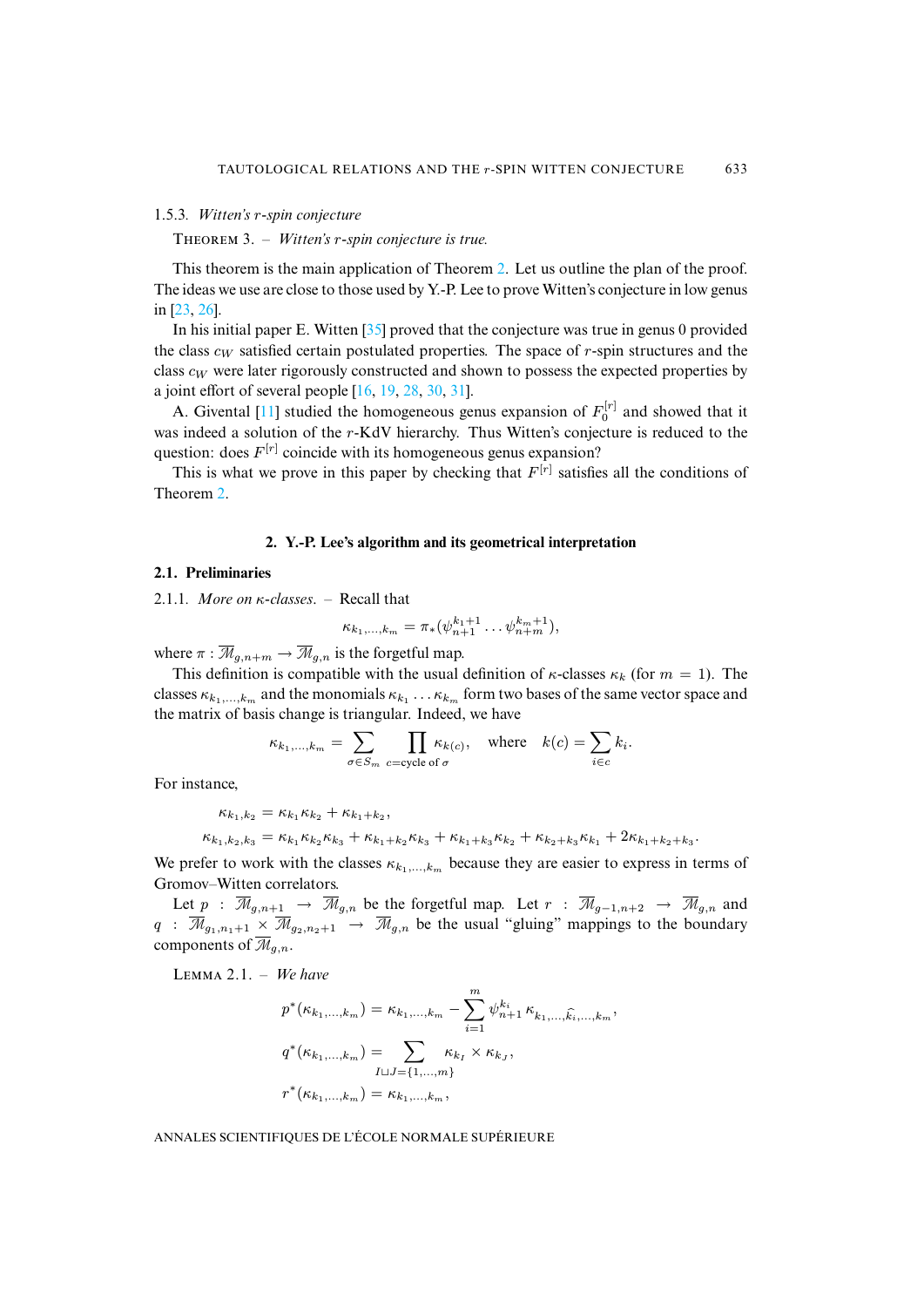*where*  $k_I = \{k_i\}_{i \in I}$ *,*  $k_J = \{k_i\}_{i \in J}$ *, and*  $\hat{k}_i$  *means that the index is omitted.* 

*Proof*. – Only the first equality is nontrivial. Consider the forgetful map

$$
\widetilde{p} : \overline{\mathcal{M}}_{g,n+1+m} \to \overline{\mathcal{M}}_{g,n+m}.
$$

To avoid confusion in indices, suppose the  $n + m$  marked points are numbered from 1 to  $n+m$ , while the forgotten point is labeled with  $\alpha$ . In  $H^2(\overline{M}_{g,n+m+1})$  we have  $\widetilde{p}^*(\psi_{n+i}) =$  $\psi_{n+i} - D_{n+i,\alpha}$ , where  $D_{n+i,\alpha}$  is the divisor of curves on which the points  $n+i$  and  $\alpha$  lie on a separate sphere with no other marked points. From the relations

$$
\psi_{n+i}D_{n+i,\alpha} = 0
$$
 for  $1 \le i \le m$ ,  $D_{n+i,\alpha}D_{n+j,\alpha} = 0$  for  $i \ne j$ ,

we obtain that

$$
\widetilde{p}^* \left( \prod_{i=1}^m \psi_{n+i}^{k_i+1} \right) = \prod_{i=1}^m \psi_{n+i}^{k_i+1} + \sum_{i=1}^m \psi_{n+1}^{k_1+1} \dots (-D_{n+i,\alpha})^{k_i+1} \dots \psi_{n+m}^{k_m+1}.
$$

Taking the push-forward of this class to  $\overline{\mathcal{M}}_{q,n+1}$  we obtain the right-hand side of the first equality of the lemma.

The second equality comes from the fact that each of the  $m$  points forgotten by the map  $\pi : \overline{\mathcal{M}}_{g,n+m} \to \overline{\mathcal{M}}_{g,n}$  can find itself on either of the two components of the boundary curves. The third equality follows directly from the definition.  $\Box$ 

2.1.2*. More on dual graphs*. – There are two natural generalizations of the notion of a stable dual graph.

First of all, we can consider *not necessarily connected dual graphs*. They represent tautological classes on direct products of several moduli spaces.

Second, we can consider dual graphs that describe the topology of a *semi-stable* curve that is not necessarily stable. Such graphs may have vertices of genus 0 with valency 2. In this case we will also label each tail of the graph with a primary field  $\mu \in A$ . If we work over a Novikov ring, we also assign an element  $D$  of the ring to the whole graph. Such a graph will be called a *semi-stable dual graph with primary fields*. It describes a tautological cohomology class in the space of stable maps  $\overline{\mathcal{M}}_{g,n+n',D}(X)$ .

A "dual graph" with no other specifications will still mean "stable connected dual graph".

<span id="page-14-0"></span>2.1.3*. Constructing* PDE<sub>L</sub>. – Let  $F = \sum \hbar^{g-1}F_g$  be the geometric Gromov–Witten potential of some target Kähler manifold X, A a basis of  $H^*(X)$  and  $\eta$  the Poincaré pairing. Let  $L = \sum c_i G_i$  be a linear combination of dual graphs representing a class  $[L] \in H^*(\overline{\mathcal{M}}_{g,n})$ . As in the introduction, let  $X_{g,n+n',D} = \overline{\mathcal{M}}_{g,n+n',D}(X)$  and let  $[X_{g,n+n',D}]$  be its virtual fundamental class, and let  $p: X_{g,n+n',D} \to \overline{M}_{g,n}$  be the forgetful map. We are going to describe a way to express the integrals of the form

$$
\sum_{D \in E} Q^D \int_{[X_{g,n+n'},D]} p^*([L]) \prod_{i=1}^{n+n'} \psi_i^{d_i} \text{ev}_i^*(\mu_i)
$$

via  $\eta^{\mu\nu}$  and the coefficients of the series  $F_0, \ldots, F_g$ .

We start with assigning a polynomial in correlators and coefficients  $\eta^{\mu\nu}$  to any stable dual graph or any semi-stable dual graph with primary fields that does not contain  $\kappa$ -classes.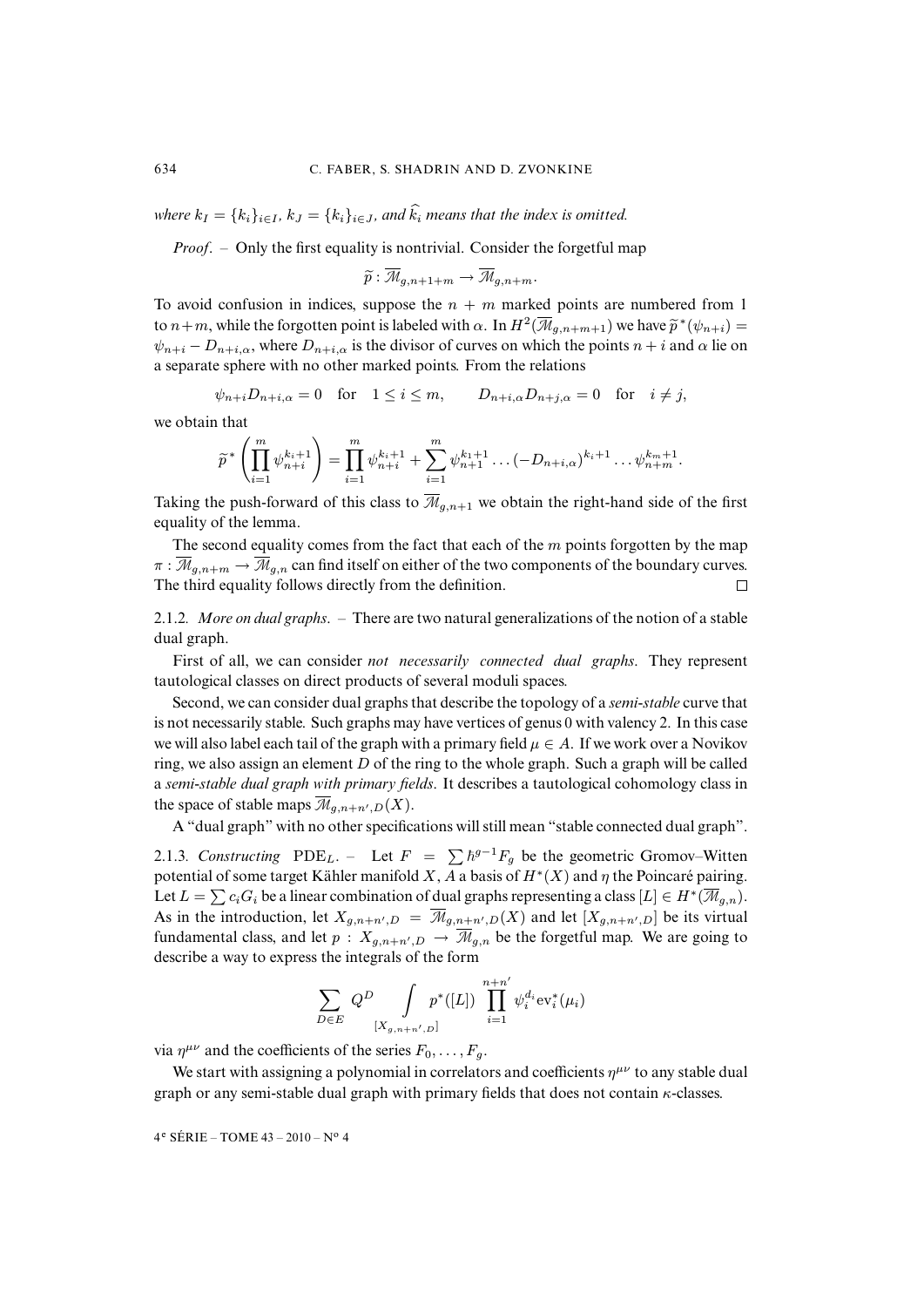DEFINITION 2.2. – Let G be a stable dual graph or a semi-stable dual graph with primary fields such that no  $\kappa$ -classes are assigned to its vertices. We define the *polynomial*  $P_G$  by the following procedure. (i) Assign a primary field  $\mu \in A$  to every half-edge of G. In the case of a stable dual graph, assign, moreover, the distinguished primary field  $1 \in A$  to the tails. (ii) To every vertex v assign the correlator  $\langle\tau_{d_1,\mu_1}\dots\tau_{d_{n_v},\mu_{n_v}}\rangle_{g_v}$ , where  $g_v$  is the genus of v,  $n_v$  its valency, and  $d_i, \mu_i$  the labels on the half-edges and tails adjacent to v. (iii) To every edge assign the coefficient  $\eta^{\mu\nu}$ , where  $\mu$  and  $\nu$  are the primary fields corresponding to its half-edges. (iv) Take the product of all the correlators and the coefficients  $\eta^{\mu\nu}$  thus obtained. (v) Sum over all the ways to attribute primary fields to the half-edges. If we work over a Novikov ring, we must also sum over all the ways to assign effective 2-cycles  $D<sub>v</sub>$  to the vertices in such a way that  $\sum D_v = D$ .

Note that every edge of G introduces a contraction of indices via the bilinear form  $\eta$ . This comes from the fact that the class of the diagonal in  $X \times X$  equals  $\sum_{\mu,\nu} \eta^{\mu\nu} \mu \times \nu$ .

Note also that the definition works perfectly well for not necessarily connected dual graphs.

Now we go back to our problem of constructing a pull-back in  $X_{g,n+n',D}$  of the tautological class  $[L]$ . Let G be a stable dual graph participating in the linear combination L.

*Step 1: eliminating the*  $\kappa$ -classes. If a vertex v of G is labeled with  $\kappa_{k_1,...,k_m}$ , erase this label and replace it by m new tails issuing from v with labels  $\psi^{k_1+1}, \ldots, \psi^{k_m+1}$  on them. Thus we obtain a new dual graph  $G_1$ . The newly added tails will be called  $\kappa$ -tails.

This rule is justified by the following remark: if  $\pi : \overline{\mathcal{M}}_{g,n+m} \to \overline{\mathcal{M}}_{g,n}$  is the forgetful map, we have

$$
\psi_1^{d_1} \dots \psi_n^{d_n} \kappa_{k_1, \dots, k_m} = \pi_*(\psi_1^{d_1} \dots \psi_n^{d_n} \psi_{n+1}^{k_1+1} \dots \psi_{n+m}^{k_m+1})
$$

in  $H^*(\overline{\mathcal{M}}_{g,n}).$ 

EXAMPLE  $2.3. -$  Let

$$
G = \begin{array}{c} \psi^0 \quad \kappa_1 \quad \psi^0 \qquad \psi^1 \\ \bullet \\ g = 2 \qquad \qquad g = 1 \end{array}
$$

(here  $q = 3$ ,  $n = 1$ ). Then we have

$$
P_{G_1} = \sum_{\mu,\nu \in A} \langle \tau_{0,1} \tau_{2,1} \tau_{0,\nu} \rangle_2 \eta^{\nu \mu} \langle \tau_{1,\mu} \rangle_1.
$$

*Step 2: recomputing the*  $\psi$ -classes. There is a difference between the  $\psi$ -classes on  $\overline{\mathcal{M}}_{q,n}$ and on  $X_{g,n+n',D}$ , because of the presence of additional marked points and because of the appearance of semi-stable source curves. To take this into account, we modify  $G_1$  according to the following rule: replace every half-edge and every tail with label  $\psi^d$ 

$$
\bullet \hspace{1.5cm} \overset{\psi^d}{\hspace{1.5cm}}
$$

by the linear combination

$$
\sum_{p=0}^{d} (-1)^p \sum_{d_0 + \dots + d_p = d-p} \bullet \longrightarrow^{\psi^{d_p} \psi^{0} \quad \underset{\bullet}{\phi^{0}} \quad \psi^{d_{p-1}} \cdots \longrightarrow^{\psi^{0} \quad \underset{\bullet}{\psi^{0}} \quad \psi^{d_1} \quad \psi^{0} \quad \underset{\bullet}{\phi^{d_0}}}
$$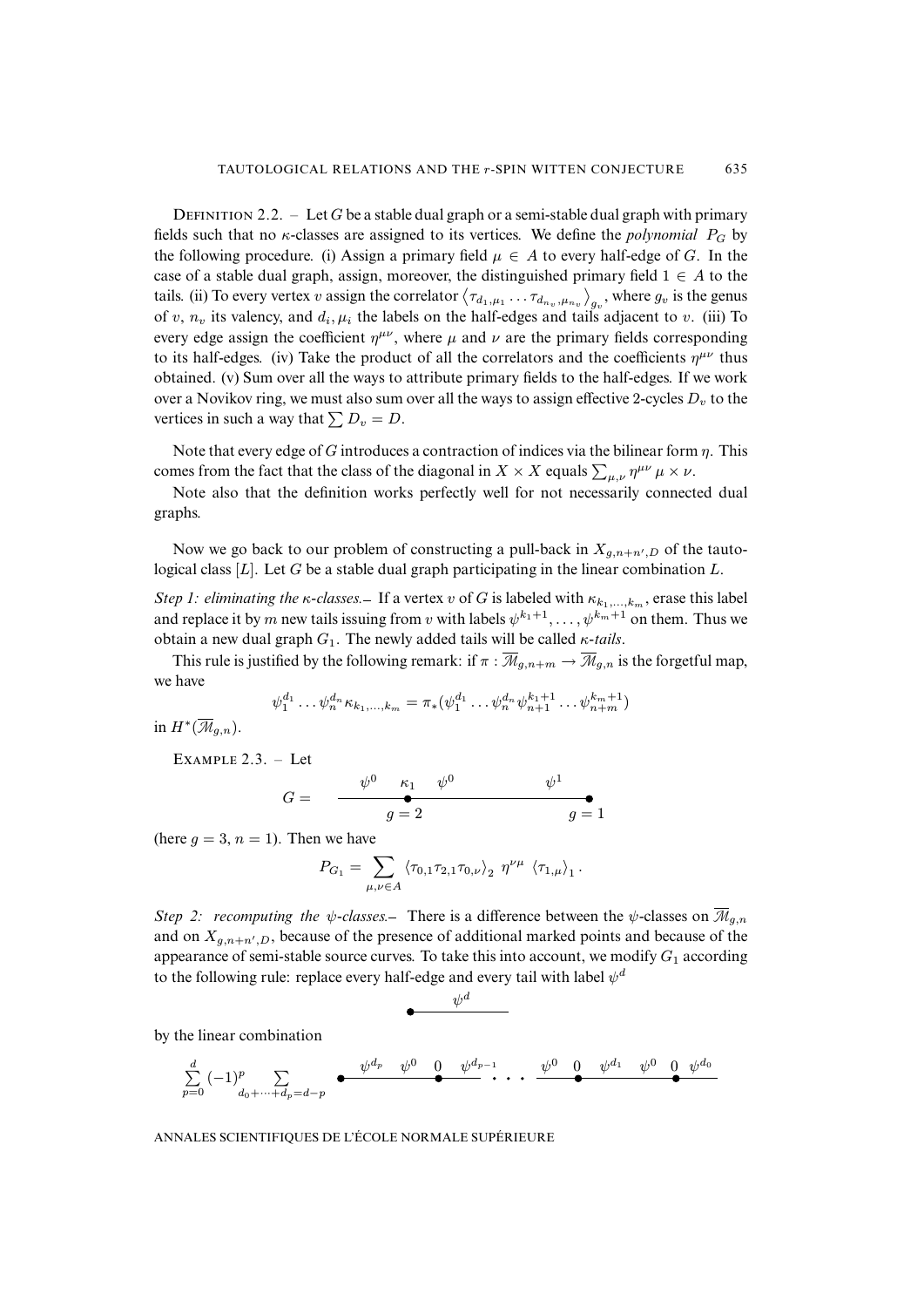Thus we obtain a linear combination of dual graphs  $G_2$ . When we perform Steps 1 and 2 with all graphs of the linear combination  $L$ , we obtain a new linear combination  $L_2$  of semistable dual graphs (without primary fields). It represents the class  $p^*([L])$  and will therefore be denoted by  $L_2 = p^*(L)$ .

In terms of polynomials  $P_G$  assigned to the dual graphs, replacing  $G_1$  by the linear combination of dual graphs  $G_2$  is equivalent to making the following substitutions in  $P_{G_1}$ :

$$
\tau_{1,\mu} \mapsto \tau_{1,\mu} - \sum_{\mu_1,\nu_1} \langle \tau_{0,\mu} \tau_{0,\nu_1} \rangle_0 \eta^{\nu_1 \mu_1} \tau_{0,\mu_1},
$$
  
\n
$$
\tau_{2,\mu} \mapsto \tau_{2,\mu} - \sum_{\mu_1,\nu_1} \langle \tau_{1,\mu} \tau_{0,\nu_1} \rangle_0 \eta^{\nu_1 \mu_1} \tau_{0,\mu_1} - \sum_{\mu_1,\nu_1} \langle \tau_{0,\mu} \tau_{0,\nu_1} \rangle_0 \eta^{\nu_1 \mu_1} \tau_{1,\mu_1}
$$
  
\n
$$
+ \sum_{\mu_1,\nu_1,\mu_2,\nu_2} \langle \tau_{0,\mu} \tau_{0,\nu_1} \rangle_0 \eta^{\nu_1 \mu_1} \langle \tau_{0,\mu_1} \tau_{0,\nu_2} \rangle_0 \eta^{\nu_2 \mu_2} \tau_{0,\mu_2},
$$

and so on. In general, every insertion of  $\tau_{d,\mu}$  must be replaced by

$$
(3) \quad \tau_{d,\mu} + \sum_{p=1}^{d} (-1)^p \sum_{\substack{d_0 + \dots + d_p = d-p \\ \mu_1, \nu_1, \dots, \mu_p, \nu_p}} \langle \tau_{d_0, \mu} \tau_{0, \nu_1} \rangle_0 \eta^{\nu_1 \mu_1} \langle \tau_{d_1, \mu_1} \tau_{0, \nu_2} \rangle_0 \eta^{\nu_2 \mu_2} \dots \eta^{\nu_p \mu_p} \tau_{d_p, \mu_p}
$$

This formula is used in the following way: the symbol  $\tau_{d,\mu}$  was part of some correlator  $\langle x \rangle$ ; now we put  $\tau_{d_p,\mu_p}$  in its place, while the other factors of the formula become factors in front of  $\langle x \rangle$ .

.

It is important to note that the procedure of Step 2 for expressing ancestor  $\psi$ -classes in terms of descendant  $\psi$ -classes is universal. This means that the expression remains valid for any number of additional marked points  $n'$  and for any target manifold  $X$ .

*Step 3: multiplying by*  $\prod_{i=1}^{n+n'} \psi_i^{d_i} ev_i^*(\mu_i)$ . Let  $G_2$  be one of the dual graphs involved in the linear combination  $L_2$ . It has two kinds of tails: the  $\kappa$ -tails and the ordinary tails numbered from 1 to *n*. Add *n'* more tails numbered from  $n + 1$  to  $n + n'$  by attaching them to the vertices of  $G_2$  in all possible ways.

Now, the  $\kappa$ -tails already bear labels  $\psi^k$ . We also label them with the distinguished primary field 1.

The tails from 1 to *n* also bear labels  $\psi^{d_i}$ ,  $1 \le i \le n$ . We replace  $\psi^{d_i}$  on the *i*-th tail by  $\psi^{d'_i+d_i}$  and also label the *i*-th tail with the primary field  $\mu_i$ .

The tails from  $n + 1$  to  $n + n'$  have no labels. We label them with  $\psi^{d_i}$  and  $\mu_i$ ,  $n+1 \leq i \leq n+n'.$ 

Thus we obtain a linear combination  $L_3$  of semi-stable dual graphs with primary fields.

In terms of polynomials  $P_G$ , replacing  $P_{L_2}$  by  $P_{L_3}$  is equivalent to (i) replacing the symbols  $\tau_{d'_i,1}$  corresponding to the tails from 1 to *n* by symbols  $\tau_{d'_i+d_i,\mu_i}$  and (ii) inserting new symbols  $\tau_{d_i,\mu_i}$  for  $n+1 \leq i \leq n+n'$  in the existing correlators in all possible ways.

DEFINITION 2.4. – The linear combination of semi-stable dual graphs obtained by applying Steps 1, 2, and 3 to a linear combination of stable dual graphs  $L \in G_{g,n}$  is denoted by  $p^*(L) \prod_{i=1}^{n+n'} \psi_i^{d_i} \text{ev}_i^*(\mu_i)$ .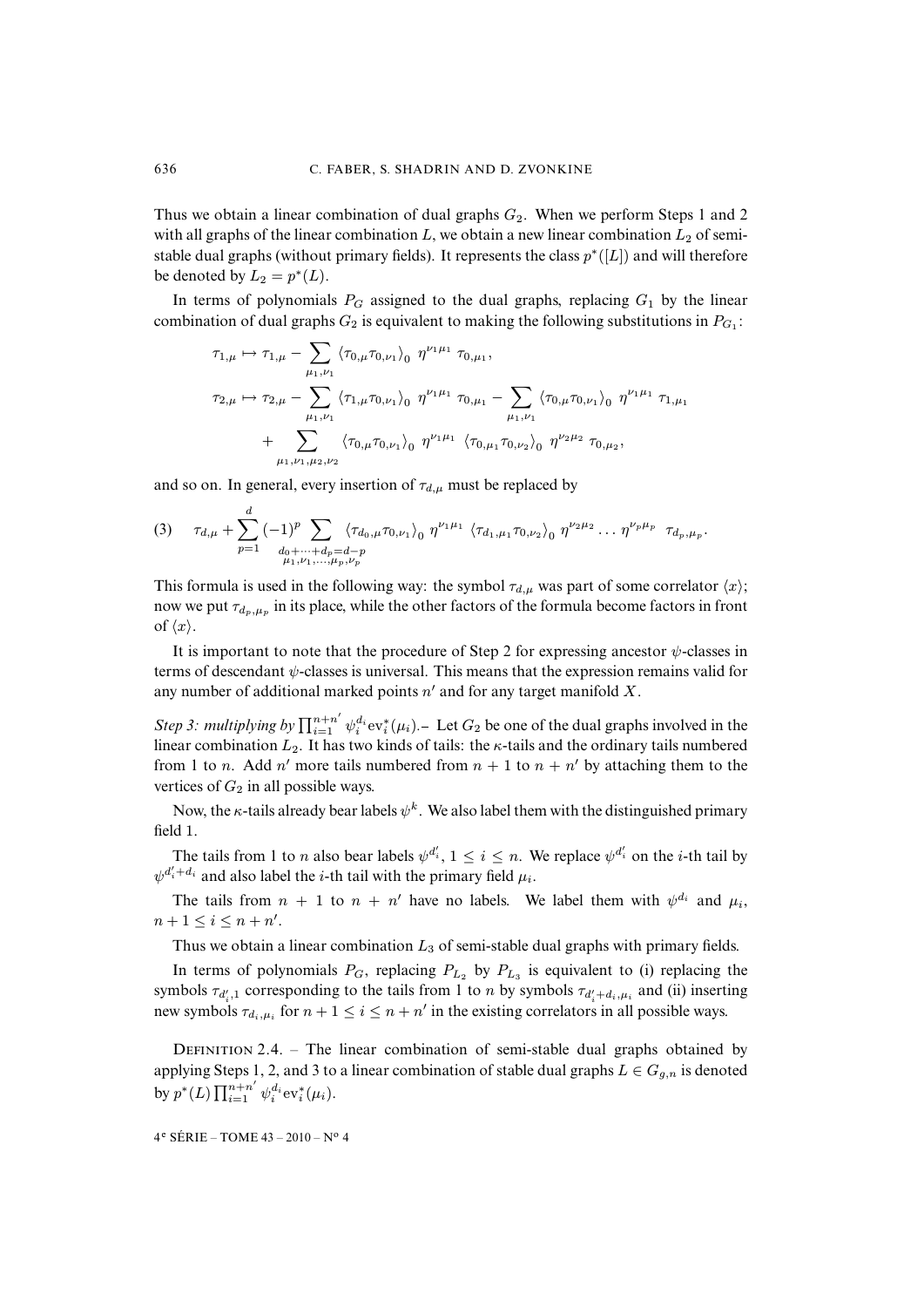The corresponding polynomial in correlators is denoted by

$$
\left\langle p^*(L) \prod_{i=1}^{n+n'} \psi_i^{d_i} \text{ev}_i^*(\mu_i) \right\rangle_g.
$$

The geometric motivation of the three steps implies the following proposition.

PROPOSITION 2.5. – If F is the geometric Gromov–Witten potential of some target *space* X*, we have*

$$
\left\langle p^*(L)\prod_{i=1}^{n+n'} \psi_i^{d_i} \mathrm{ev}_i^*(\mu_i) \right\rangle_g = \sum_{D \in H_2(X)} \int_{[X_{g,n+n',D}]} p^*([L]) \prod_{i=1}^{n+n'} \psi_i^{d_i} \mathrm{ev}_i^*(\mu_i).
$$

In particular, if L is a tautological relation and F is the geometric Gromov–Witten potential of some target space  $X$ , then

$$
\left\langle p^*(L) \prod_{i=1}^{n+n'} \psi_i^{d_i} \text{ev}_i^*(\mu_i) \right\rangle_g = 0.
$$

Note however that, for the time being, it is not at all clear whether the above expression vanishes for a formal Gromov–Witten potential.

DEFINITION 2.6. – Let L be a linear combination of dual graphs. Let  $F = \sum \hbar^{g-1}F_g$  be a power series in variables  $\hbar^{\pm 1}$  and  $t_d^{\mu}$ . The infinite vector of the values of  $\left\langle p^*(L)\prod_{i=1}^{n+n'} \psi_i^{d_i} \text{ev}_i^*(\mu_i) \right\rangle$ for all  $n' \geq 0$  and for all  $d_i, \mu_i$ , is called the *induced vector* of L and is denot[ed by](#page-11-0)  $F_L$ .

Finally, let us explain the cons[tructi](#page-11-0)on of the family of partial differential equations  $PDE<sub>L</sub>$ from Proposition 1.28.

*Sketch of proof of Proposition* 1.28. – Let  $L \in G_{g,n}$  be a linear combination of stable dual graphs. The family  $PDE_L$  is indexed by a list of integers  $d_1, \ldots, d_n \geq 0$  and a list  $\mu_1, \ldots, \mu_n \in A$ . Given two lists like that we assign to them a partial differential equation in the following way. Consider the polynomial in correlators

$$
P = \left\langle p^*(L) \prod_{i=1}^n \psi_i^{d_i} \text{ev}_i^*(\mu_i) \right\rangle_g
$$

(note that  $n' = 0$ ). In this polynomial replace every correlator  $\langle \tau_{\delta_1,\nu_1} \cdots \tau_{\delta_p,\nu_p} \rangle_{\gamma}$  by the partial derivative

$$
\frac{\partial^p F_{\gamma}}{\partial t_{\delta_1}^{\nu_1}\cdots\partial t_{\delta_p}^{\nu_p}}
$$

.

We have obtained a partial differential equation  $\hat{P}$ .

The family of these differential equations is denoted by  $PDE<sub>L</sub>$ . It is easy to see that power series  $F_0, \ldots, F_q$  satisfy all equations from  $PDE_L$  if and only if the induced vector  $F_L$ vanishes. Indeed, the vanishing of

$$
\left\langle p^*(L)\prod_{i=1}^{n+n'} \psi_i^{d_i} \textnormal{ev}_i^*(\mu_i) \right\rangle_g
$$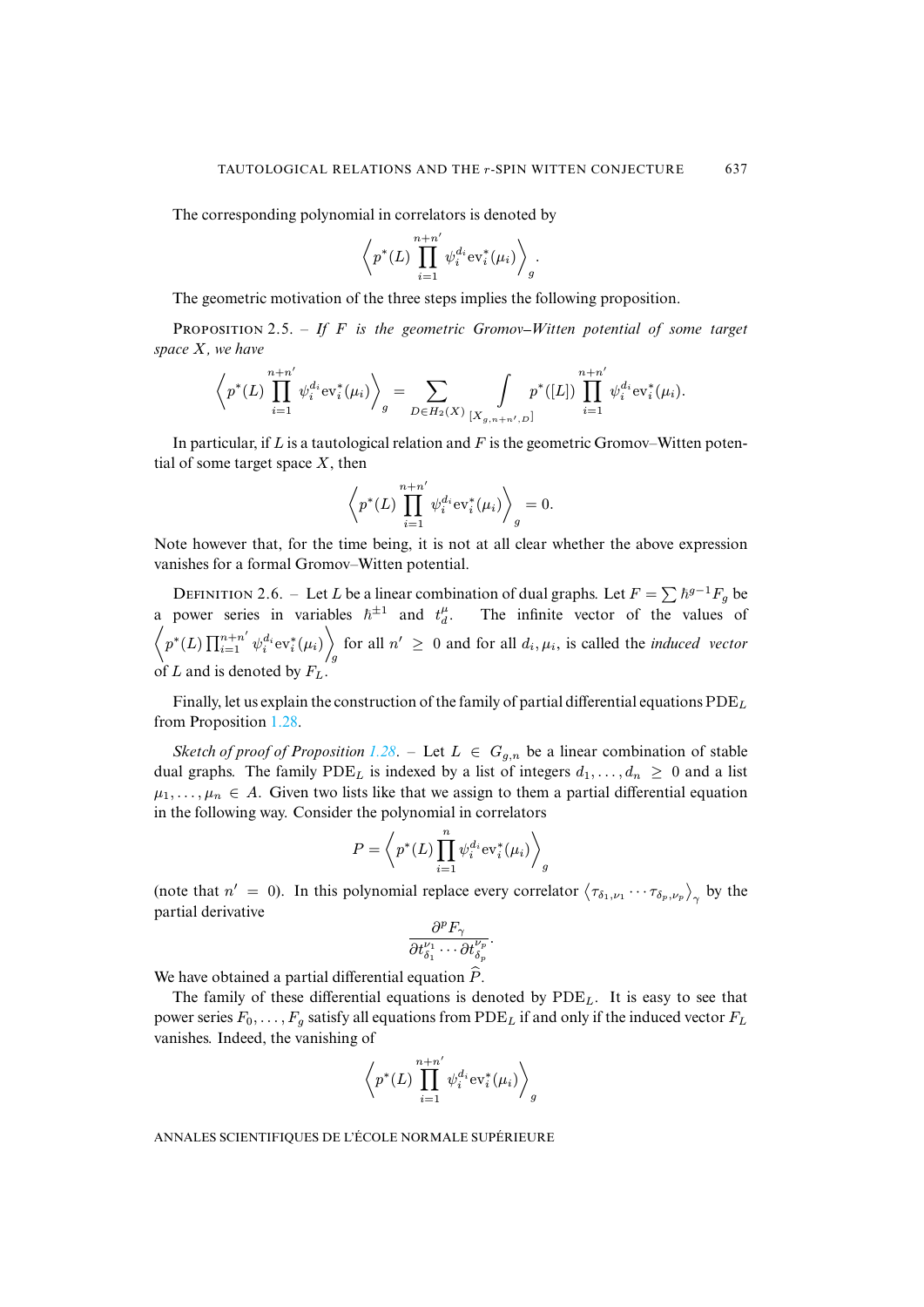is equivalent to the vanishing of the coefficient of

$$
t_{d_{n+1}}^{\mu_{n+1}} \cdots t_{d_{n+n'}}^{\mu_{n+n'}}
$$

 $\Box$ 

in  $\hat{P}$ .

2.1.4*. More on universal relations*. – The notion of universal relation can be generalized to not necessarily connected stable dual graphs.

Consider any graph as a product of its connected components. Then a linear combination L of not necessarily connected stable dual graphs is called a *universal relation* if it can be represented as a sum of several products such that every term of the sum contains a universal relation for connected graphs as a factor.

<span id="page-18-1"></span>In other words, if we consider the product  $\overline{\mathcal M}_{g_1,n_1}\times\cdots\times\overline{\mathcal M}_{g_k,n_k}$  , a universal relation in one of the factors times any linear combination of graphs in the product of the remaining factors is a universal relation, and a linear combination of universal relations is still a universal relation.

REMARK 2.7. – If F is the Gromov–Witten potential of a target manifold, then we can define the induced vector  $F<sub>L</sub>$  for a linear combination L of not necessarily connected stable dual graphs in the same way as before. However, in this case a more natural notion is that of an *extended induced vector*  $\widehat{F}_L$ . Its definition is similar to that of  $F_L$ , with the difference that when we add new marked points to the curve, we are allowed to prescribe the connected component to which every point should go. If L is a universal relation, then not only  $F_L$ , but also  $\hat{F}_L$  vanishes. However, only the vanishing of  $F_L$  is encoded by the partial differential equat[ions](#page-37-14)  $PDE<sub>L</sub>$ . This is why we cannot simply copy the definition of a universal relation to apply it to disconnected graphs.

<span id="page-18-0"></span>In [25], Y.-P. Lee constructed an algorithm that computes certain, conjecturally all, universal relations. We are now going to describe this algorithm.

# **2.2. Y.-P. Lee's algorithm**

2.2.1*. The operators*  $\tau_{k}$ . – We are going to define linear operators  $\tau_{k}$  acting on the space of linear combinations of dual graphs. Here  $k$  is an arbitrary positive integer.

If G is a connected dual graph whose tails are labeled by a set S, then  $\tau_k(G)$  is a linear combination of not necessarily connected dual graphs with labeling set  $S \cup \{\alpha, \beta\}$ . The graphs of this linear combination are obtained from G by the following operations.

1. Cut an edge of G into two tails. Change their labels to  $\alpha$  and  $\beta$  in both possible ways. If the labels on the half-edges were  $\psi^a$  (on  $\alpha$ ) and  $\psi^b$  (on  $\beta$ ) before the cutting, we now label them first with  $\psi^{a+k}$  and  $\psi^b$  and then with  $\psi^a$  and  $\psi^{b+k}$ . The first stable graph thus obtained is taken with coefficient 1 while the second is taken with coefficient  $(-1)^{k-1}$ .



+ two more terms.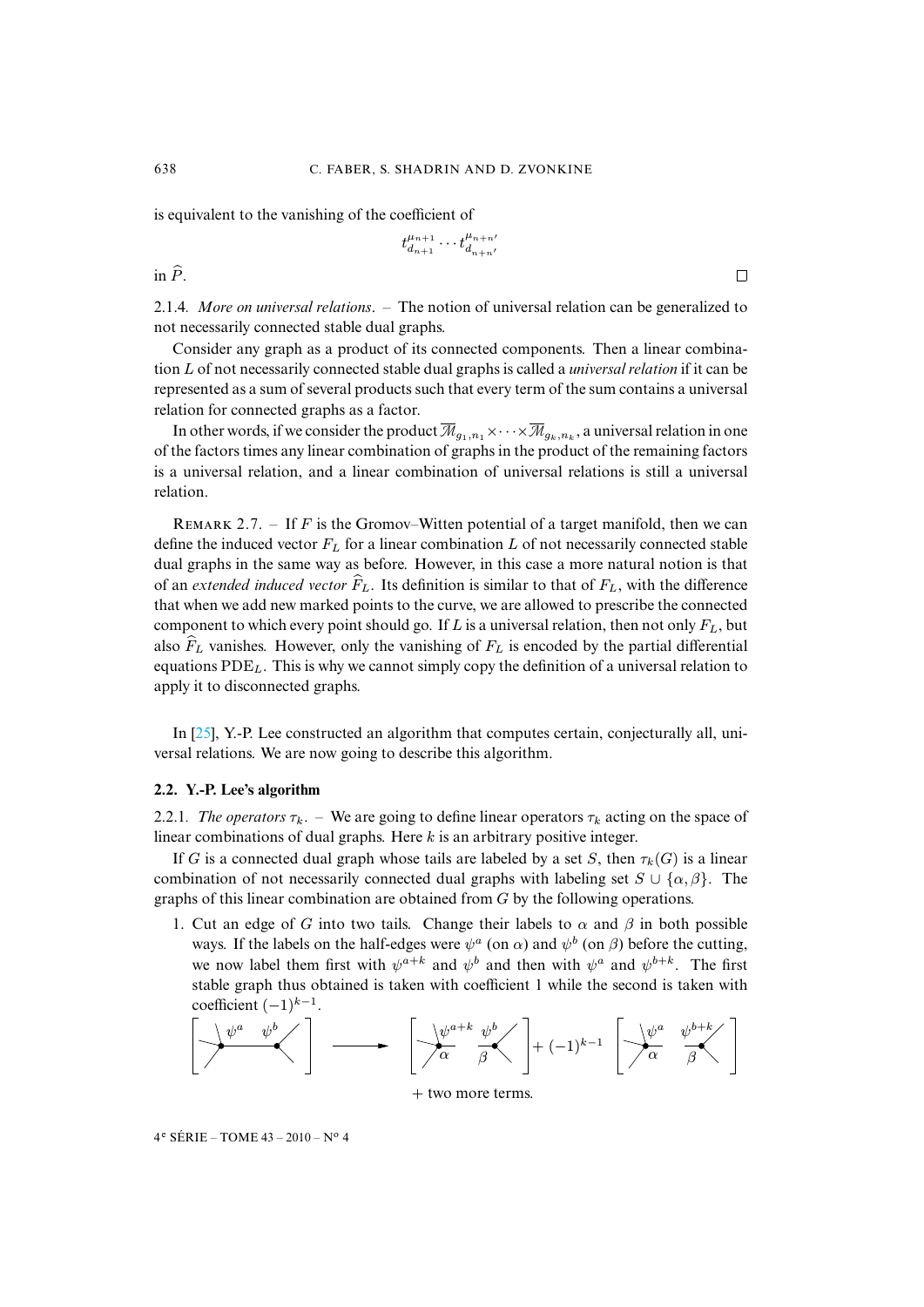2. Split a vertex v of G in two, and add a new tail on each of them, one marked by  $\alpha$  and the other one by  $\beta$ . If the genus of v was g, assign to the new vertices genera  $g_1$  and  $g_2$ such that  $g_1 + g_2 = g$  in all possible ways. Distribute the edges that were going out of v between the two vertices in all possible ways. If v carried the label  $\kappa_{k_1,\dots,k_m}$ , split the set  ${k_1, \ldots, k_m}$  in two disjoint subsets I and J in all possible ways and assign to the new vertices the labels  $\kappa_I$  and  $\kappa_J$ . Label tail  $\alpha$  with  $\psi^i$  and tail  $\beta$  with  $\psi^j$ , in all possible ways with the condition  $i+j = k-1$ . The dual graph thus obtained is taken with coefficient  $(-1)^{j+1}$ . Keep only stable graphs and sum over all the possibilities described above.

$$
\left[\begin{array}{ccc} g \\ g \\ \hline \kappa_{k_1,\ldots,k_m} \end{array}\right] \longrightarrow \sum (-1)^{j+1} \left[\begin{array}{ccc} g_1 & \psi^i & \psi^j & g_2 \\ g_1 & \overbrace{\kappa_I & \alpha & \beta} \kappa_J \end{array}\right]
$$

$$
+\sum (-1)^{j+1}\left[\begin{array}{cc} \lambda & \psi^i & \psi^j & g_2 \\ \hline \zeta^k & \alpha & \beta & \kappa_J \end{array}\right]+...
$$

3. Choose a vertex of G, decrease its genus by 1 and add two new tails on it, one marked by  $\alpha$  and the other one by  $\beta$ . Label tail  $\alpha$  with  $\psi^i$  and tail  $\beta$  with  $\psi^j$ , in all possible ways with the condition  $i + j = k - 1$ . The dual graph thus obtained is taken with coefficient  $(-1)^{j+1}$ . Sum over all possible *i* and *j*.

$$
\left[\begin{array}{c}\n\sqrt{g}\n\end{array}\right] \longrightarrow \sum (-1)^{j+1} \begin{bmatrix}\n\psi^i \\
\frac{\psi^i}{\alpha} \\
\end{bmatrix} \frac{\beta}{g-1}
$$

<span id="page-19-0"></span>The operations  $\tau_k$  are extended to linear combinations of dual graphs by linearity.

### 2.2.2*. The algorithm*

THEOREM 4 (Y.-P. Lee). - *A linear combination* L of dual graphs is a universal relation *whenever* (i)  $F_L^{\text{pt}} = 0$  *and* (ii)  $\tau_k(L)$  *is a universal relation for all*  $k \geq 1$ *.* 

This theorem is actually an algorithm for computing universal relations for Gromov– Witten po[tenti](#page-3-0)als. Indeed, the vector  $F_L^{\text{pt}}$  has an infinite number of entries, but they can be expressed via a finite number of entries using the string and dilaton equations. Therefore it is enough to check Condition (i) for a finite number of entries. Now, the dimension (see Definition 1.3) of  $\tau_k(L)$  is smaller than that of L, therefore we can proceed by induction on the dimension of the relations.

Y.-P. Lee conjectures that this algorithm finds *all* universal relations on formal Gromov– Witten potentials and that these universal relations arise from tautological relations in the tautological ring of  $\overline{\mathcal{M}}_{q,n}$ . However, neither of these claims is proved.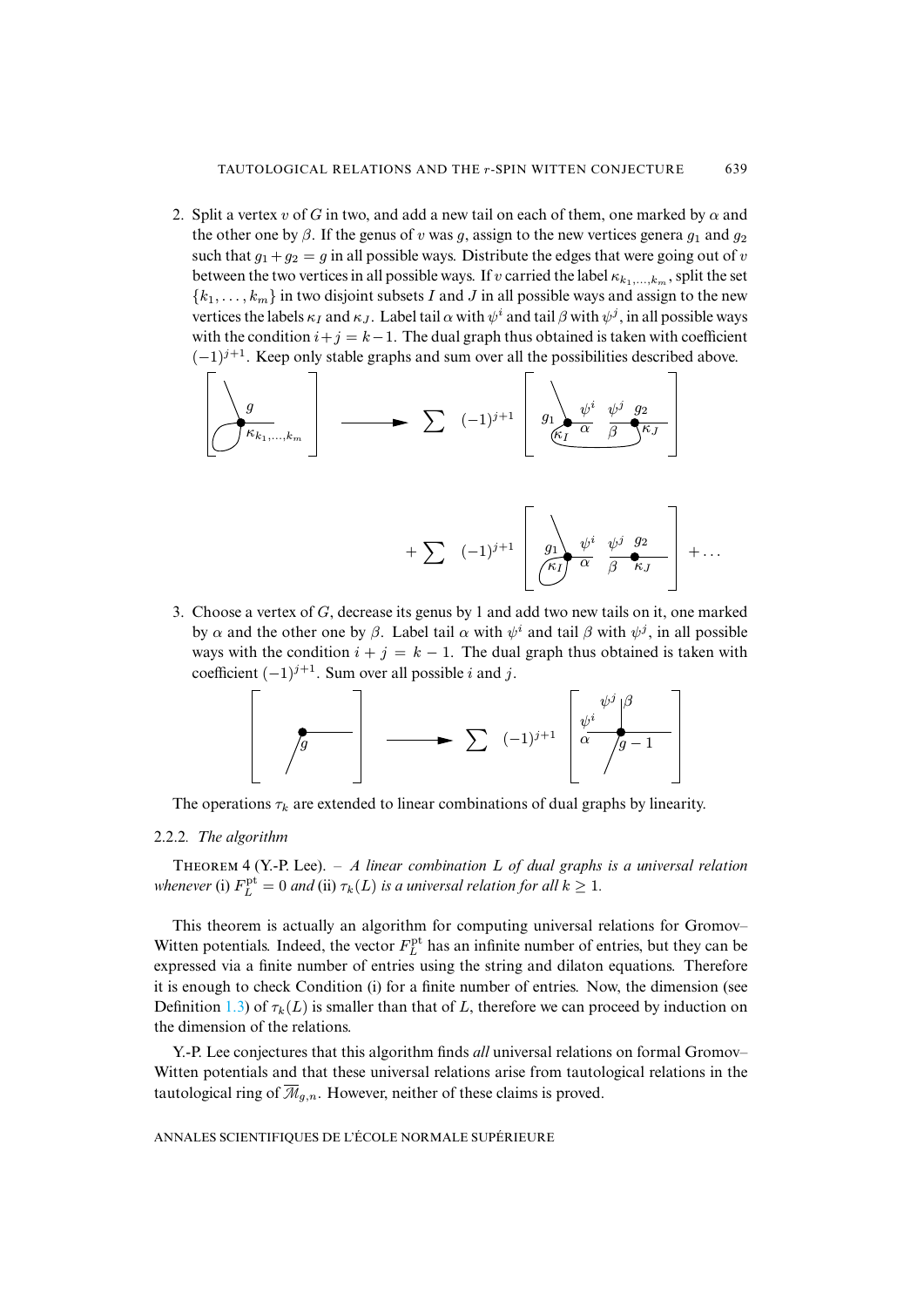Y.-P. Lee has also observed that in many cases Condition (i) is unnecessary and conjec-tured that checking Condition [\(ii\)](#page-19-0) is enough for dim  $L > 1$ [.](#page-28-0) However, it follows from our geometric interpretation that this conjecture is wrong. The first example where it fails is in  $\overline{\mathcal{M}}_{2,1}$  in dimension 1.

Y.-P. Lee's proof of Theorem 4 is summarized in Section 4.

#### **2.3. The geometric interpretation**

<span id="page-20-0"></span>In this [sec](#page-12-1)tion we give a geometric interpretation of the operators  $\tau_k$  as intersections with the boundary. (This interpretation was discovered independently by Y.-P. Lee and R. Pandharipande - private communication.) Using it, we prove Theorem 1 and deduce from it Theorem 2.

2.3.1*. Operators*  $\tau_i$  *and boundary classes.* – In the universal curve  $\overline{\mathcal{C}}_{g,n}$ , consider the codimension 2 subvariety  $\Delta$  of nodes in the singular fibers of  $\overline{\mathcal{C}}_{g,n}$ . Each point of  $\Delta$  is a node of a stable curve and we will label by  $\alpha$  and  $\beta$  the two marked points of its normalization identified at this node. This can be done in two ways, hence we obtain a double covering of  $\Delta$  that we will call  $\mathcal{D}$ . The space  $\mathcal{D} = \mathcal{D}_{q,n}$  has one connected component isomorphic to  $\overline{\mathcal{M}}_{g-1,n+2}$  (unless  $g = 0$ ) and  $(g + 1)2^n - 2(n + 1)$  other connected components, each of which is isomorphic to  $\overline{M}_{g_1,n_1+1} \times \overline{M}_{g_2,n_2+1}$  for suitable  $g_i$  and  $n_i$  with  $g_1 + g_2 = g$ and  $n_1 + n_2 = n$ . It comes with a natural map  $p : \mathcal{D} \to \overline{\mathcal{M}}_{g,n}$ , whose image is the boundary  $\partial \mathcal{M}_{q,n} = \overline{\mathcal{M}}_{q,n} \setminus \mathcal{M}_{q,n}$ . Note that all *tautological* classes supported on  $\partial \mathcal{M}_{q,n}$  are defined as push-forwards of classes on  $D$  under p.

On  $\mathcal D$  we define the following cohomology classes:

$$
\rho_1 = 1
$$
  
\n
$$
\rho_2 = \psi_\alpha - \psi_\beta
$$
  
\n
$$
\rho_3 = \psi_\alpha^2 - \psi_\alpha \psi_\beta + \psi_\beta^2
$$
  
\n
$$
\rho_4 = \psi_\alpha^3 - \psi_\alpha^2 \psi_\beta + \psi_\alpha \psi_\beta^2 - \psi_\beta^3
$$

and so on.

PROPOSITION 2.8. – Let G be a dual graph of genus g with n tails. Then we have

 $[\tau_k(G)] = -\rho_k p^*[G]$ 

*in the cohomology ring of* D*.*

COROLLARY 2.9. – Let  $L \in G_{g,n}$  be a linear combination of dual graphs and suppose that *the class*  $[\tau_1(L)]$  *vanishes (respectively, has zero intersection with all tautological classes of complementary dimension). Then the class*  $[\tau_k(L)]$  *vanishes (respectively, has zero intersection with all tautological classes of complementary dimension) for all* k*.*

*[P](#page-37-13)roof.* – The class  $[\tau_k(L)]$  is obtained from  $[\tau_1(L)]$  by a multiplication by  $\rho_k$ .

 $\Box$ 

This corollary confirms Y.-P. Lee's experimental observation that requiring  $\tau_k(L)$  to be a universal relation for all  $k \ge 1$  is equivalent to requiring just  $\tau_1(L)$  to be a universal relation ([24], Section 2.2, Remark (iii)).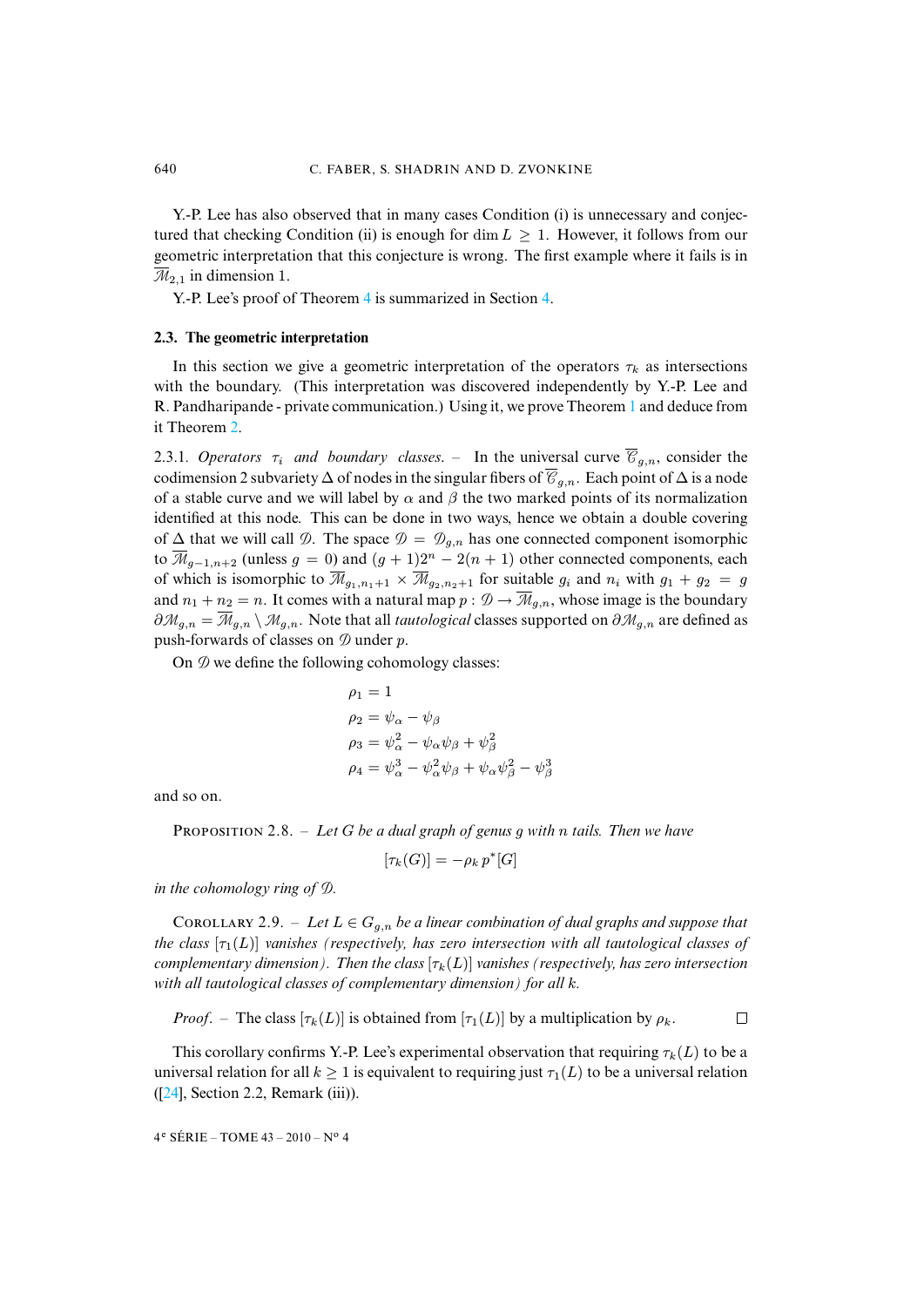*Proof of Proposition 2.8*. – The main idea of the proof is very simple. On every boundary component of  $\overline{M}_{g,n}$  we can define the classes  $\psi_\alpha$  and  $\psi_\beta$  corresponding to the marked points  $\alpha$  and  $\beta$  identified at the node. It is well-known that the first Chern class of the normal line bundle to the boundary component in  $\overline{\mathcal{M}}_{q,n}$  equals  $-(\psi_{\alpha} + \psi_{\beta})$ .

Now, when we intersect a tautological class with a boundary component of  $\overline{\mathcal{M}}_{q,n}$  two cases can occur: either the class is entirely contained in the component, or it intersects it transversally. In the first case we must multiply our class by the first Chern class of the normal line bundle  $-(\psi_{\alpha} + \psi_{\beta})$  and then by  $-\rho_k$ . Their product is equal to  $\psi_{\alpha}^k + (-1)^{k-1} \psi_{\beta}^k$ . In the second case, we must add a new node, that either separates a component of the curve in two or is a nonseparating node. In both cases we multiply the class thus obtained by  $-\rho_k = \sum_{i+j=k-1} (-1)^{j+1} \psi_\alpha^i \psi_\beta^j$ . These three possibilities correspond to the three operations in the definition of  $\tau_k$ .

Now we present the proof with all necessary details.

To begin with, consider the case where  $G$  is a du[al g](#page-37-3)raph of genus  $g$  with  $n$  tails with trivial labels assigned to all vertices, tails, and half-edges. Thus  $[G]$  is the cohomology class  $p_{G*}[\overline{\mathcal{M}}_G]$  on  $\overline{\mathcal{M}}_{g,n}$ .

The computation of  $p^*[G]$  fits in the framework of [12], A.4. The contributing graphs are of two kinds: either they have one more edge than  $G$  or they have the same number of edges as G.

Consider a contributing graph with one extra edge. Contracting the extra edge, we obtain the graph G and the contracted edge determines a unique vertex v of G; let  $q_v$  be the geometric genus of the corresponding component and let  $n<sub>v</sub>$  be the valence of G at v including both half-edges and tails. Unless  $g_v = 0$ , there is exactly one contributing graph corresponding to v whose extra edge is a self-edge at a vertex with geometric genus  $g_v - 1$ . Moreover, there are exactly  $(g_v + 1)2^{n_v} - 2(n_v + 1)$  other contributing graphs corresponding to  $v$  whose extra edge connects two distinct vertices. In other words, the contributing graphs whose extra edge contracts to  $v$  are in one-to-one correspondence with the connected components of the double covering  $\mathcal{D}_{g_v,n_v}$ . Let  $\Gamma$  be a contributing graph with extra edge e. Let  $h_{\alpha}$  and  $h_{\beta}$  be the labeled half-edges constituting e and let  $\alpha$  and  $\beta$  be the corresponding tails arising upon cutting  $e$ . If cutting  $e$  disconnects the graph, put

$$
\overline{\mathcal{M}}_e := \overline{\mathcal{M}}_{g_\alpha, n_\alpha} \times \overline{\mathcal{M}}_{g_\beta, n_\beta}
$$

where  $g_{\alpha}$  resp.  $g_{\beta}$  and  $n_{\alpha}$  resp.  $n_{\beta}$  are the genus and the number of tails of the connected component containing  $\alpha$  resp.  $\beta$ . If e is non-disconnecting, put

$$
\overline{\mathcal{M}}_e := \overline{\mathcal{M}}_{g-1,n+2}.
$$

Further, let

$$
p_{\Gamma,e}:\overline{\mathcal{M}}_{\Gamma}\to\overline{\mathcal{M}}_{e}\subset\mathcal{D}_{g,n}
$$

be the map obtained via cutting e and contracting all other edges. Then by  $[12]$ , A.4 the contribution of  $(\Gamma, e)$  to  $p^*[G]$  equals

$$
p_{\Gamma,e*}[\overline{\mathcal{M}}_\Gamma].
$$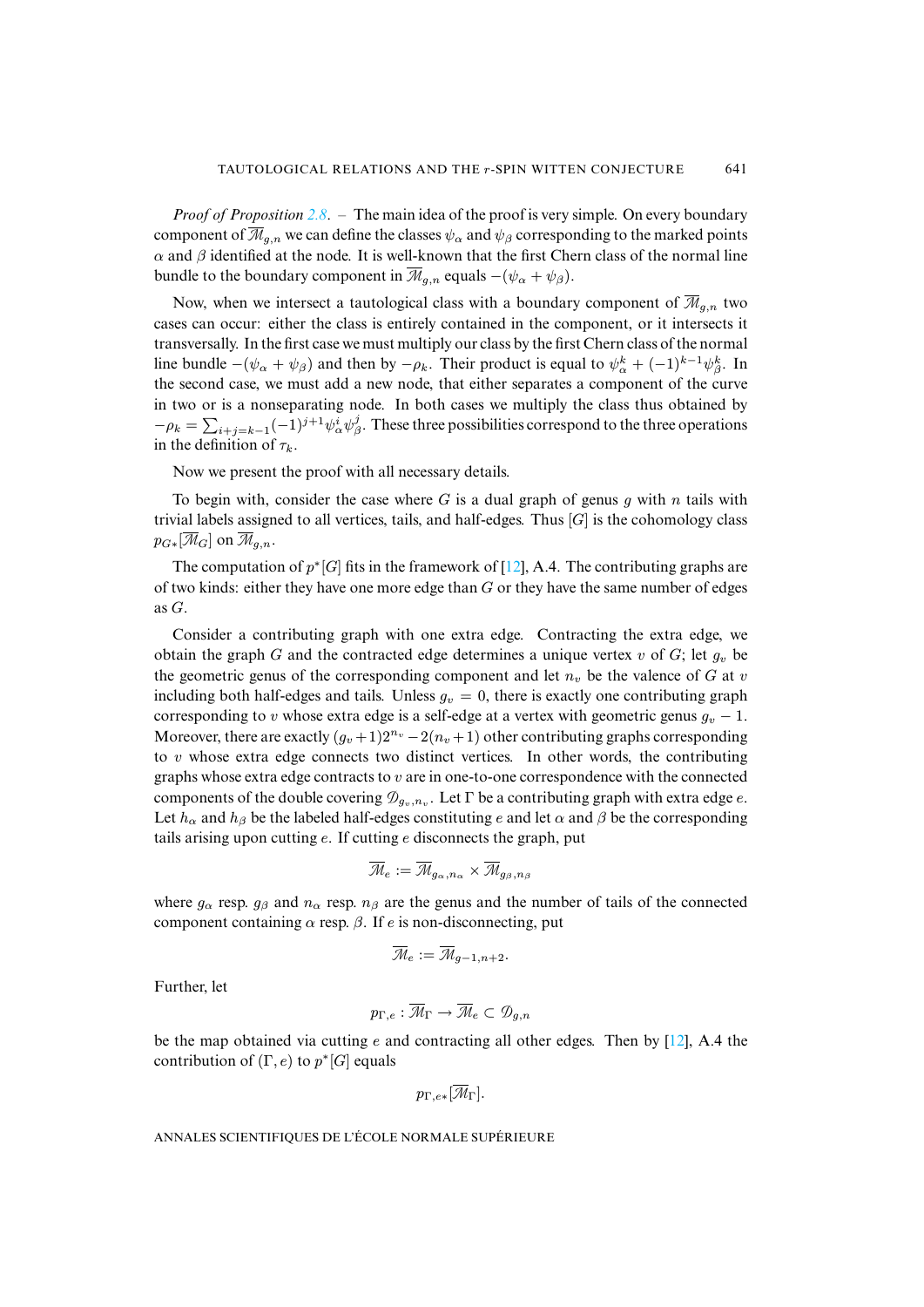Next, consider a contributing graph with the same number of edges as  $G$ . The graph may then be identified with  $G$  and exactly one edge  $e$  of  $G$  has been selected: it is identified by the excess line bundle. Define  $\overline{\mathcal{M}}_e$  as above and let

$$
p_{G,e} : \overline{\mathcal{M}}_G \to \overline{\mathcal{M}}_e \subset \mathcal{D}_{g,n}
$$

be the map obtained via cutting  $e$  and contracting all other edges. Then by  $[12]$ , A.4 the contribution of  $(G, e)$  to  $p^*[G]$  equals

$$
p_{G,e*}(-\psi_\alpha-\psi_\beta)=(-\psi_\alpha-\psi_\beta)p_{G,e*}[\overline{\mathcal{M}}_G]
$$

(with a slight abuse of notation).

We find the following formula for  $p^*[G]$ :

$$
p^*[G] = \sum_{(\Gamma,e):\Gamma/e=G} p_{\Gamma,e*}[\Gamma] + \sum_{e=(h_\alpha,h_\beta)\in E(G)} (-\psi_\alpha - \psi_\beta) p_{G,e*}[G].
$$

If  $v_0(G)$  denotes the number of vertices of G of geometric genus 0, the number of summands in the first sum equals

$$
\sum_{v \in V(G)} \left( (g_v + 1)2^{n_v} - 2n_v - 2 \right) + |V(G)| - v_0(G),
$$

while the second sum runs over the half-edges of G.

 $v$ 

Having dealt with the case of a dual graph with trivial labels, we consider the case where  $G$ is a decorated dual graph: each vertex v of G has been assigned a class  $\kappa_{K_v}$ , where  $K_v$  is a collection of  $m<sub>v</sub>$  nonnegative integers, and each half-edge or tail h has been assigned a power  $\psi_h^{d_h}$  of its  $\psi$ -class  $\psi_h$ .

Each half-edge or tail on G determines a unique such object on Γ. Taking this into account, the formula above for  $p^*[G]$  continues to hold in the case of decorated half-edges or tails.

Let v be a vertex of G. In case the extra edge e on  $\Gamma$  does not contract to v, a unique vertex w of  $\Gamma$  corresponds to v and it is decorated with the correspondi[ng c](#page-13-0)lass  $\kappa_{K_v}$ . We proceed analogously in case e is a self-edge at a vertex w (with genus  $g_w = g_v - 1$ ) contracting to v. Finally, if e contracts to v and connects two distinct vertices, the decoration  $\kappa_{K_v}$  has to be divided up in all  $2^{m_v}$  possible ways over the two vertices (cf. Lemma 2.1). The formula above for  $p^*[G]$  continues to hold for an arbitrary decorated dual graph; note that the number of summands in the first sum equals

$$
\sum_{v \in V(G)} 2^{m_v} ((g_v + 1)2^{n_v} - 2n_v - 2) + |V(G)| - v_0(G).
$$

These considerations prove the statement for  $\tau_1$ . The statement for  $\tau_k$  follows from the trivial remark that

$$
\rho_k(\psi_\alpha + \psi_\beta) = \psi_\alpha^k + (-1)^{k-1} \psi_\beta^k.
$$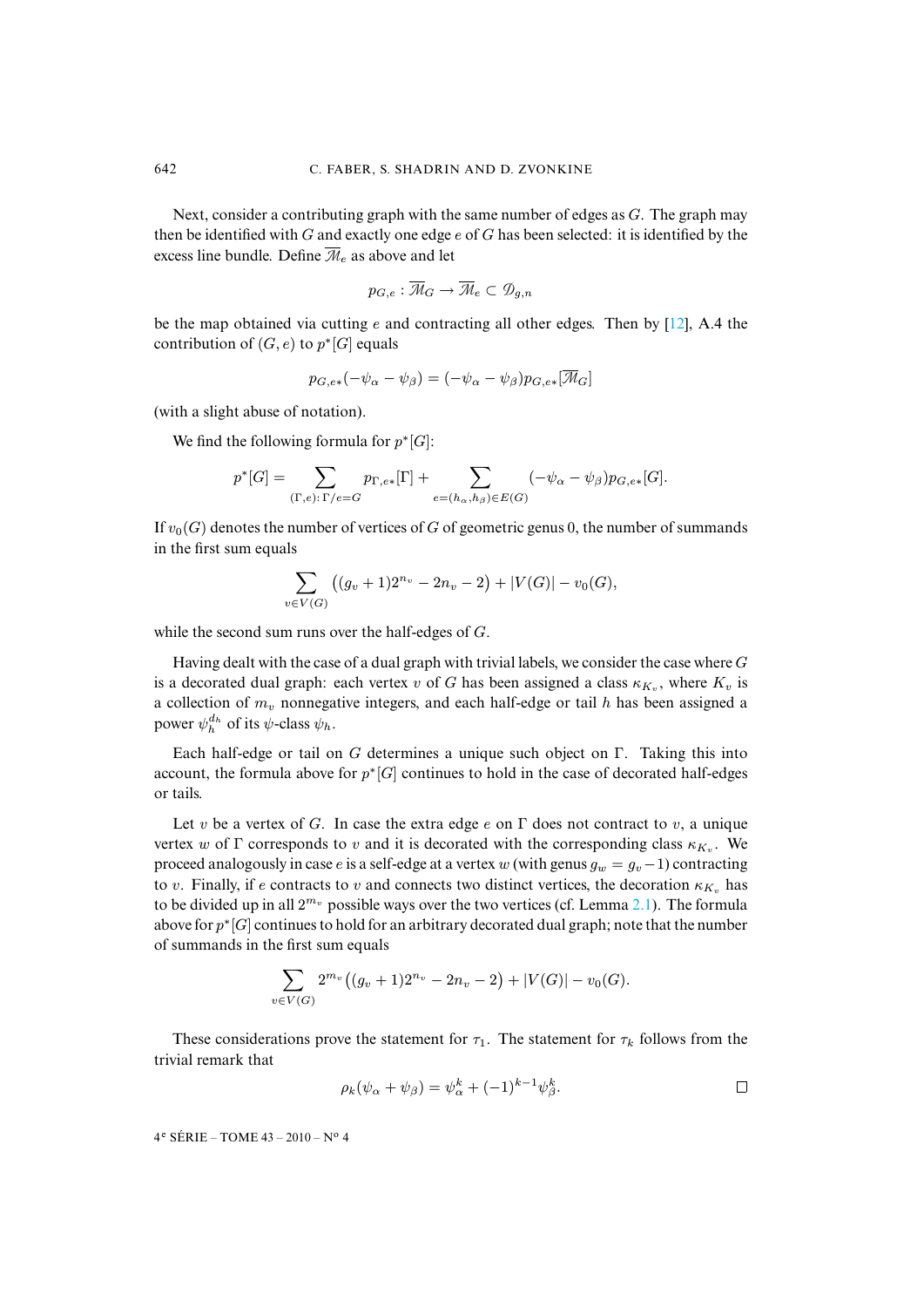# 2.3.2*. The algorithm and the Gorenstein conjecture*

THEOREM 5. –  $A$  linear combination  $L$  of stable dual graphs appears as a result of *Y.-P. Lee's algorithm if and only if it is a Gorenstein relation.*

*Proof.* – Denote by  $p : \overline{\mathcal{M}}_{g,n+n'} \to \overline{\mathcal{M}}_{g,n}$  the forgetful map and by  $q : \mathcal{D} \to \overline{\mathcal{M}}_{g,n}$  the natural projection.

Taking into account the form of Y.-P. Lee's algorithm (Section 2.2.2), and the geometric interpretation of the operators  $\tau_k$ , the theorem can be reformulated as follows:

A tautological class  $\alpha \in H^*(\overline{\mathcal{M}}_{g,n})$  is Gorenstein vanishing if and only if

(i) *all the intersection numbers*

$$
\int\limits_{\overline{\mathcal{M}}_{g,n+n'}}p^*(\alpha)\prod\limits_{i=1}^{n+n'}\psi_i^{d_i},
$$

*vanish; and*

(ii) *the classes*  $\rho_k q^*(\alpha)$  are Gorenstein vanishing for all k.

Since  $\rho_1 = 1$ , the second condition can, of course, be replaced by the condition  $q^*(\alpha)$  is Gorenstein vanishing.

*The only if part.* Suppose  $\alpha$  is Gorenstein vanishing. Then

$$
\int\limits_{\overline{\mathcal{M}}_{g,n+n'}}p^*(\alpha)\prod_{i=1}^{n+n'}\psi_i^{d_i}=\int\limits_{\overline{\mathcal{M}}_{g,n}}\alpha\ p_*\bigg(\prod_{i=1}^{n+n'}\psi_i^{d_i}\bigg)=0,
$$

because the class  $p_*\left(\prod_{i=1}^{n+n'} \psi_i^{d_i}\right)$  is tautological.

Similarly, if  $\beta$  is a tautological class on  $\mathcal{D}$ , then

$$
\int\limits_{\mathcal{D}} q^*(\alpha) \beta = \int\limits_{\overline{\mathcal{M}}_{g,n}} \alpha q_*(\beta) = 0,
$$

because  $q_*(\beta)$  is tautological.

*The if part.* Suppose  $\alpha$  satisfies Conditions (i) and (ii), and let G be a dual graph of genus g with *n* tails, of complementary dimension to  $\alpha$ . We wish to prove that  $\alpha \cap [G] = 0$ .

First consider the case when G has no edges. This means that [G] is a polynomial in  $\psi$ and  $\kappa$ -classes. A class like that can be represented as a linear combination of several classes  $p_*\left(\prod_{i=1}^{n+n'} \psi_i^{d_i}\right)$ . But, by the same equality that we used in the "if" part, we have

$$
\int_{\overline{\mathcal{M}}_{g,n}} \alpha \, p_* \bigg(\prod_{i=1}^{n+n'} \psi_i^{d_i}\bigg) \ = \int_{\overline{\mathcal{M}}_{g,n+n'}} p^*(\alpha) \prod_{i=1}^{n+n'} \psi_i^{d_i} = 0
$$

by Condition (i).

Now suppose G has at least one edge. Then the class  $[G]$  is the push-forward of some tautological class  $\beta$  on  $\mathcal{D}$ , in other words,  $[G] = q_*(\beta)$ . Thus

$$
\alpha \cap [G] = \int_{\overline{\mathcal{M}}_{g,n}} \alpha q_*(\beta) = \int_{\mathcal{D}} q^*(\alpha) \beta = 0,
$$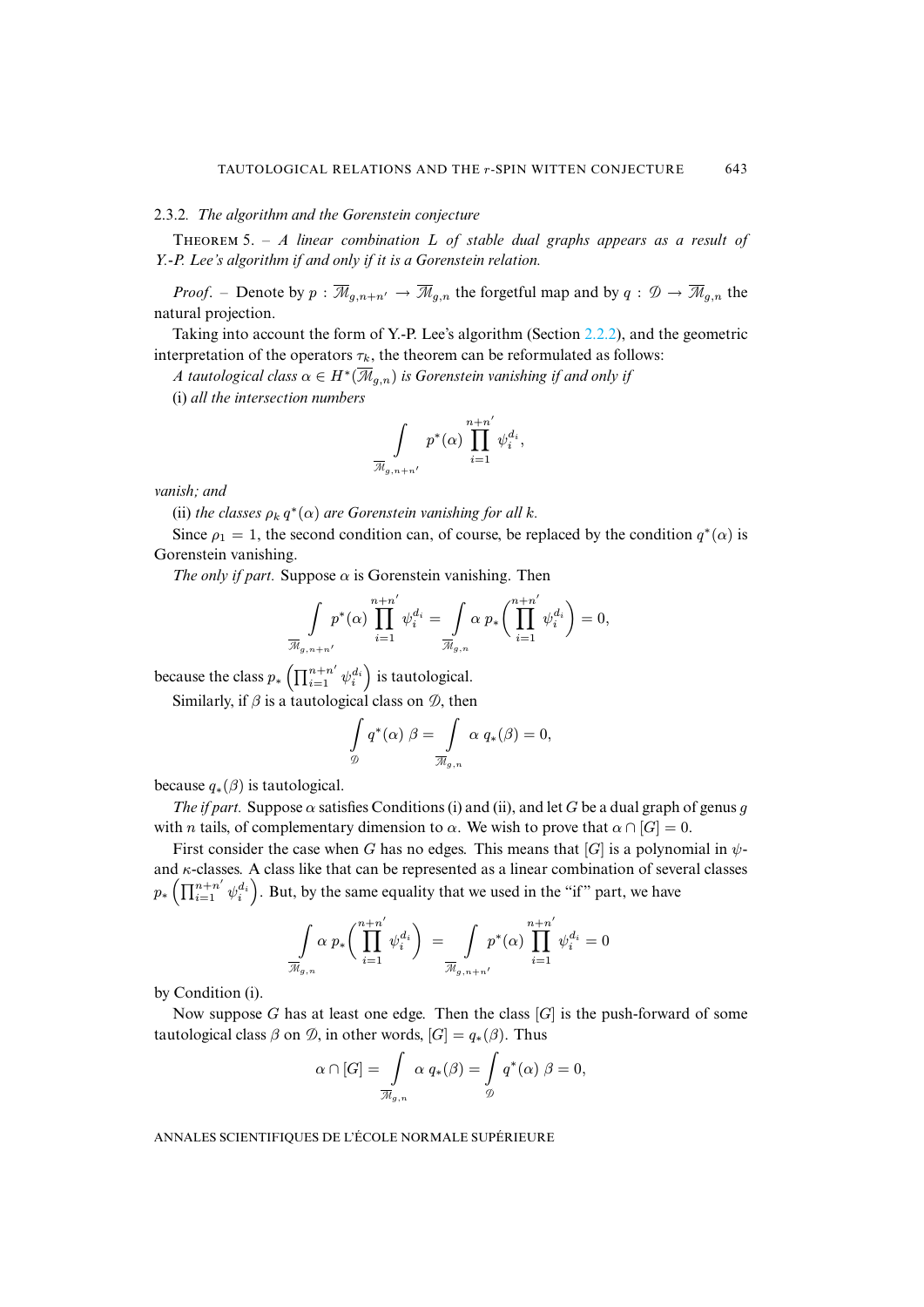because  $q^*(\alpha)$  is Go[ren](#page-12-2)stein vanishing by Conditio[n \(i](#page-19-0)i).

2.3.3*. Proofs of Theorems 1 and 2*. – Our first two main [th](#page-19-0)eorems are now almost immediate.

*Proof of Theorem 1*. – It follows from Theorems 4 and 5. Indeed, Theorem 5 says that a linear combination of dual graphs appears as a result of Y.-P. Lee's algorithm if and only if it is a Gorenstein relat[ion](#page-12-1). On the other hand, Theorem 4 says that every linear combination of dual graphs that appears as a result of Y.-P. Lee's algorithm is a universal relation.  $\Box$ 

*Proof of Theorem 2.* – Let  $\widetilde{F}$  be the homogeneous genus expansion of  $F_0$ , which can be constructed by condition (3) (semi-simplicity). By condition (5) (analyticity), every  $\widetilde{F}_q$  $\widetilde{F}_q$  $\widetilde{F}_q$  is a power series. Therefore the induced vector  $\widetilde{F}_L$  makes sense, and the vanishing of  $PDE_L(\widetilde{F})$ is equivalent to the vanishing of  $F_L$ . Both  $F_L$  and  $F_L$  vanish for all tautological relations L. Indeed,  $F_L$  vanishes by condition (2) (geometricity), while  $\widetilde{F}_L$  vanishes by Theorem 1. Similarly, the nonhomogeneous correlators vanish both for  $F$  (by condition (1), homogeneity) and for  $\overline{F}$  (because  $\overline{F}$  is the homogeneous genus expansion). According to condition (4) (reducibility to genus 0), these vanishing conditions are enough to express every correlator in terms of genus 0 correlators. But the genus 0 correlators coincide, since both are given by  $F_0$ . Thus  $F = \widetilde{F}$ .  $\Box$ 

#### **3. A proof of Witten's conjecture**

In this section we explain in more detail the plan of the proof of Witten's conjecture outlin[ed i](#page-37-0)n Section 1.5.3.

### **3.1. Givental's work**

In [10], Givental constructed the homogeneous genus expansion of  $F_0^{[r]}$  and proved that it was indeed a solution of the r-KdV hierarchy. Let us denote this genus expansion by  $F^{(r)}$ .

Thus we have two power series:  $F^{[r]}$  and  $F^{(r)}$ . The first one is the "geometric" GromovWitt[en](#page-12-1) potential: its coefficients are integrals of cohomology classes over  $\overline{\mathcal{M}}_{q,n}$ . The second one is a formal Gromov–Witten potential: it is the homogeneous genus expansion of  $F_0^{[r]}$ . It is also a solution of the r-KdV hierarchy. What remains to be proved is that  $F^{[r]} = F^{(r)}$ . To do that, we will use Theorem 2, so let us check the conditions (1-5) involved in its formulation.

*Homogeneity.* The correlator

$$
\left<\tau_{d_1,a_1}\dots\tau_{d_n,a_n}\right>_g
$$

vanishes unless

$$
\sum d_i + \sum \frac{a_i}{r} = n + \left(\frac{r-2}{r} - 3\right)(1-g).
$$

Indeed, from the definitions of Section 1.3, we get  $c_1(\mathcal{F}) = (2g - 2 - \sum a_i)/r$ , hence the rank of  $V$  and the degree of  $c_W$  equal

$$
\deg c_W = \frac{(r-2)(g-1) + \sum a_i}{r}.
$$

Thus the series  $F^{[r]}$  satisfies the homogeneity property for the weight function  $w(i) = \frac{i}{r} - 1$ , and the "dimension" dim =  $\frac{r-2}{r}$ . (There is no need for a weight function on a Novikov ring, because we are working over C.)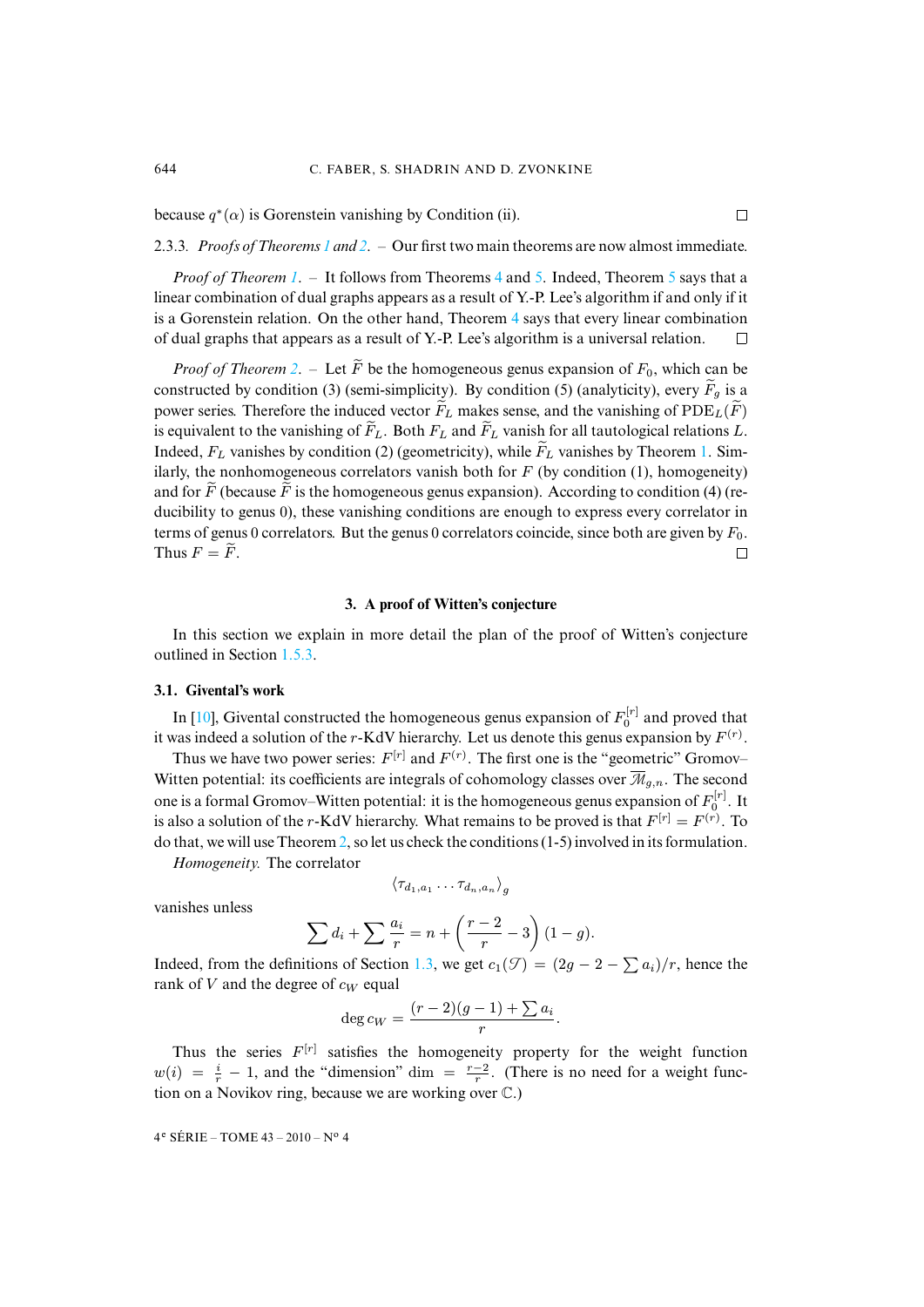*Geometricity.* It is obvious that the Gromov[–W](#page-37-0)itten potential  $F^{[r]}$  respects all tautological relations because of its geometric origin.

*Semi-simplicity.* The semi-simplicity of the Frobenius manifold assigned to  $F_0^{[r]}$  is wellknown, see, for example, the introduction o[f \[10\].](#page-6-0) To sum up, there exists a bi-polynomial isomorphism

$$
\mathbb{C}^{r-2} \to \mathbb{C}^{r-2} : (t_0^1, \dots, t_0^{r-2}) \mapsto (s_1, \dots, s_{r-2})
$$

such that the algebra described in Definition 1.17 is naturally identified with the algebra

$$
\mathbb{C}[X]/(X^{r-1}+s_1X^{r-3}+\cdots+s_{r-2}).
$$

Thus it is semi-simple whenever the polynomial has  $r - 1$  distinct roots.

For instance, for  $r = 5$ , the algebra of Definition 1.17 is isomorphic to  $\mathbb{C}[X]/P'$ , where

$$
P(X) = X^5 - t_0^3 X^3 - t_0^2 X^2 + ((t_0^3)^2 / 5 - t_0^1) X
$$

and  $P'$  is its deriv[ative](#page-37-0).

*Reducibility to genus* 0*.* This property will be established in Theorem 6.

*Analyticity.* In [10] the genus expansion of  $F_0^{(r)}$  is given in the form of a power series at the origin.

The rest of this section is devoted to proving the reducibility to genus 0.

# **3.2. Ad[missi](#page-37-17)ble covers and double ramification cycles**

The spaces of admissible covers and the double ramification cycles were first introduced by Ionel [15] and proved very useful in the study of moduli spaces. Let us briefly recall their definitions.

Consider a map  $\varphi$  from a smooth curve C with n marked points to the sphere  $S = \mathbb{C}P^1$ . On S we mark all branch points of  $\varphi$  and the images of the n marked points of C. On C we then mark all the preimages of the points that are marked on S. Now choose several disjoint simple loops on S, that do not pass through the marked points. Suppose that if we contract these loops we obtain a stable genus  $0$  curve  $S'$ . Now contract also all the preimages of the loops in  $C$  to obtain a nodal curve  $C'$  that turns out to be automatically stable. We have obtained a map  $\varphi'$  from a stable curve C' of genus g to a stable curve S' of genus 0. It has the same degree over every component of  $S'$ . Moreover, at each node of  $C'$ , the projection  $\varphi'$  has the same local multiplicity on both branches meeting at the node.

DEFINITION 3.1. – A map from a stable curve of genus g to a stable curve of genus 0 topologically equivalent to a map described above is called an *admissible covering*.

We will be particularly interested in the space of admissible coverings with multiple ramifications over only 2 points labeled with 0 and  $\infty$ , the other ramification points being simple.

DEFINITION 3.2. – Consider the space of admissible coverings of some given genus q with prescribed ramification types over two points labeled 0 and  $\infty$ , and with simple ramifications elsewhere. The normalization of this space is called a *double ramification space* or a *DR-space*.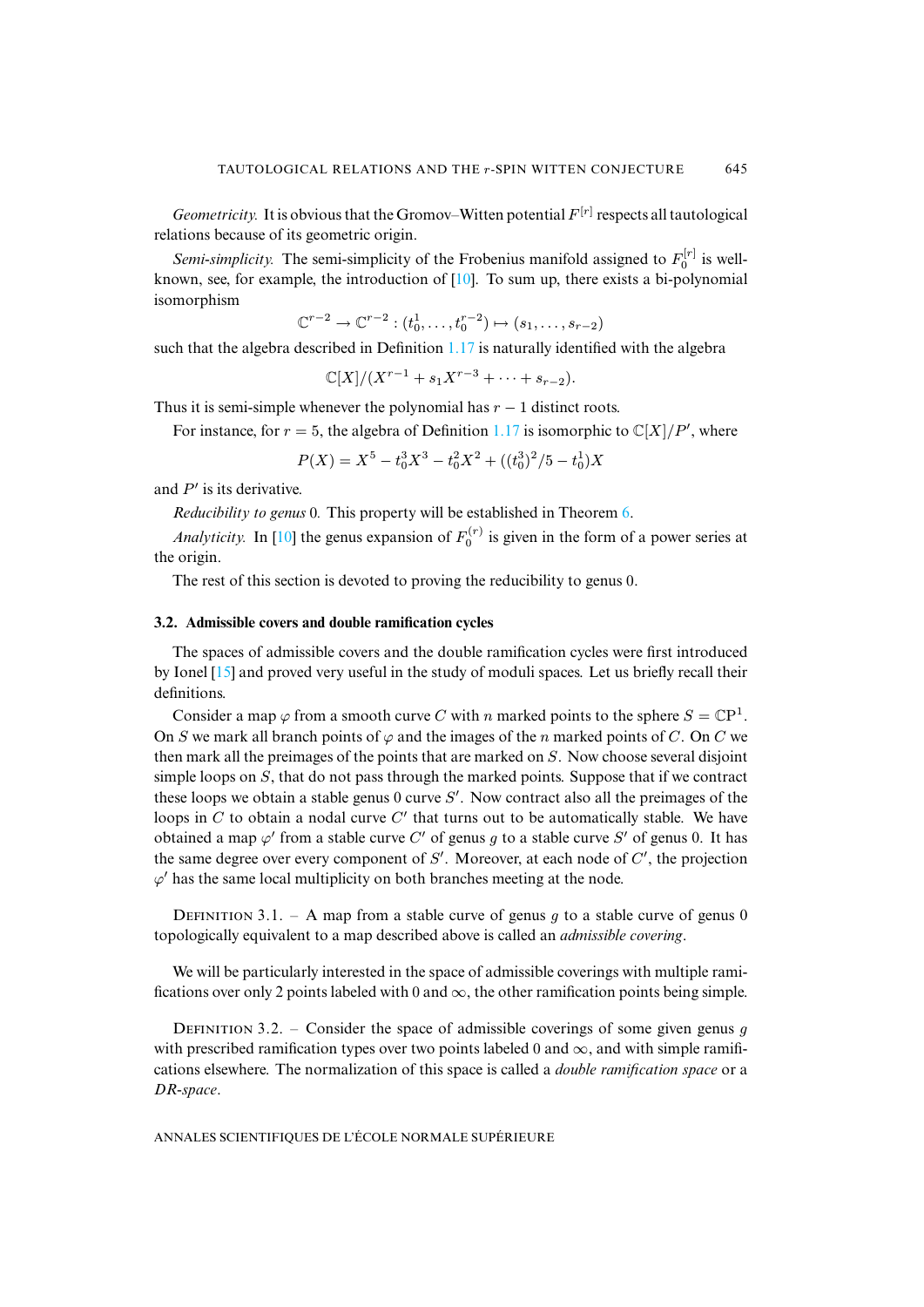DEFINITION 3.3. – Let  $k_1, \ldots, k_{n+p}$  be a list of integers such that  $\sum k_i = 0$  and  $k_i \neq 0$ for  $n + 1 \le i \le n + p$ . Consider the set of smooth curves  $(C, x_1, \ldots, x_n) \in M_{q,n}$  such that there exist p more marked points  $x_{n+1}, \ldots, x_{n+p}$  and a meromorphic function on C with no zeroes or poles outside of  $x_1, \ldots, x_{n+p}$ , the orders of zeroes or poles being prescribed by the list  $k_1, \ldots, k_{n+p}$  ( $k_i > 0$  for the zeroes,  $k_i < 0$  for the poles, and  $k_i = 0$  for the marked points that are neither zeroes nor poles). The closure of this set in  $\overline{\mathcal{M}}_{q,n}$  is called the *double ramification cycle* or a *DR-cycle*.

Here are some basic facts about the double ramification cycles that make them so useful.

- 1. The codimension of a DR-cycle is equal to  $g p$  whenever there is at least one positive and one negative nu[m](#page-36-6)ber among  $k_1, \ldots, k_n$  (see [15, 29]). Assuming that this condition is satisfied we see that for  $p = q$  the DR-cycle coincides with the moduli space  $\overline{\mathcal{M}}_{q,n}$ .
- 2. The cohomology class Poincaré dual to any DR-cycle belongs to the tautological ring of  $\overline{\mathcal{M}}_{q,n}$  (proved in [7]).

This makes the results of this paper applicable to DR-cycles.

- 3. Each DR-cycle is the image of the corresponding DR-space under the forgetful map  $\pi$ that forgets the covering and all the marked points except  $x_1, \ldots, x_n$ , but retains and stabilizes the source curve with the n remaining marked points. The map  $\pi$  sends the fundamental h[om](#page-37-17)[olog](#page-38-5)y class of the DR-space to a multiple of the fundamental homology class of the DR-cycle.
- 4. Every class  $\pi^*(\psi_i)$  on a DR-space can be expressed as a linear combination of boundary divisors [15, 32].

This is a very import[ant](#page-38-6) property that can be used to compute integrals involving  $\psi$ -classes. Indeed, it allows us to get rid of the  $\psi$ -classes one by one by reducing the integral to simpler integrals over smaller spaces. Using this procedure, the following result was [esta](#page-38-6)blished in [34], Theorem 1.

# <span id="page-26-0"></span>**3.3. Reducibility to genus** 0

T 6 ([34]). – *Every correlat[or](#page-12-1) in the* r*-spin Witten conjecture can be expressed in genus zero correlators using only tautological relations.*

The last result shows [tha](#page-26-0)t [The](#page-38-6)orem 2 is applicable to the  $r$ -spin Witten conjecture and suffices to prove it.

The proof of Theorem 6 in [34] goes as follows. As explained in Item 1, the fundamental class of  $\overline{\mathcal{M}}_{q,n}$  can be represented as a DR-cycle with  $p = g$ . If this is done in an intelligent way, then the elimination of  $\psi$ -classes according to Item 4, leads us to boundary divisors that can themselves be expressed as DR-cycles on the boundary. We end up with the integral of Witten's class  $c_W$  (without  $\psi$ -classes) over a DR-cycle. A dimension count shows that an integral like that may be nonzero only if  $g = 0$  or 1 and the codimension of the DR-cycle is equal to the genus (0 for  $q = 0$  and 1 for  $q = 1$ ). In the latter case we must do some more work: putting one  $\psi$ -class back into the integral and expressing it as a linear combination of boundary divisors in different ways we obtain certain relations between genus 1 and genus 0 integrals of  $c_W$ . It turns out that these relations suffice to reduce all genus 1 integrals to genus 0 integrals.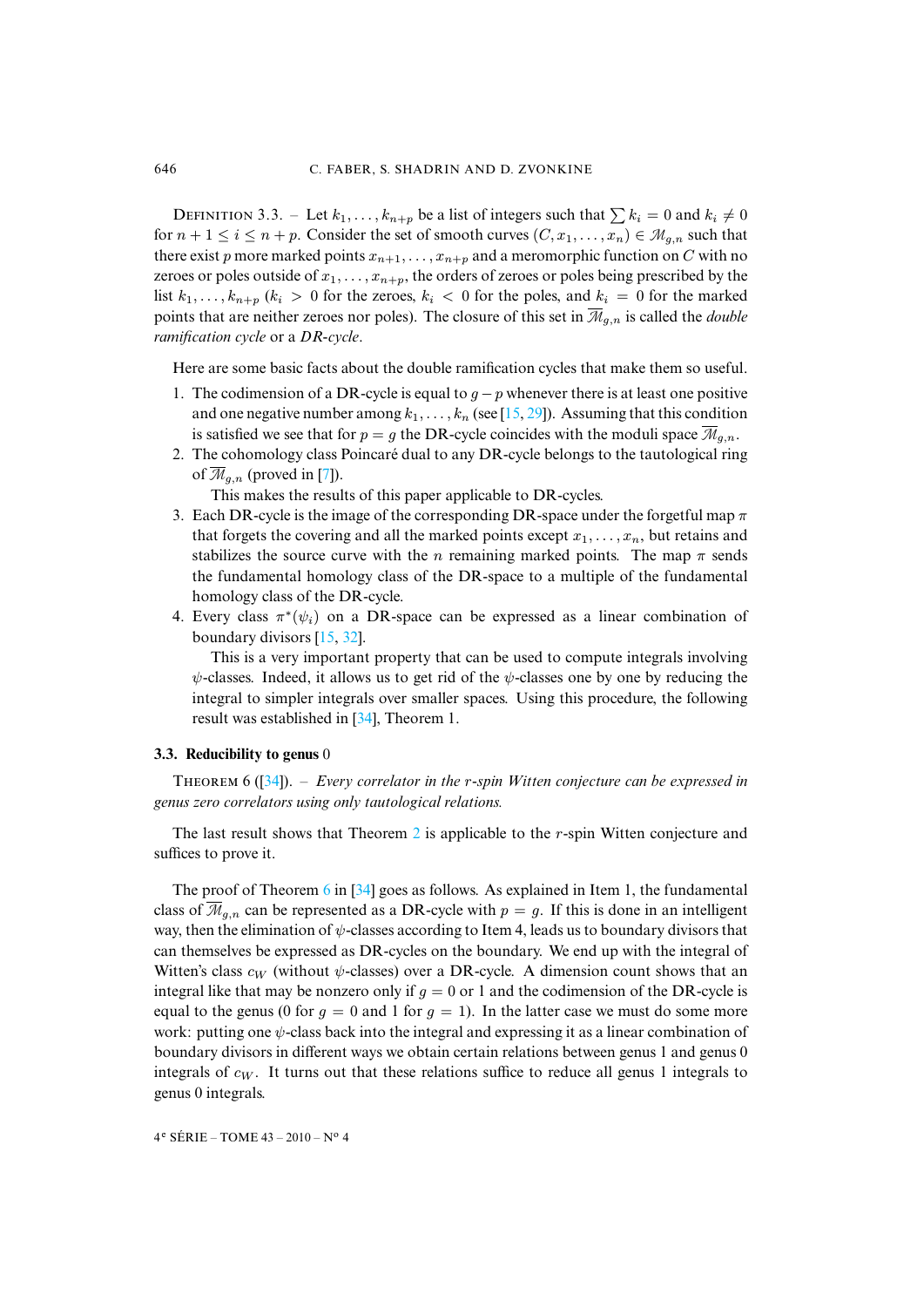However, now we can give a simpler, although less construct[ive,](#page-27-0) proof.

*Proof of Theorem* 6. – In [15], Ionel proved the following assertion:

*Let* M *be a monomial in*  $\psi$ *- and*  $\kappa$ *-classes on*  $\overline{\mathcal{M}}_{q,n}$ , *of degree* <sup>(2)</sup> *at least* q *for*  $q > 1$  *or at least* 1 *for* g = 0*. Then the class* M *can be represented as a linear combination of classes of the form*

 $q_*$  [(DR-cycle)<sub>1</sub> × · · · × (DR-cycle)<sub>k</sub>].

Here  $k > 1$  is an integer that can be different for different terms of the sum,  $q : \overline{\mathcal{M}}_{g_1,n_1} \times \cdots \times \overline{\mathcal{M}}_{g_k,n_k} \to \overline{\mathcal{M}}_{g,n}$  $q : \overline{\mathcal{M}}_{g_1,n_1} \times \cdots \times \overline{\mathcal{M}}_{g_k,n_k} \to \overline{\mathcal{M}}_{g,n}$  $q : \overline{\mathcal{M}}_{g_1,n_1} \times \cdots \times \overline{\mathcal{M}}_{g_k,n_k} \to \overline{\mathcal{M}}_{g,n}$  is the gluing map from a product of smaller moduli spaces to a boundary stratum of  $\overline{\mathcal{M}}_{g,n}$  and the cycles  $(DR$ -cycle)<sub>j</sub> are DR-cycles on the smaller moduli spaces.

It was established in [7] that every DR-cycle is tautological and that Ionel's theorem can therefore be improved in the following way:

*Let* M *be a monomial in*  $\psi$ *- and*  $\kappa$ *-classes on*  $\overline{M}_{q,n}$ *, of degree at least g for*  $g \geq 1$  *or at least* 1 *for* g = 0*. Then the class* M *can be represented by a linear combination of dual graphs each of which has at least one edge.*

We will call this property the g*-reduction*.

Now, a simple dimension count shows that the integral

$$
\int\limits_{\overline{\mathcal{M}}_{g,n}} \beta \cdot c_W(a_1,\ldots,a_n)
$$

vanishes unless the class  $\beta$  has complex degree at least g. Indeed, the degree of Witten's class equals

$$
\deg c_W = \frac{(r-2)(g-1) + \sum a_i}{r} \le \frac{(r-2)(n+g-1)}{r},
$$

while the dimension of  $\overline{\mathcal{M}}_{g,n}$  is 3g – [3 +](#page-7-0) n (use the exact expression for  $g = 1$  and the upper bound for  $g \geq 2$ ).

Recall that the pull-back of Witten's class to the boundary components is given by the factorization property (3) of Section 1.3.2. This makes it easy to apply the g-reduction to integrals involving Witten's class.

The rest of the proof is simple. Suppose we wish to compute the integral

$$
\int\limits_{\overline{\mathcal{M}}_{g,n}}c_W(a_1,\ldots,a_n)\,\psi_1^{d_1}\ldots\psi_n^{d_n}.
$$

Apply the g-reduction in iteration as many times as possible, starting with the class  $\psi_1^{d_1} \dots \psi_n^{d_n}$ . In the end we will obtain an expression of  $\prod_{i=1}^n \psi_i^{d_i}$  as a linear combination of dual graphs  $G$  satisfying the following condition. Suppose a vertex  $v$  of  $G$  is labeled with genus  $g_v > 0$  and with a class  $\kappa_{k_1,\dots,k_m}$ , and suppose the half-edges and tails issuing from v are labeled with  $\psi^{d_1}, \ldots, \psi^{d_{n_v}}$ . Then  $\sum k_i + \sum d_i < g_v$ . (Indeed, if  $\sum k_i + \sum d_i \geq g_v$ for at least one vertex, we can apply the  $q$ -reduction to this vertex.) But, as we have already explained, the integral of Witten's class over the class  $[G]$  represented by a dual graph like that vanishes whenever there is at least one vertex of nonzero genus. Thus the only contribution comes from graphs with only genus zero vertices with no  $\psi$ - or  $\kappa$ -classes. So we

<span id="page-27-0"></span>(2) The degree of a  $\psi$ -class equals 1, while the degree of  $\kappa_k$  equals k.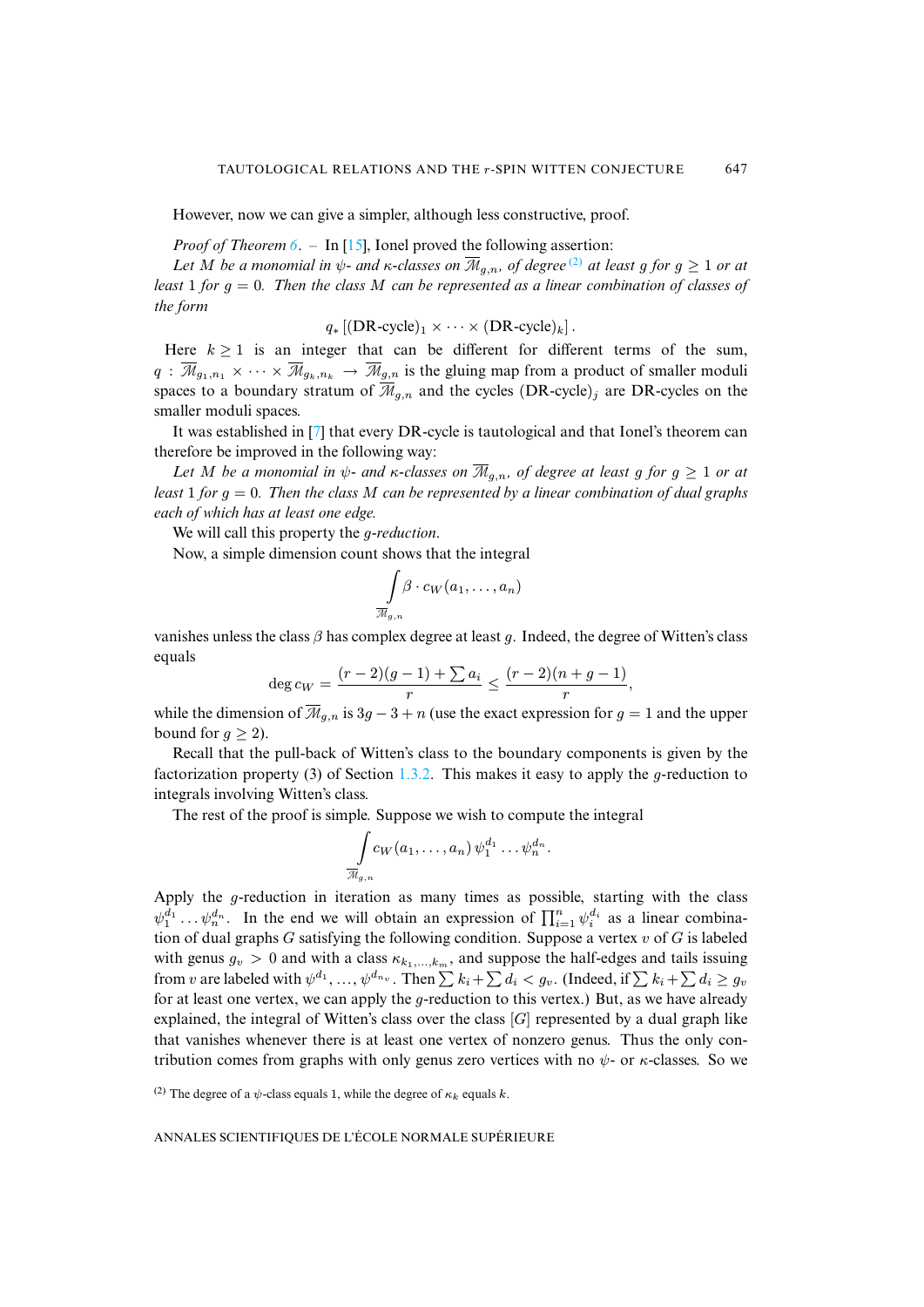have reduced any given correlator involved in Witten's conjecture to a linear combination of products of genus 0 correlators. More pre[cis](#page-26-0)ely, the only remaining correlators are integrals of Witten's class with no  $\psi$ -classes over genus zero moduli spaces.  $\Box$ 

<span id="page-28-0"></span>This completes the proof of Theorem 6. As we have already explained, it implies that the formal Gromov–Witten potential  $F^{(r)}$  coincides with the geometric Gromov–Witten potential  $F^{[r]}$  and proves the Witten conjecture.

#### **4. More on Givental's quant[izatio](#page-18-0)n and Y.-P. Lee's theorem**

A proof of Theorem 4 is contained in  $[25]$ . However there are some missing details that we would like to fill in here. First, we would like to explain precisely why the operators  $\tau_k$  act on the  $\kappa$ -classes in the way described in Section 2.2.1 (this is done in Proposition 4.5). Second, we explain more precisely how Givental's quantization is applied to prove the theorem.

"Givental's group" is really not a group, but a collection of two groups: the so-called "lower triangular" and "upper triangular" groups. This is analogous to the Birkhoff decomposition in the finite-dimensional case. However, because both groups are infinitedimensional, it is in general not possible to multiply their elements, like it is impossible to multiply a power series in z and a power series in  $z^{-1}$ . On the other hand, it turns out that, under some conditions, one can apply first an element of the upper triangular group and then an element of the lower triangular group to a Gromov–Witten potential.

Both the lower triangular and the upper triangular group possess Lie algebras. An element of the lower triangular Lie algebra is a series  $s(z^{-1}) = \sum_{l \geq 1} s_l z^{-l}$  of linear operators on the vector space V. The operators  $s_l$  are self-adjoint for l odd and skew-selfadjoint for l even with respect to the quadratic form  $\eta$ .

Similarly, an element of the upper triangular Lie algebra is a series  $r(z) = \sum_{l \geq 1} r_l z^l$  $r(z) = \sum_{l \geq 1} r_l z^l$  $r(z) = \sum_{l \geq 1} r_l z^l$  of linear operat[ors](#page-37-14) on V. The operators  $r_l$  are self-adjoint for l odd and skew-self-adjoint for l even with respect to the quadratic form  $\eta$ .

The notation  $(r_l)_{\mu}^{\nu}$ ,  $(r_l)_{\mu\nu}$ ,  $(r_l)^{\mu\nu}$  and similarly for  $s_l$  was introduced in Section 1.4.1.

Y.-P. Lee  $[25]$  writes down explicit formulas for the action of s and r on any given correlator of a Gromov–Witten potential  $F$  (see below). Once this is done, the main pro[blem is](#page-14-0) to understand what happens when we apply these formulas to the induced vector of a tautological class: indeed, both Y.-P. Lee's [for](#page-37-14)mulas for the derivatives of an individual correlator and the expression of the induced vector in terms of correlators (described in Section 2.1.3) are fairly complicated.

Below we sum up the argument of [25] and give more detailed statements of certain results. If  $s(z^{-1}) = \sum_{l \geq 1} s_l z^{-l}$  is an element of the lower triangular Lie algebra and  $r(z) = \sum_{l \ge 1} r_l z^l$  an element of the upper triangular Lie algebra, denote, for shortness

$$
s_l(\tau_{d,\mu}) = \sum_{\nu} (s_l)_{\mu}^{\nu} \tau_{d-l,\nu}, \qquad r_l(\tau_{d,\mu}) = \sum_{\nu} (r_l)_{\mu}^{\nu} \tau_{d+l,\nu}.
$$

Now we are going to follow the path from the Gromov–Witten potential of a point to the general formal semi-simple Gromov–Witten potential.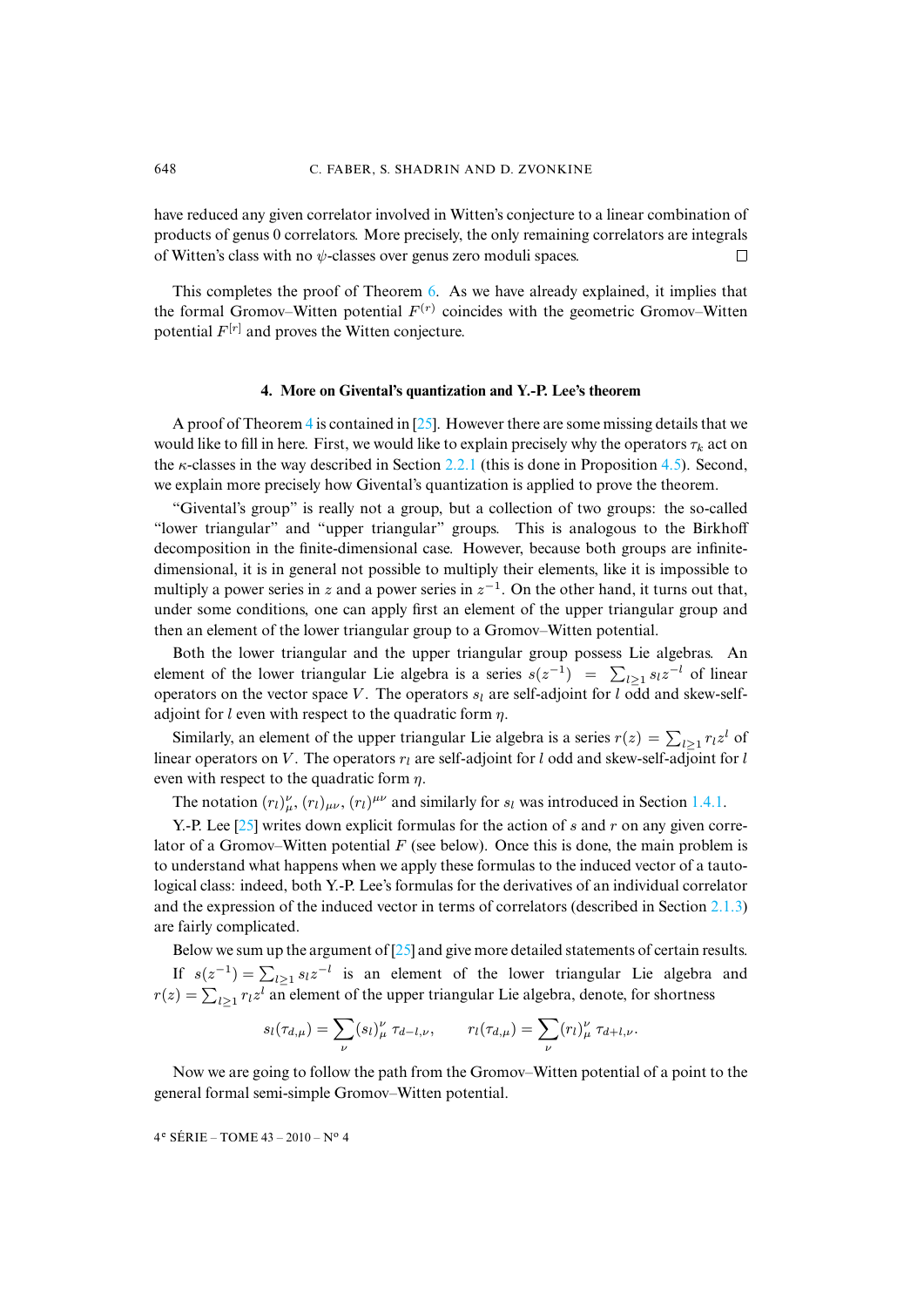# **4.1. The upper triangular group**

Let  $t_0^{\mu}$  be flat coordinates on a semi-simple Frobenius manifold M of dimension k. Let  $f(t_0^{\mu})$  be the corresponding genus 0 potential. We assume that f is an analytic function. At a semi-simple point, the tangent Frobenius algebra  $T_*M$  to the Frobenius manifold M possesses a basis of primitive idempotents. Denote by  $\alpha_1, \dots, \alpha_k$  their scalar squares in the metric  $\eta$ . Givental constructs an element R of the upper triangular group whose action transforms the constant [Froben](#page-4-0)ius structure on  $T_*M$  $T_*M$  into the Frobenius structure of M at the neighborhood of the semi-simple point.

In other words, the first step of Givental's quantization is to apply the quantized action of R to the series  $\exp(F^{\alpha_1,...,\alpha_k})$ , see Equation (2) from Section 1.2.2.

The potential  $F^{\alpha_1,...,\alpha_k}$  obviously possesses the two following crucial properties.

DEFINITION 4.1. – A Gromov–Witten potential is *tame* if  $\left\langle \tau_{d_1}^{\mu_1} \cdots \tau_{d_n}^{\mu_n} \right\rangle_g$  vanishes whenever  $\sum d_i > 3g - 3 + n$ .

DEFINITION 4.2. – A Gromov–Witten potential is an *ancestor* potential if its correlators with  $2 - 2q - n \geq 0$  vanish.

Let  $r = \ln R$  be an element of the upper triangular Lie algebra. In general, the action of R on a power series is not well defined. However, it is easy to c[heck \(c](#page-9-0)f. Proposition 4.3) that the action of  $r_l$  increases the grading  $\sum d_i - n - 3g + 3$  by *l*. Therefore the action of R on a tame series is well-defined and is equal to the exponential of the action of r.

Translating the act[ion](#page-37-14) of the operator  $\hat{r}$  given in Section 1.4.1 in terms of individual coefficients we obtain the following result.

<span id="page-29-0"></span>PROPOSITION 4.3 ([25], Equation (23)). – *We have* 

$$
(4) \quad r. \langle \tau_{d_1,\mu_1} \dots \tau_{d_n,\mu_n} \rangle_g =
$$
\n
$$
- \sum_{l=1}^{\infty} \langle r_l(\tau_{1,1}) \tau_{d_1,\mu_1} \dots \tau_{d_n,\mu_n} \rangle_g
$$
\n
$$
+ \sum_{l=1}^{\infty} \sum_{i=1}^n \langle \tau_{d_1,\mu_1} \dots \tau_l(\tau_{d_i,\mu_i}) \dots \tau_{d_n,\mu_n} \rangle_g
$$
\n
$$
+ \frac{1}{2} \sum_{l=1}^{\infty} \sum_{m+m'=l-1}^{\infty} (-1)^{m+1} \sum_{\mu,\nu} (r_l)^{\mu\nu} \langle \tau_{m,\mu} \tau_{m',\nu} \tau_{d_1,\mu_1} \dots \tau_{d_n,\mu_n} \rangle_{g-1}
$$
\n
$$
+ \frac{1}{2} \sum_{l=1}^{\infty} \sum_{m+m'=l-1}^{\infty} (-1)^{m+1} \sum_{\substack{g_1+g_2=g \\ l \sqcup J=\{1,\dots,n\}}} \sum_{\mu,\nu} (r_l)^{\mu\nu} \langle \tau_{m,\mu} \prod_{i \in I} \tau_{d_i,\mu_i} \rangle_g \langle \tau_{m',\nu} \prod_{i \in J} \tau_{d_i,\mu_i} \rangle_g^2
$$

<span id="page-29-1"></span>REMARK  $4.4.$  – One can easily deduce from these formulas that the action of the upper triangular group preserves the tameness property and the property of being an ancestor potential.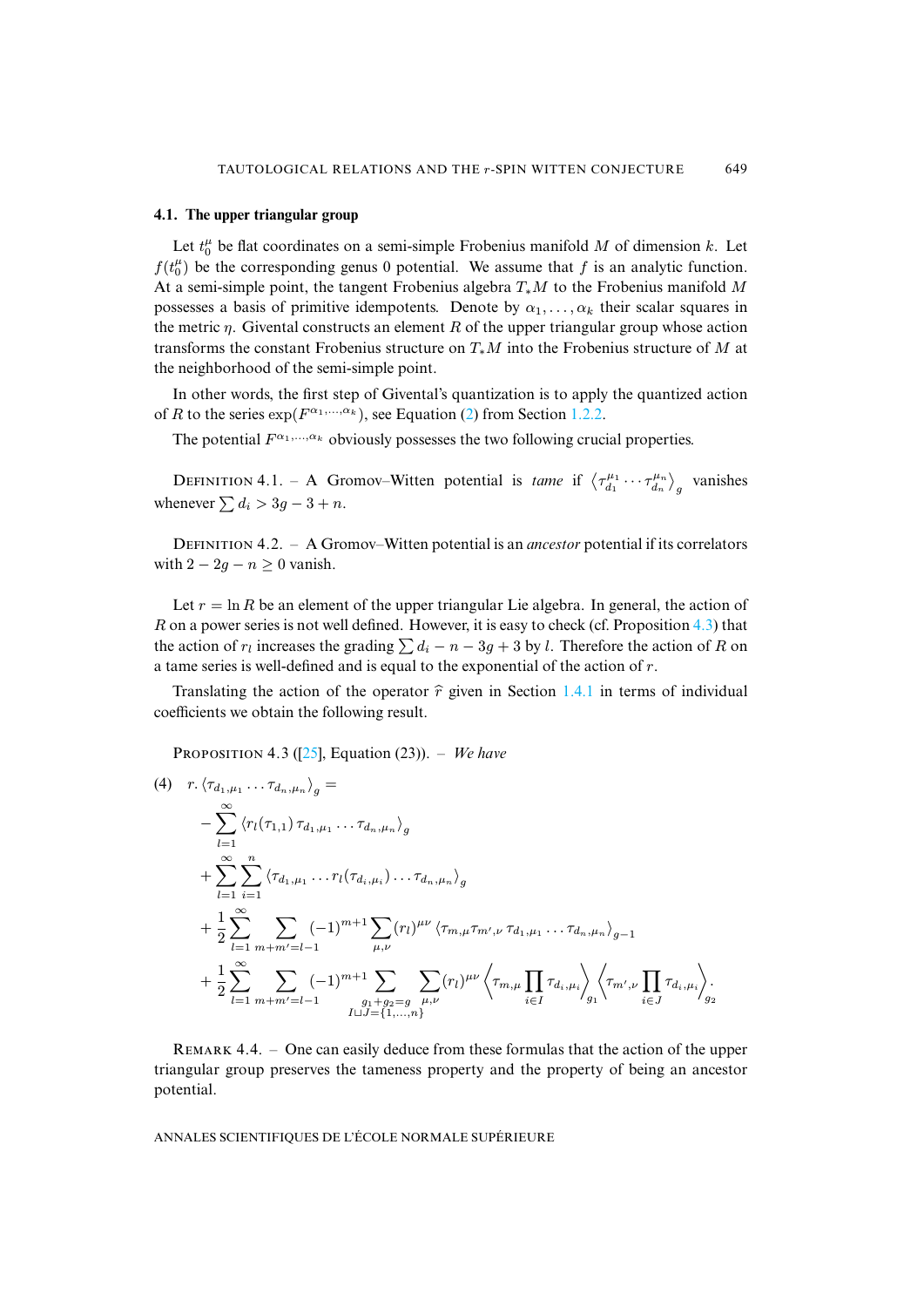PROPOSITION 4.5 (based on [25], Section 6). – Let L be a linear combination of dual *graphs and* r *an element of the upper triangular Lie subalgebra of Givental's Lie algebra. Let* F *be a formal tame ancestor potential. Then*

$$
r.\left\langle p^*(L)\prod_{i=1}^{n+n'}\psi_i^{d_i}\mathrm{ev}_i^*(\mu_i)\right\rangle_g
$$

*is a linear combination of polynomials in correlators of the form*

(i) 
$$
\left\langle p^*(L) \prod_{i=1}^{n+n'+1} \psi_i^{d_i} \text{ev}_i^*(\mu_i) \right\rangle_g
$$

*where*  $d_{n+n'+1} \geq 2$  *and*  $\mu_{n+n'+1}$  *is a primary field;* 

(ii) 
$$
\left\langle p^*(L) \prod_{i=1}^{n+n'} \psi_i^{d'_i} \text{ev}_i^*(\mu'_i) \right\rangle_g
$$

where  $d_i' = d_i$ ,  $\mu_i' = \mu_i$  for all i except one, and  $d_i' > d_i$  for one i;

(iii) 
$$
\left\langle p^*(\tau_l(L)) \prod_{i=1}^{n+n'} \psi_i^{d_i} ev_i^*(\mu_i) \cdot ev_\alpha^*(\mu_\alpha) ev_\beta^*(\mu_\beta) \right\rangle_g
$$

*where*  $l \geq 1$  *and*  $\mu_{\alpha}, \mu_{\beta}$  *are primary fields;* 

$$
\text{(iv)} \quad \left\langle \tau_{d_{\alpha},\mu_{\alpha}} \prod_{i\in I} \tau_{d_i,\mu_i} \right\rangle_0 \left\langle p^*(L) \; \psi_{\beta}^{d_{\beta}} \text{ev}_{\beta}^*(\mu_{\beta}) \prod_{i\in J} \psi_i^{d_i} \text{ev}_i^*(\mu_i) \right\rangle_g,
$$

*where*  $I \subset \{n+1,\ldots,n+n'\}$ ,  $I \sqcup J = \{1,\ldots,n+n'\}$ ,  $d_{\alpha}$  and  $d_{\beta}$  are nonnegative integers, *and*  $\mu_{\alpha}, \mu_{\beta}$  *are primary fields;* 

$$
\text{(v)} \quad \left\langle \tau_{d_{\alpha},\mu_{\alpha}} \tau_{d_j,\mu_j} \prod_{i \in I} \tau_{d_i,\mu_i} \right\rangle_0 \left\langle p^*(L) \, \psi_{\beta}^{d_{\beta}} \text{ev}_{\beta}^*(\mu_{\beta}) \prod_{i \in J} \psi_i^{d_i} \text{ev}_i^*(\mu_i) \right\rangle_g,
$$

*where I* ⊂ {*n* + 1, . . . , *n* + *n*<sup>'</sup>}, *j* ∈ {1, . . . , *n*}, *I* ⊔ *J* ⊔ {*j*} = {1, . . . , *n* + *n*<sup>'</sup>}, *d*<sub>α</sub> and *d*<sub>β</sub> are *nonnegative integers, and*  $\mu_{\alpha}$ ,  $\mu_{\beta}$  *are primary fields.* 

REMARK 4.6. – If we work over a Novikov ring, we must introduce a summation over  $D_1 + D_2 = D$  in the last term of the equality in Proposition 4.3 as well as in terms (iv) and (v) of Proposition 4.5.

C 4.7. – *Let* L *be a linear combination of genus* g *dual graphs with* n *tails such that*  $\tau_k(L)$  *is a universal relation for all k. Assume that*  $F_L^{\text{pt}}$  *vanishes. Then*  $F_L$  *also vanishes* for every F that can be obtained from  $F_0^{\alpha_1,...,\alpha_k}$  by the upper triangular group action.

*Proof.* – The polynomials (i) to (v) are either entries of  $F_L$  or of  $F_{\tau_l(L)}$ . In the latter case they vanish by assumption. Therefore the vector  $F_L$  on the orbit  $e^{t\hat{r}}e^F$  is the solution of a linear differential equation in t with vanishing initial conditions. Thus  $F_L = 0$  on the whole orbit.  $\Box$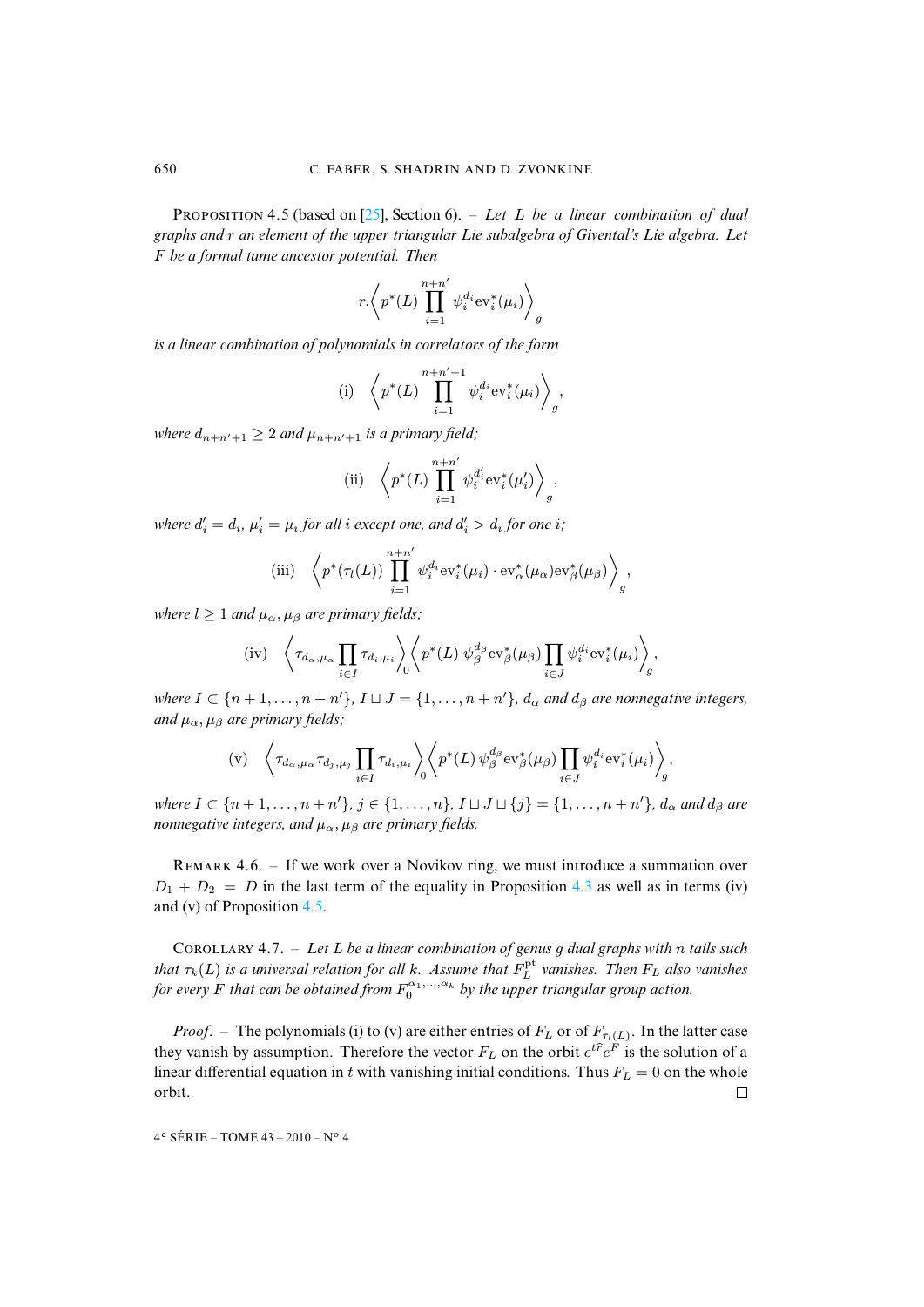*Proof of Proposition* 4.5. - 1. We first prove the proposition in the particular case  $n' = 0$ ,  $d_1 = \cdots = d_n = 0$ . In Section 2.1.3 we gave a three steps algorithm to determine the linear combination of graphs  $p^*(L) \prod_{i=1}^{n+n'} \psi_i^{d_i} ev_i^*(\mu_i)$ . In our particular case, the steps are greatly simplified: Step 1 (replacing  $\kappa$ -classes by additional tails) remains unchanged; Step 2 (expressing ancestor  $\psi$ -classes in terms of descendant  $\psi$ -classes) can be skipped, since all genus zero 2-point correlators vanish for an ancestor potential and since there are no additional marked points; Step 3 (adding tails from  $n + 1$  to  $n + n'$  and multiplying by  $\psi_i^{d_i}$ ev $_i^*(\mu_i)$ ) reduces to assigning the markings  $\mu_1, \ldots, \mu_n$  to tails 1 to *n*.

As for the claim of our proposition, if  $n' = 0$ , then terms (iv) and (v) disappear, because  $I \subset \{n+1,\ldots,n+n'\}$  is then empty, and an ancestor potential does not have genus 0 correlators with fewer than 3 entries. Thus we must prove that  $r \cdot (p^*(L) \prod_{i=1}^n \mathrm{ev}_i^*(\mu_i))_g$  is a linear combination of terms (i), (ii), and (iii).

Let  $G$  be a graph in  $L$ .

1a. First suppose that G has only one vertex (of genus q and valency  $n$ ) with a class  $\kappa_{k_1,...,k_m}$  assigned to the vertex and classes  $\psi_i^{d_i}$  assigned to the tails. Applying Steps 1 and 3 we obtain

$$
\left\langle p^*(G) \prod_{i=1}^n \mathrm{ev}_i^*(\mu_i) \right\rangle = \left\langle \prod_{i=1}^m \tau_{k_i+1,1} \prod_{i=1}^n \tau_{d_i,\mu_i} \right\rangle.
$$

To determine the action of r on the correlator in the rig[ht-](#page-29-0)hand side we apply Equation  $(4)$ to it.

Applying the third and fourth terms in Eq[ua](#page-29-0)tion (4) gives us term (iii) involving  $\tau_l(G)$ . Note that when we apply the fourth term of Equation (4), the indices  $k_1, \ldots, k_m$  are distributed among the two correlators in all possible ways, according to the description of  $\tau_l$ .

Now apply the first two terms of Equation (4) to our correlator. We regroup them in the following way:

<span id="page-31-0"></span>
$$
\sum_{l=1}^{\infty} \sum_{\mu} (r_l)_\mu^1 \left[ \sum_{j=1}^m \left\langle \tau_{k_j + l + 1, \mu} \prod_{i \neq j} \tau_{k_i + 1, 1} \prod_{i=1}^n \tau_{d_i, \mu_i} \right\rangle - \left\langle \tau_{l+1, \mu} \prod_{i=1}^m \tau_{k_i + 1, 1} \prod_{i=1}^n \tau_{d_i, \mu_i} \right\rangle \right]
$$
\n(5)\n
$$
+ \sum_{j=1}^n \left\langle r_l(\tau_{d_j, \mu_j}) \prod_{i=1}^m \tau_{k_i + 1, 1} \prod_{i \neq j} \tau_{d_i, \mu_i} \right\rangle.
$$

Consider the forgetful map  $\pi$ :  $\overline{M}_{g,n+1} \to \overline{M}_{g,n}$ . The pull-back  $\pi^*(\kappa_{k_1,...,k_m})$  given by Lemma  $2.1$  imitates the expression in square brackets of  $(5)$ . In addition, we have  $\pi^*(\psi_i^{d_i})\psi_{n+1}^{l+1} = \psi_i^{d_i}\psi_{n+1}^{l+1}$ . It follows that the terms in square brackets add up to give term (i).

T[he](#page-31-0) last term of Equation (5) replaces one of the symbols  $\tau_{d_j,\mu_j}$  by  $\tau_{d'_j,\mu'_j}$  with  $d'_j > d_j$ , which gives us term (ii).

1b. Now let  $G$  be an arbit[rar](#page-31-0)y dual graph. Then the terms in square brackets of Equation  $(5)$  will appear for each vertex of the graph and their sum will still represent the class  $\pi^*(G) \cdot \psi_{n+1}^{l+1}$ ev<sub>n+1</sub>( $\mu$ ).

The last term of Equation (5) replaces as before, one of the symbols  $\tau_{d_j,\mu_j}$  by  $\tau_{d'_j,\mu'_j}$ . But now this symbol can either correspond to a tail or to a half-edge of G. If the symbol we replace corresponds to a tail, it gives rise to term (ii) in the proposition. If it corresponds to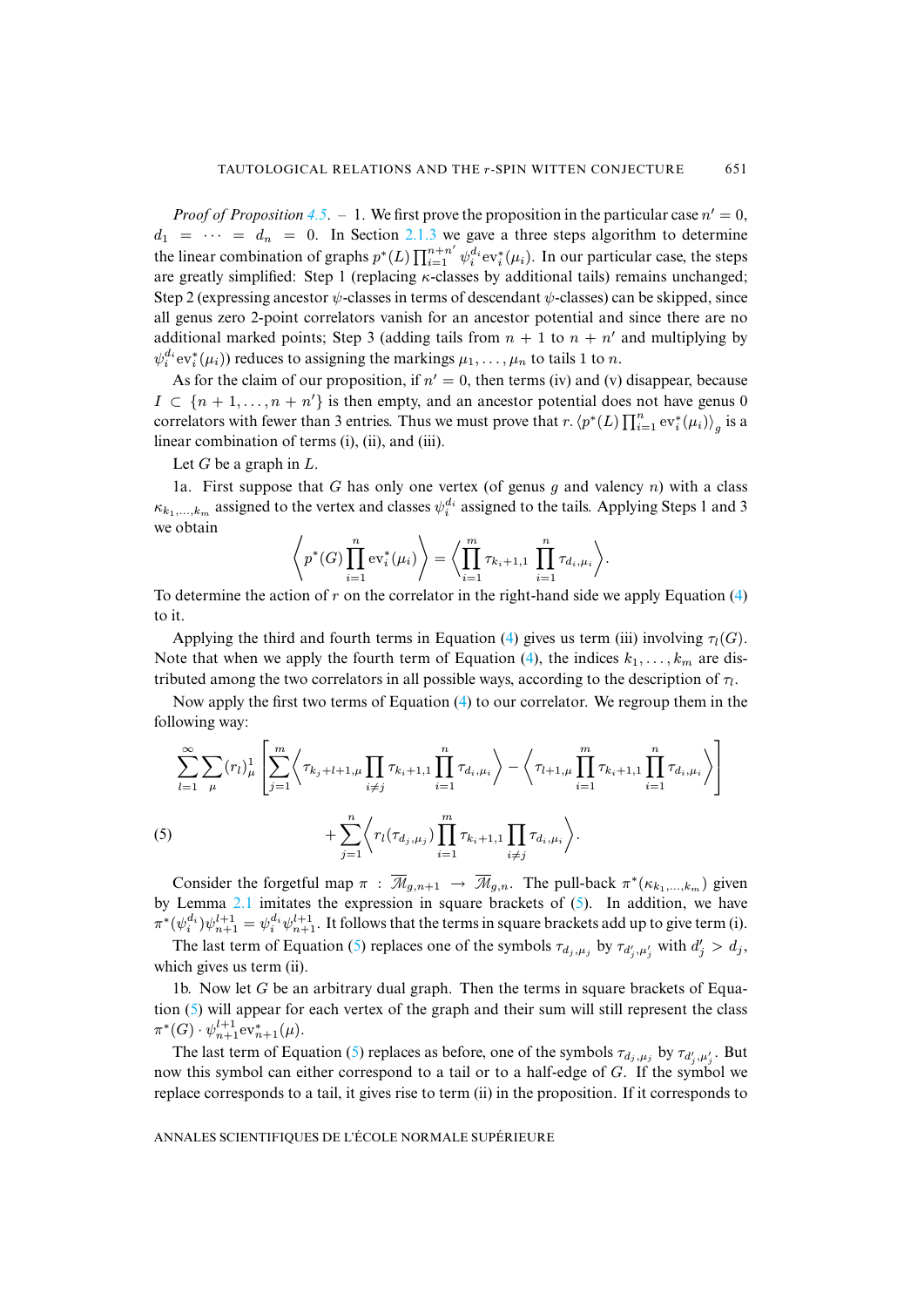a half-edge of  $G$ , the corresponding term  $\left\langle r_l(\tau_{d_j,\mu_j}) \prod_{i=1}^m \tau_{k_i+1,1} \prod_{i\neq j} \tau_{d_i,\mu_i} \right\rangle$  contributes to term (iii) of the proposition. Finally, the third and fourth terms in Equation (4) complete the expression for term (iii).

2. Now we return to the general case, when  $n'$  and  $d_1, \ldots, d_{n+n'}$  are arbitrary. Consider the forgetful maps

$$
\overline{\mathcal{M}}_{g,n+n'+1} \stackrel{\pi_1}{\to} \overline{\mathcal{M}}_{g,n+n'} \stackrel{\pi_2}{\to} \overline{\mathcal{M}}_{g,n}
$$

and the composition  $\pi = \pi_2 \circ \pi_1$ .

If L is our initial linear combination of dual graphs, then  $L' = \pi_2^*(L) \prod_{i=1}^{n+n'} \psi_i^{d_i}$  is a welldefined linear combination of dual graphs obtained by the usual three steps algorithm, but without attaching the markings  $\mu_i$  to the tails.

Now we can apply the particular case that we have just proved to the linear combination  $L'$ . All we have to do is reinterpret the answer in terms of  $L$ . We claim the following.

Term (i) for  $L'$  gives term (i) for  $L$ . Indeed, the classes on the moduli spaces of curves involved in this term are

$$
\pi_1^*(L') \ \psi_{n+n'+1}^{d_{n+n'+1}} = \ \pi^*(L) \ \pi_1^*\left(\prod_{i=1}^{n+n'} \psi_i^{d_i}\right) \psi_{n+n'+1}^{d_{n+n'+1}}.
$$

But since  $d_{n+n'+1} \ge 2$ , we have  $\pi_1^*(\psi_i^{d_i}) \psi_{n+n'+1}^{d_{n+n'+1}} = \psi_i^{d_i} \psi_{n+n'+1}^{d_{n+n'+1}}$  on  $\overline{\mathcal{M}}_{g,n+n'+1}$ .

Term (ii) for  $L'$  gives term (ii) for  $L$ . This is obvious.

Term (iii) for L' gives terms (iii), (iv), and (v) for L. Indeed, the space  $\mathcal{D}_{g,n+n'}$  has two kinds of irreducible components: those that project to a component of  $\mathcal{D}_{g,n}$  under  $\pi_2$  and those that project onto  $\overline{\mathcal{M}}_{g,n}$  under  $\pi_2$ . In the first case we obtain term (iii) of the proposition. As to the second case, it occurs when the generic curve of the component of  $\mathcal{D}_{q,n+n'}$  has one component of genus g and one component of genus 0 that is contracted by  $\pi_2$ . The class  $\pi_2^*(L)$  is supported on the genus g component. The contracted component of genus 0 contains either 0 or 1 point with markings  $1, \ldots, n$  (those that are not forgotten by  $\pi_2$ ). According to these two cases we obtain either term (iv) or term (v) from the proposition.  $\Box$ 

### **4.2. The lower triangular group**

While the action of the upper triangular group modifies the Frobenius manifold, the action of the lower-triangular group preserves the Frobenius manifold, but incorporates 1 and 2-point genus 0 correlators into the Gromov–Witten potential while simultaneously reexpanding it at a differ[ent po](#page-9-0)int of the Frobenius manifold. More precisely, as we will see below, a translation of the variables  $t_0^{\mu}$  is part of the action of the lower-triangular group.

The element  $s = \sum_{l \geq 1} s_l z^{-l}$  acts on the series  $e^F$  via the first order differential operator  $\widehat{s}$  written out in Section 1.4.1.

In this expression we can omit the term  $-\frac{1}{2\hbar}(s_3)_{1,1}$ . Indeed, it commutes with all other terms and the action of its exponential only adds the constant  $(s_3)_{1,1}$  to  $F_0$ . Similarly, in the sequel we will consider  $F_0$  to be defined up to an additive constant and omit those terms in differential operators that do nothing more than changing this constant.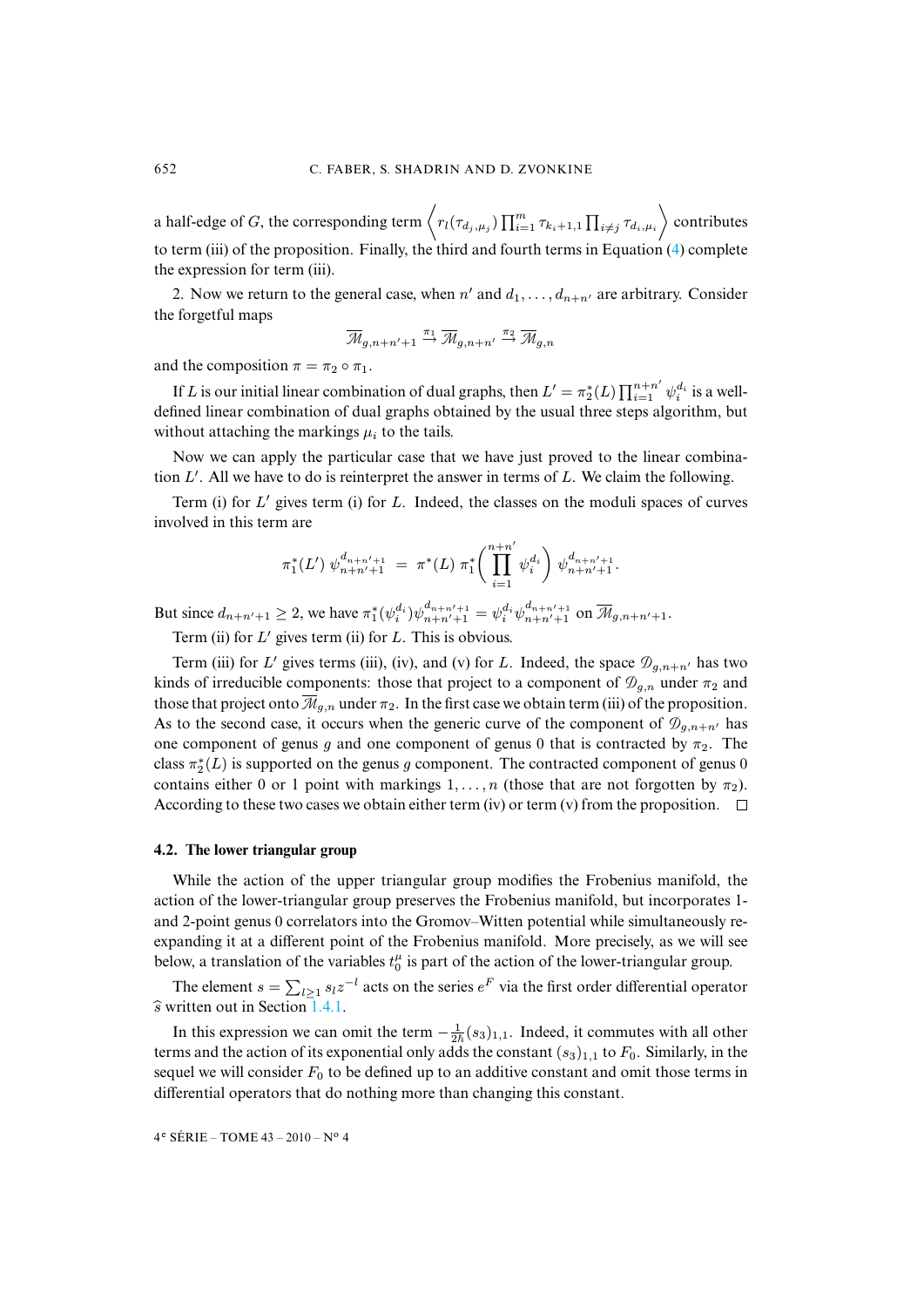One more term of  $\hat{s}$  deserves special attention: the term

$$
\widehat{u}=\sum_\mu (s_1)_1^\mu \frac{\partial}{\partial t_0^\mu}
$$

is simply a partial derivative in the direction  $s_1(1)$ . The exponential  $\exp(\widehat{u})$  is then a shift of the coordinates  $t_0^{\mu}$  in this direction. A shift of coordinates is not a well-defined operation for formal power series. In our case, we consider power series in variables  $t_1^{\mu}, t_2^{\mu}, \ldots$ , whose coefficients are analytic in  $t_0^{\mu}$  on the Frobenius manifold except perhaps its discriminant. Thus the shift is a well-define[d o](#page-36-7)peration, but it can, in some cases, lead us out of the realm of power series. In this case the genus expansion of the genus 0 Gromov–Witten potential will be a power series in  $t_1^{\mu}, t_2^{\mu}, \ldots$ , whose coefficients are analytic functions in  $t_0^{\mu}$  with a singularity at the origin. (See, for instance, [5], Section 6, where  $F$  and  $G$  are the Gromov–Witten potentials without descendants for genus 0 and 1 respectively.)

We now need to give a proper definition of the action of  $S = \exp(s)$ . We have, up to omitted constant terms,

$$
[\hat{s}, \hat{u}] = \frac{1}{\hbar} \sum_{d,\mu} (s_1 s_{d+1})_{1,\mu} t_d^{\mu},
$$

$$
[\hat{s}, [\hat{s}, \hat{u}]] = \frac{1}{\hbar} \sum_{l,d,\mu} (s_l s_1 s_{d+1})_{1,\mu} t_{d+l}^{\mu},
$$

$$
[\hat{s}, [\hat{s}, [\hat{s}, \hat{u}]]] = \frac{1}{\hbar} \sum_{l_1, l_2, d,\mu} (s_{l_1} s_{l_2} s_1 s_{d+1})_{1,\mu} t_{d+l_1+l_2}^{\mu},
$$

<span id="page-33-0"></span>etc. On the other hand,  $[\hat{u}, [\hat{u}, \hat{s}]]=0$  (again, up to constant term). Thus, according to the Baker–Campbell–Hausdorff formula, we have  $e^{\hat{s}} = e^{-\hat{u}}e^{\hat{v}}$ , where

(6) 
$$
\widehat{v} = \widehat{u} + \widehat{s} - \frac{1}{2} [\widehat{s}, \widehat{u}] + \frac{1}{12} [\widehat{s}, [\widehat{s}, \widehat{u}]] - \frac{1}{720} [\widehat{s}, [\widehat{s}, [\widehat{s}, \widehat{u}]]] + \dots
$$

$$
= \sum_{\substack{d,l\\ \mu,\nu}} (s_l)_{\nu}^{\mu} t_{d+l}^{\nu} \frac{\partial}{\partial t_d^{\mu}} + \frac{1}{2\hbar} \sum_{\substack{d_1, d_2\\ \mu_2, \mu_2}} (-1)^{d_1} (s_{d_1+d_2+1})_{\mu_1, \mu_2} t_{d_1}^{\mu_1} t_{d_2}^{\mu_2} + \sum C_{d,\mu} t_d^{\mu},
$$

where every  $C_{d,\mu}$  is a finite polynomial in the matrix elements  $(s_l)_{\mu\nu}$ .

The following proposition describes the action of  $\hat{v}$  on individual correlators.

**PROPOSITION** 4.8. – *For*  $2 - 2g - n < 0$ *, we have* 

(7) 
$$
\widehat{v} \cdot \langle \tau_{d_1,\mu_1} \dots \tau_{d_n,\mu_n} \rangle_g = \sum_{l=1}^{\infty} \sum_{i=1}^n \langle \tau_{d_1,\mu_1} \dots s_l(\tau_{d_i,\mu_i}) \dots \tau_{d_n,\mu_n} \rangle_g.
$$

<span id="page-33-1"></span>*If*  $q = 0$  *and*  $n = 2$ *, we have* 

(8) 
$$
\widehat{v} \cdot \langle \tau_{d_1,\mu_1} \tau_{d_2,\mu_2} \rangle_0 =
$$

$$
\sum_{l=1}^{\infty} \left[ \langle s_l(\tau_{d_1,\mu_1}) \tau_{d_2,\mu_2} \rangle_0 + \langle \tau_{d_1,\mu_1} s_l(\tau_{d_2,\mu_2}) \rangle_0 \right] + (-1)^{d_1} (s_{d_1+d_2+1})_{\mu_1\mu_2}.
$$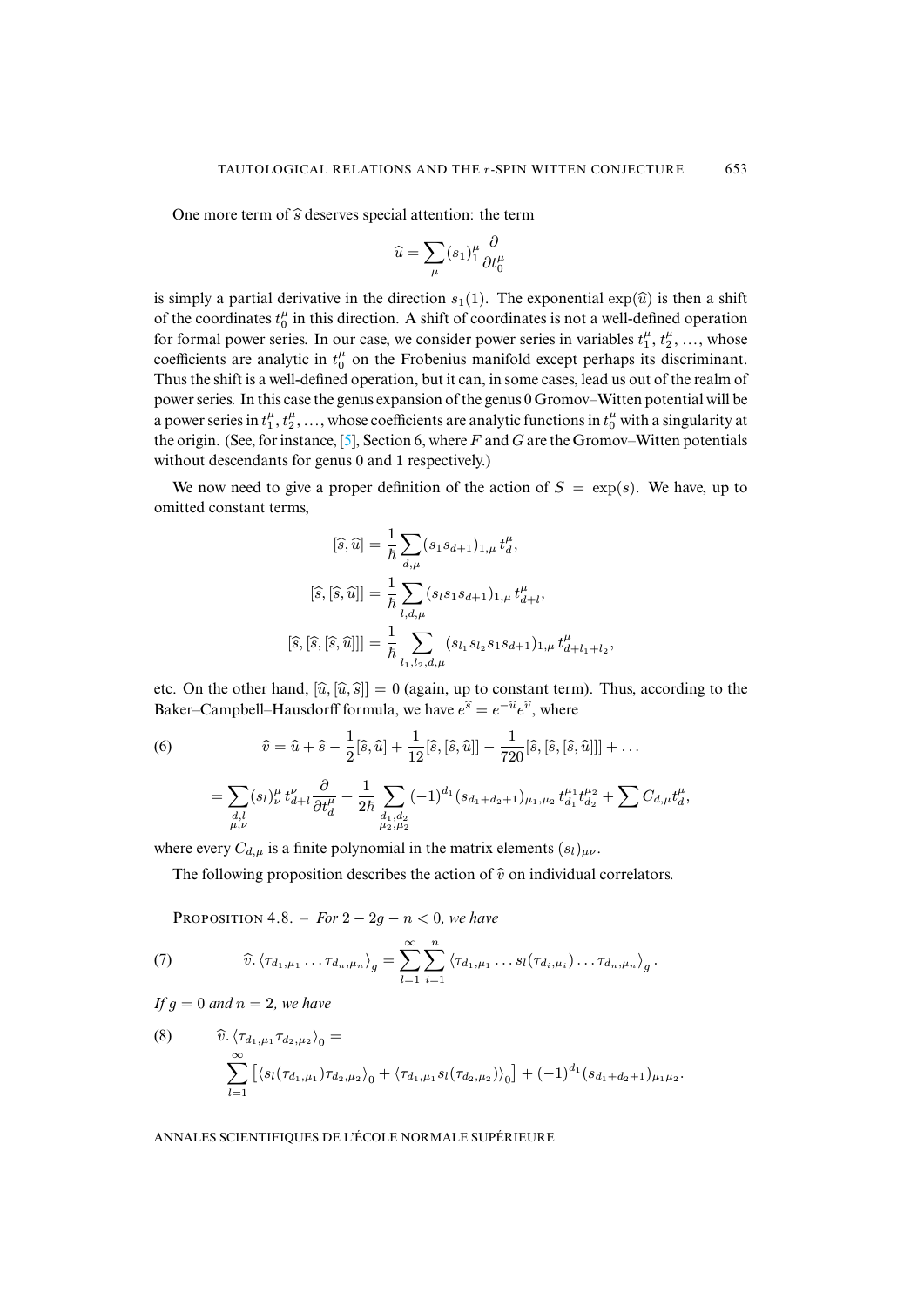REMARK 4.9. – The action of  $\hat{v}$  on 1-point genus 0 correlators involves the coefficients  $C_d^{\mu}$  and is much more complicated. However it is easy to see that such correlators never appear in the induced vectors of tautological relations. Therefore the action of  $\hat{v}$  on them is immaterial to us.

LEMMA 4.10. – *The action of*  $e^{\hat{v}}$  *is well-defined on power series; in other words, every* coefficient in the series  $e^{\widehat{v}}e^F$  is a finite polynomial in coefficients of  $F.$ 

*Proof.* – The action of  $\hat{v}$  on a correlator is a polynomial involving correlators with *strictly aller*  $\sum d_i$  and matrix elements of the matrices  $s_i$ . *smaller*  $\sum d_i$  and matrix elements of the matrices  $s_l$ .

DEFINITION 4.11. – The action of  $e^{\hat{s}}$  on  $e^F$  is defined as the action of  $e^{\hat{v}}$  followed by a translation of coordinates  $t_0^{\mu}$  by the vector  $-(s_0)_1^{\mu}$ .

To sum up: the same element s of the lower triangular Lie subalgebra of Givental's Lie algebra determines *three* differential operators:  $\hat{s}$ ,  $\hat{u}$ , and  $\hat{v}$ . They have the following properties: the action of  $e^{\hat{v}}$  is well-defined on power series; the action of  $e^{\hat{u}}$  is a translation of coordinates; we have  $e^{\hat{s}} = e^{-\hat{u}} e^{\hat{v}}$ .

Now l[et](#page-33-0)  $L$  be a linear combination of dual graphs of genus  $g$  with  $n$  tails and  $\left\langle {p^*(L)\prod\nolimits_{i = 1}^{n + n'} {\psi _i^{{d_i}}}{\rm{ev}}_i^*(\mu _i)} \right\rangle$ an entry of its induced vector. Let s be an element of the lower triangular Lie subalgebra of Givental's Lie algebra and  $\hat{v}$  the operator defined by Equation (6).

PROPOSITION 4.12. - *The result of the action* 

<span id="page-34-0"></span>
$$
\widehat{v}.\left\langle p^*(L)\prod_{i=1}^{n+n'}\psi_i^{d_i}\mathrm{ev}_i^*(\mu_i)\right\rangle_g
$$

*is a linear combination of polynomials in correlators of the form*

(9) 
$$
\left\langle p^*(L) \prod_{i=1}^{n+n'} \psi_i^{d'_i} \mathrm{ev}_i^*(\mu'_i) \right\rangle_g
$$

with  $d'_i = d_i$ ,  $\mu'_i = \mu_i$  for all i except one, while  $d'_i < d_i$  for one i.

C 4.13. – *Suppose a formal Gromov Witten potential* F *is regular at the origin. If* F *satisfies the equations of the family* PDE<sup>L</sup> *for some tautological relation* L *then the same is true of all formal Gromov Witten potentials obtained from* F *by the action of Givental's lower triangu[lar](#page-34-0) group.*

*Proof.* – Saying that F is a solution of  $PDE<sub>L</sub>$  is the same as saying that  $F<sub>L</sub>$  vanishes, because  $F$  can, by assumption, be decomposed into a power series at the origin. The polynomials (9) are themselves entries of  $F_L$ . Therefore the vector  $F_L$  on the orbit  $e^{t\hat{v}}e^F$  is the solution of a linear differential equation with vanishing initial conditions. Thus  $F<sub>L</sub> = 0$ on the whole orbit.

On the other hand, since the differential equations in  $PDE<sub>L</sub>$  have constant coefficients, these equations are preserved by translations of  $t_0^{\mu}$ . It follows that the condition  $PDE_L(F) = 0$ is preserved by the action of the lower triangular group.  $\Box$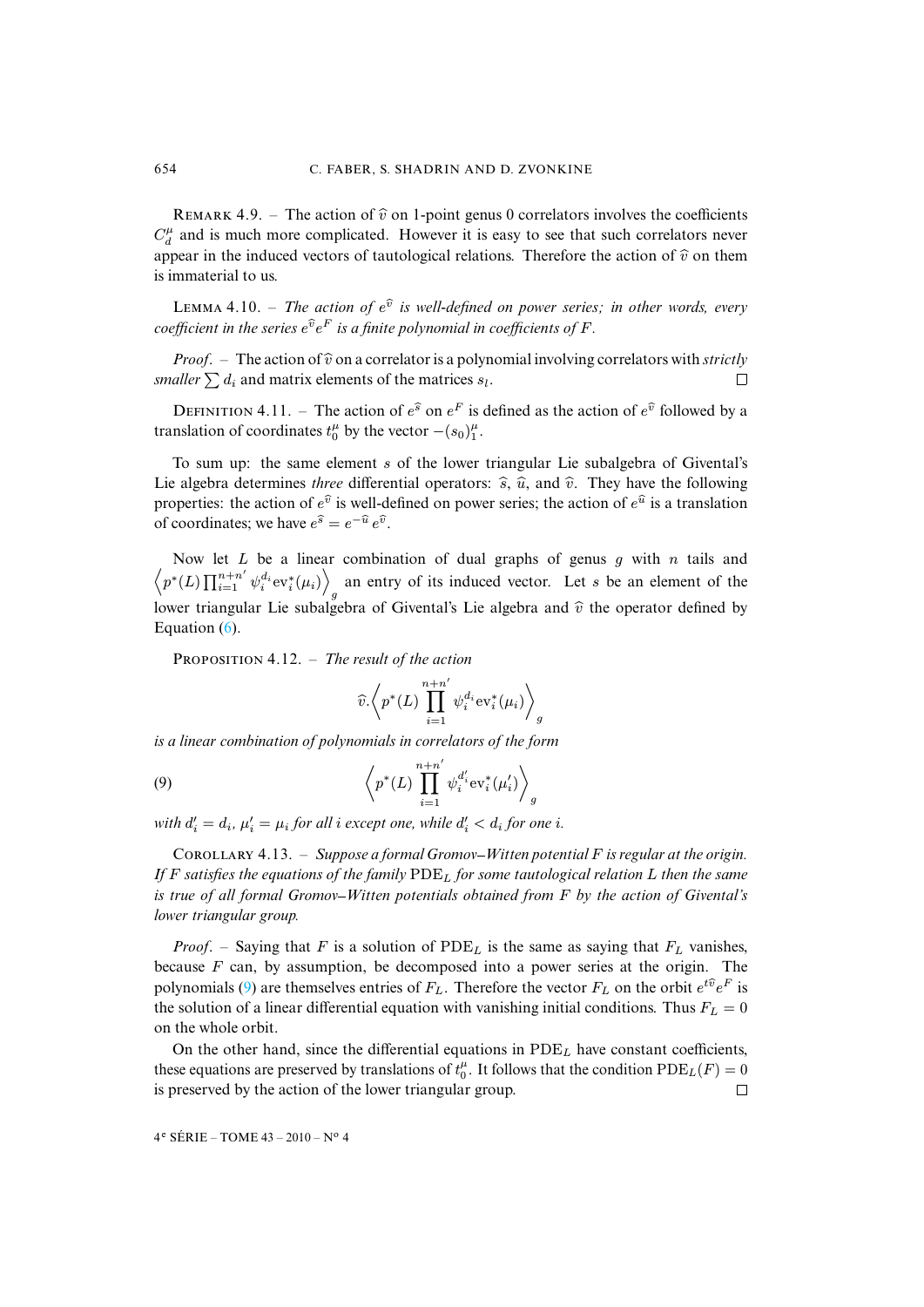*Proof of Proposition 4.12*. – We must compute

$$
\widehat{v}.\left\langle p^*(L)\prod_{i=1}^{n+n'}\psi_i^{d_i}\mathrm{ev}_i^*(\mu_i)\right\rangle_g.
$$

The main element of the proof is the following observation: every contribution of the second term in Equation  $(8)$  cancels with some contribution of the first term in Equations (7) and  $(8)$ .

Indeed, recall that in the definition of the induced vector  $F<sub>L</sub>$  every half-edge and every tail of each graph in L was replaced by a "stick" of several edges (Step 2), and then new tails were added in all possible ways to the new graphs (Step 3). Consider the linear combination  $L_3$ of graphs obtained after Step 3 of the procedure. In  $L_3$  take two graphs  $\Gamma_1$  and  $\Gamma_2$  differing only in one fragment:



Here  $I \subset \{n+1,\ldots,n+n'\}$  is a set of labels of the tails added in Step 3.

The polynomial  $P_{\Gamma_1}$  contains the factor

$$
Q_{\Gamma_1} = \left\langle \tau_{d_a+d_b+1,\mu_b} \tau_{0,\nu_b} \prod_{i \in I} \tau_{d_i,\mu_i} \right\rangle_0
$$

The polynomial  $P_{\Gamma_2}$  contains the factor

$$
Q_{\Gamma_2} = \sum_{\mu_a,\nu_a} \langle \tau_{d_a,\mu_a} \tau_{0,\nu_a} \rangle_0 \, \eta^{\nu_a \mu_b} \bigg\langle \tau_{d_b,\mu_b} \tau_{0,\nu_b} \prod_{i \in I} \tau_{d_i,\mu_i} \bigg\rangle_0.
$$

Apply the operator  $\hat{v}$  to the correlator  $\langle \tau_{d_a,\mu_a} \tau_{0,\nu_a} \rangle_0$  in the expression  $Q_{\Gamma_2}$ , and take the contribution of the second term in Equation (8). We obtain

$$
\begin{split} (-1)^{d_a} \sum_{\mu_a, \nu_a} (s_{d_a+1})_{\mu_a \nu_a} \eta^{\nu_a \mu_b} \left\langle \tau_{d_b, \mu_b} \tau_{0, \nu_b} \prod_{i \in I} \tau_{d_i, \mu_i} \right\rangle_0 \\ = \left\langle s_{d_a+1} (\tau_{d_a+d_b+1, \mu_b}) \tau_{0, \nu_b} \prod_{i \in I} \tau_{d_i, \mu_i} \right\rangle_0. \end{split}
$$

But this term is part of the action of  $\hat{v}$  on  $P_{\Gamma_1}$ . Indeed, it is part of the sum in the first term of Equations (7) and (8) and is d to of Equations (7) and (8) applied to

$$
\left\langle \tau_{d_a+d_b+1,\mu_b}\tau_{0,\nu_b}\prod_{i\in I}\tau_{d_i,\mu_i}\right\rangle_0
$$

Since  $\Gamma_2$  has one edge more than  $\Gamma_1$ , these terms appear with opposite signs in Substitution (1) and hence cancel.

Let us look at the contributions of the first term of Equations  $(7)$  and  $(8)$  that survived the cancellation. They are exactly those where  $s_l$  is applied to the symbols  $\tau_{d,\mu}$  corresponding to the  $n + n'$  marked points and such that l is smaller than or equal to the corresponding  $d_i$ . These contributions combine into the expression given in the proposition.  $\Box$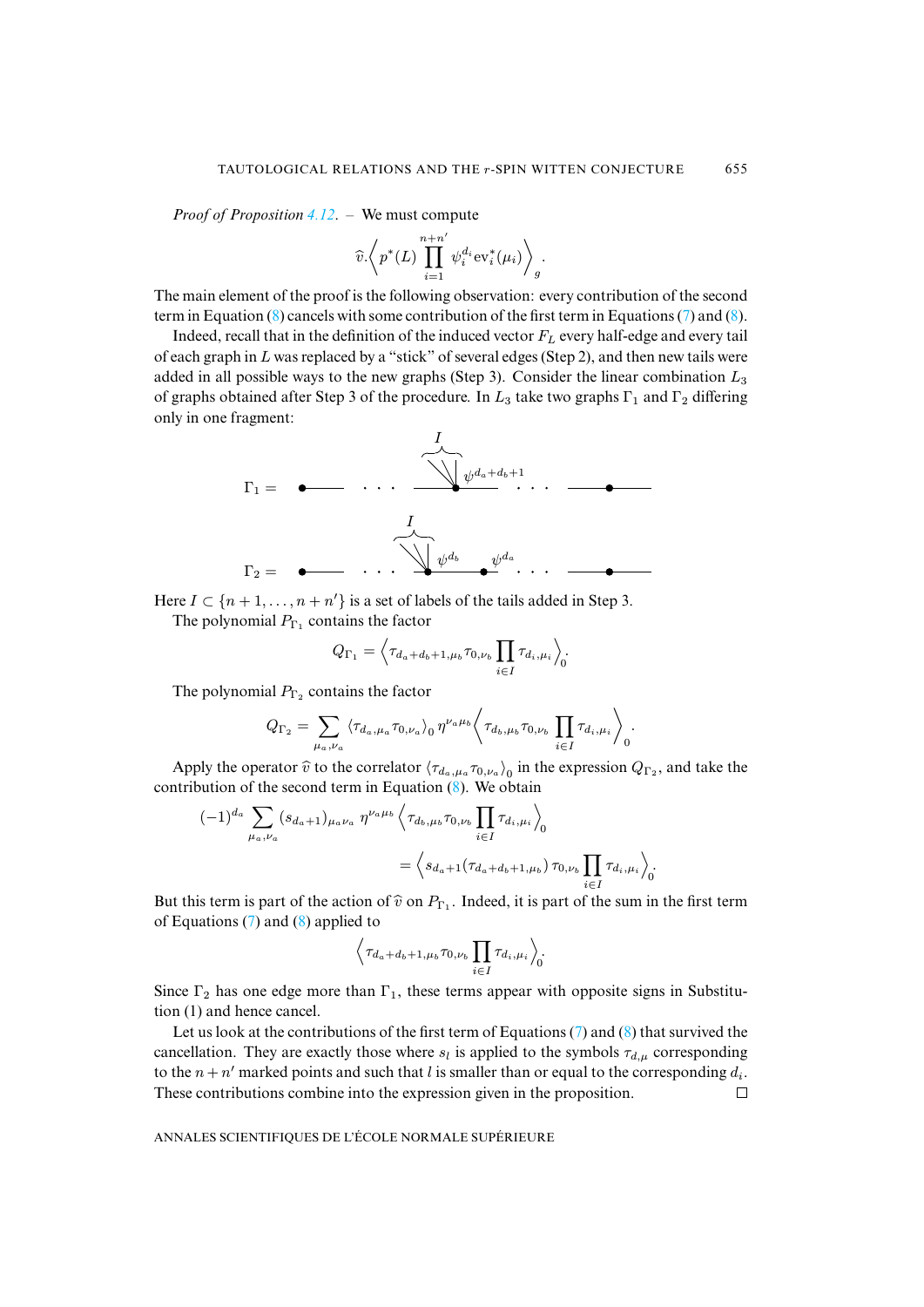# 656 C. FABER, S. SHADRIN AND D. ZVONKINE

 $\Box$ 

*Proof of Theorem 4*. – The result f[ollow](#page-18-1)s from Corollaries 4.7 and 4.13.

REMARK 4.14. – Unfortunately, for the time being we cannot prove the implication (L is a uni[versa](#page-29-1)l relation)  $\Rightarrow (\tau_1(L))$  is a universal relation). There are two reasons for that. First, as explained in Remark 2.7, for not necessarily conn[ected g](#page-20-0)raphs checking that  $F_{\tau_1(L)} = 0$  does not imply that  $\tau_1(L)$  is a universal relation. Second, term (iii) of Proposition 4.5 does not allow us to multiply  $\tau_1(L)$  by arbitrary powers of  $\psi_\alpha$  and  $\psi_\beta$ , but only by some of their combinations, namely, the classes  $\rho_k$  of Section 2.3.1.

### **Acknowledgements**

The authors are deeply grateful to M. Kazarian for his explanations on Frobenius manifolds and Givental's quantization. We thank B. Dubrovin for pointing out the necessity of analyticity conditions on Gromov–Witten potentials. The third author benefited greatly from a discussion with Tom Coates. We also wish to thank the participants of the Moduli Spaces program at the Mittag-Leffler Institute (Djursholm, Sweden) for the stimulating atmosphere and lots of interesting discussions. We thank the Institute for hospitality and support.

C. Faber is supported by the grants 622-2003-1123 from the Swedish Research Council and DMS-0600803 from the National Science Foundation and by the Göran Gustafsson Foundation for Research in Natural Sciences and Medicine. S. Shadrin is supported by the Vidi grant of the Netherlands Organization for Scientific Research. D. Zvonkine is partly supported by the ANR project "Geometry and Integrability in Mathematical Physics" ANR-05-BLAN-0029-01.

# **REFERENCES**

- <span id="page-36-5"></span><span id="page-36-4"></span><span id="page-36-2"></span>[1] D. ABRAMOVICH, T. J. JARVIS, Moduli of twisted spin curves, *Proc. Amer. Math. Soc.* **131** (2003), 685–699 (electronic).
- <span id="page-36-3"></span>[2] L. CAPORASO, C. CASAGRANDE, M. CORNALBA, Moduli of roots of line bundles on curves, *Trans. Amer. Math. Soc.* **359** (2007), 3733–3768 (electronic).
- <span id="page-36-7"></span>[3] A. CHIODO[, The Witten top](http://arxiv.org/abs/math.AG/0603687) Chern class via K-theory, *J. Algebraic Geom.* **15** (2006), 681–707.
- <span id="page-36-0"></span> $[4]$  A. CHIODO, Stable twisted curves and their r-spin structures, preprint arXiv:math.AG/0603687.
- <span id="page-36-6"></span>[5] B. DUBROVIN, Y. ZHANG, Bi-Hamiltonian hierarchies in 2D topological field theory at one-loop approximation, *Comm. Math. Phys.* **198** (1998), 311–361.
- <span id="page-36-1"></span> $[6]$  C. FABER, R. PANDHARIPANDE, Logarithmic series and Hodge integrals in the tautological ring, *Michigan Math. J.* **48** (2000), 215–252.
- [7] C. FABER, R. PANDHARIPANDE, Relative maps and tautological classes, *J. Eur. Math. Soc. (JEMS)* **7** (2005), 13–49.
- [8] A. B. GIVENTAL, Semisimple Frobenius structures at higher genus, *Int. Math. Res. Not.* **2001** (2001), 1265–1286.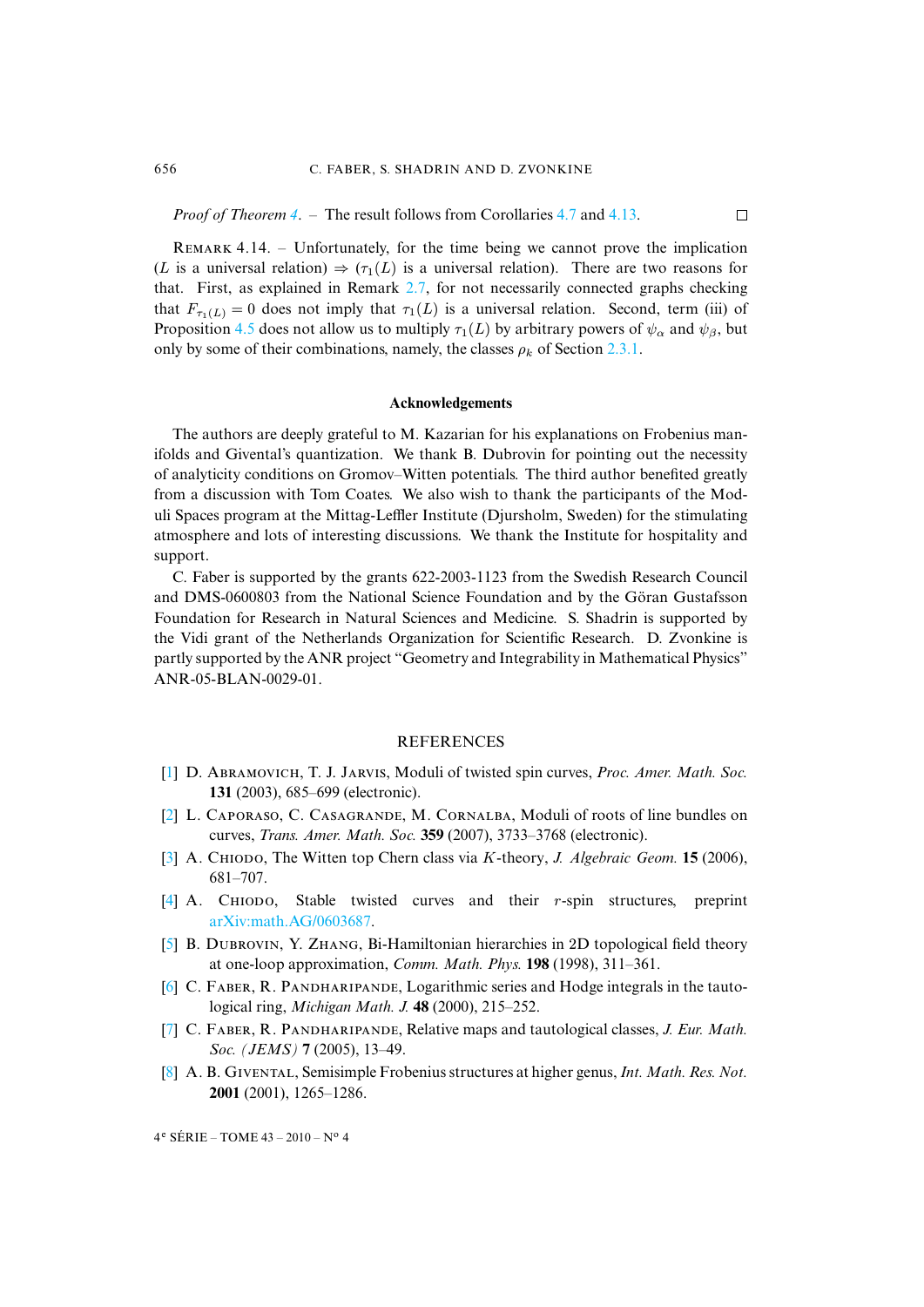- <span id="page-37-5"></span><span id="page-37-1"></span><span id="page-37-0"></span>[9] A. B. G, Symplectic geometry of Frobenius structures, *Mosc. Math. J.* **1** (2001), 551–568.
- <span id="page-37-3"></span>[10] A. B. GIVENTAL,  $A_{n-1}$  singularities and nKdV hierarchies, *Mosc. Math. J.* **3** (2003), 475–505, 743.
- <span id="page-37-2"></span> $[11]$  A. B. GIVENTAL, Gromov-Witten invariants and quantization of quadratic hamiltonians, in *Frobenius manifolds*, Aspects Math. **E36**, Vieweg, 2004, 91–112.
- <span id="page-37-4"></span> $[12]$  T. GRABER, R. PANDHARIPANDE, Constructions of nontautological classes on moduli spaces of curves, *Michigan Math. J.* **51** (2003), 93–109.
- [13] T. GRABER, R. VAKIL, On the tautological ring of  $\overline{\mathcal{M}}_{g,n}$ , *Turkish J. Math.* **25** (2001), 237–243.
- <span id="page-37-17"></span>[\[14\]](http://smf.emath.fr/Publications/AnnalesENS/4_43/html/ens_ann-sc_43_4.html#15) R. HAIN, E. LOOIJENGA, Mapping class groups and moduli spaces of curves, in *Algebraic geometry Santa Cruz 1995*, Proc. Sympos. Pure Math. **62**, Amer. Math. Soc., 1997, 97–142.
- <span id="page-37-9"></span><span id="page-37-7"></span>[15] E.-N. IONEL, Topological recursive relations in  $H^{2g}(\mathcal{M}_{g,n})$ , *Invent. Math.* **148** (2002), 627–658.
- [16] T. J. J, Geometry of the moduli of higher spin curves, *Internat. J. Math.* **11** (2000), 637–663.
- <span id="page-37-10"></span>[\[17\]](http://smf.emath.fr/Publications/AnnalesENS/4_43/html/ens_ann-sc_43_4.html#18) T. J. JARVIS, T. KIMURA, A. VAINTROB, Tensor products of Frobenius manifolds and moduli spaces of higher spin curves, in *Conférence Moshé Flato 1999, Vol. II (Dijon)*, Math. Phys. Stud. **22**, Kluwer Acad. Publ., 2000, 145–166.
- <span id="page-37-8"></span> $[18]$  T. J. JARVIS, T. KIMURA, A. VAINTROB, Gravitational descendants and the moduli space of higher spin curves, in *Advances in algebraic geometry motivated by physics (Lowell, MA, 2000)*, Contemp. Math. **276**, Amer. Math. Soc., 2001, 167–177.
- <span id="page-37-12"></span><span id="page-37-11"></span>[19] T. J. JARVIS, T. KIMURA, A. VAINTROB, Moduli spaces of higher spin curves and integrable hierarchies, *Compositio Math.* **126** (2001), 157–212.
- [20] T. J. JARVIS, T. KIMURA, A. VAINTROB, Spin Gromov-Witten invariants, *Comm. Math. Phys.* **259** (2005), 511–543.
- <span id="page-37-15"></span>[21] M. KONTSEVICH, Intersection theory on the moduli space of curves and the matrix Airy function, *Comm. Math. Phys.* **147** (1992), 1–23.
- [22] M. KONTSEVICH, Y. MANIN, Gromov-Witten classes, quantum cohomology, and enumerative geometry, *Comm. Math. Phys.* **164** (1994), 525–562.
- <span id="page-37-13"></span>[\[23\]](http://smf.emath.fr/Publications/AnnalesENS/4_43/html/ens_ann-sc_43_4.html#24) Y.-P. LEE, Witten's conjecture and the Virasoro conjecture for genus up to two, in *Gromov-Witten theory of spin curves and orbifolds*, Contemp. Math. **403**, Amer. Math. Soc., 2006, 31–42.
- <span id="page-37-16"></span><span id="page-37-14"></span>[24] Y.-P. Lee, Invariance of tautological equations. I. Conjectures and applications, *J. Eur. Math. Soc. (JEMS)* **10** (2008), 399–413.
- <span id="page-37-6"></span>[25] Y.-P. L, Invariance [of tautological equations.](http://arxiv.org/abs/math.AG/0311100) II. Gromov-Witten theory, *J. Amer. Math. Soc.* **22** (2009), 331–352.
- [26] Y.-P. Lee, Witten's conjectur[e, Virasoro conjecture, and invariance of tautological](http://www.math.princeton.edu/~rahulp/Part1.ps) [equ](http://www.math.princeton.edu/~rahulp/Part1.ps)ations, preprint [arXiv:math.AG/0311100.](http://www.math.princeton.edu/~rahulp/Part2.ps)
- [27] Y.-P. LEE, R. PANDHARIPANDE, Frobenius manifolds, Gromov-Witten theory, and Virasoro constraints, preprint http://www.math.princeton.edu/~rahulp/Part1. ps and http://www.math.princeton.edu/~rahulp/Part2.ps.